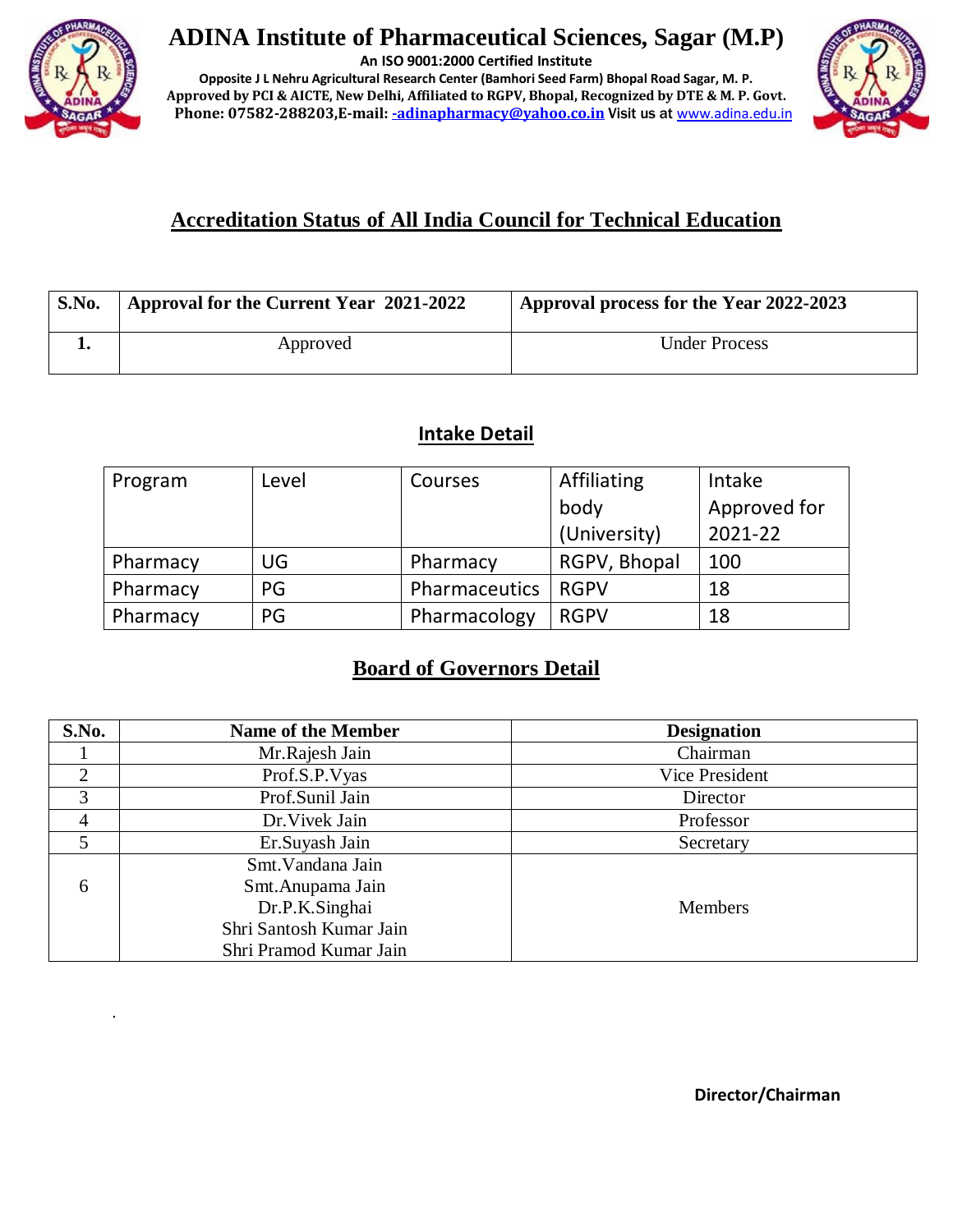Nelson Mandela Marg,Vasant Kunj, New Delhi-110070 Website:<https://www.aicte-india.org>

### **APPROVAL PROCESS 2022-23**

#### **APPLICATION REPORT**

#### **INSTITUTION DETAILS**

| <b>INSTITUTION DETAILS: BASIC DETAILS</b> |                    |                                                 |                             |  |  |  |  |
|-------------------------------------------|--------------------|-------------------------------------------------|-----------------------------|--|--|--|--|
| <b>Current Application Number</b>         | 1-10973753279      | <b>Application Type</b>                         | Extension-Expansion-Closure |  |  |  |  |
| <b>Current Status</b>                     | Submitted          | <b>Sub Status</b>                               | <b>Payment Received</b>     |  |  |  |  |
| <b>Permanent Institution ID</b>           | 1-6409261          | <b>Academic Year</b>                            | 2022-2023                   |  |  |  |  |
| <b>Approval Status of</b><br>Application  | Data Not Available | <b>Application Opened Date</b>                  | 30/03/2022                  |  |  |  |  |
| <b>Application Submitted Date</b>         | 13/04/2022         | <b>Attend Scrutiny</b><br><b>Committee Date</b> | Data Not Available          |  |  |  |  |
| <b>Appeal Requested Date</b>              | Data Not Available | <b>Application Reopened</b><br>Date             | Data Not Available          |  |  |  |  |
| <b>Overall Deficiency</b>                 | <b>No</b>          |                                                 |                             |  |  |  |  |

| <b>INSTITUTION DETAILS: ADDITIONAL INFORMATION</b>                                                     |                                                      |                                                   |                                                               |  |  |  |  |
|--------------------------------------------------------------------------------------------------------|------------------------------------------------------|---------------------------------------------------|---------------------------------------------------------------|--|--|--|--|
| Name of Institution                                                                                    | Adina Institute Of Pharmaceutical<br>Sciences, Sagar | <b>Address of Institution</b>                     | Opposite, Bamhori Seed Farm,<br>Nh-86, Bhopal Road, Sagar Mp. |  |  |  |  |
| State/UT                                                                                               | Madhya Pradesh                                       | <b>District</b>                                   | Sagar                                                         |  |  |  |  |
| <b>Town/ City/ Village</b>                                                                             | Sagar                                                | <b>AICTE Region</b>                               | Central                                                       |  |  |  |  |
| <b>PIN</b>                                                                                             | 470002                                               | <b>Women's Institution</b>                        | No                                                            |  |  |  |  |
| <b>Institution Type</b>                                                                                | Private-Self Financing                               | <b>Any Self- Financed</b><br>Course               | Yes                                                           |  |  |  |  |
| <b>Percentage Grant Received</b><br>from Government                                                    | 0                                                    | Are you an Institution for<br><b>PWD Students</b> | <b>No</b>                                                     |  |  |  |  |
| <b>Whether Institution is NAAC</b><br><b>Accredited?</b>                                               | N                                                    | <b>NAAC CGPA</b>                                  | Data Not Available                                            |  |  |  |  |
| Grade                                                                                                  | Data Not Available                                   | <b>NAAC Status</b>                                | Data Not Available                                            |  |  |  |  |
| <b>Minority Institution</b>                                                                            | <b>No</b>                                            | <b>Type of Minority</b>                           | <b>NA</b>                                                     |  |  |  |  |
| <b>Minority Name, if Linguistic</b>                                                                    | <b>NA</b>                                            | <b>Name of the Minority</b>                       | <b>NA</b>                                                     |  |  |  |  |
| <b>Minority Certificate Issued</b><br><b>Date</b>                                                      | Data Not Available                                   | <b>Minority Certificate Valid</b><br>Till         | Data Not Available                                            |  |  |  |  |
| <b>Approval Year of First</b><br>Course                                                                | 2005                                                 | <b>Mandatory Disclosure</b><br>Link               | www.adina.edu.in                                              |  |  |  |  |
| <b>AISHE Prefix</b>                                                                                    | $\mathsf{C}$                                         | <b>AISHE Numeric Code</b>                         | 36161                                                         |  |  |  |  |
| <b>AISHE Code</b>                                                                                      | C-36161                                              | Whether Institution is<br><b>Graded Autonomy?</b> | Data Not Available                                            |  |  |  |  |
| <b>NBA Accreditation Points</b>                                                                        | $\Omega$                                             | <b>NBA Points Valid Till</b>                      | Data Not Available                                            |  |  |  |  |
| <b>Whether your University</b><br>has been recognized as an<br>Institute of Eminence by<br><b>MHRD</b> | Data Not Available                                   | <b>PCI Id</b>                                     | <b>PCI-45</b>                                                 |  |  |  |  |
| <b>COA Id</b>                                                                                          | Data Not Available                                   |                                                   |                                                               |  |  |  |  |

#### **ODL DETAILS**

Data not entered by Institution

**OL DETAILS**

Data not entered by Institution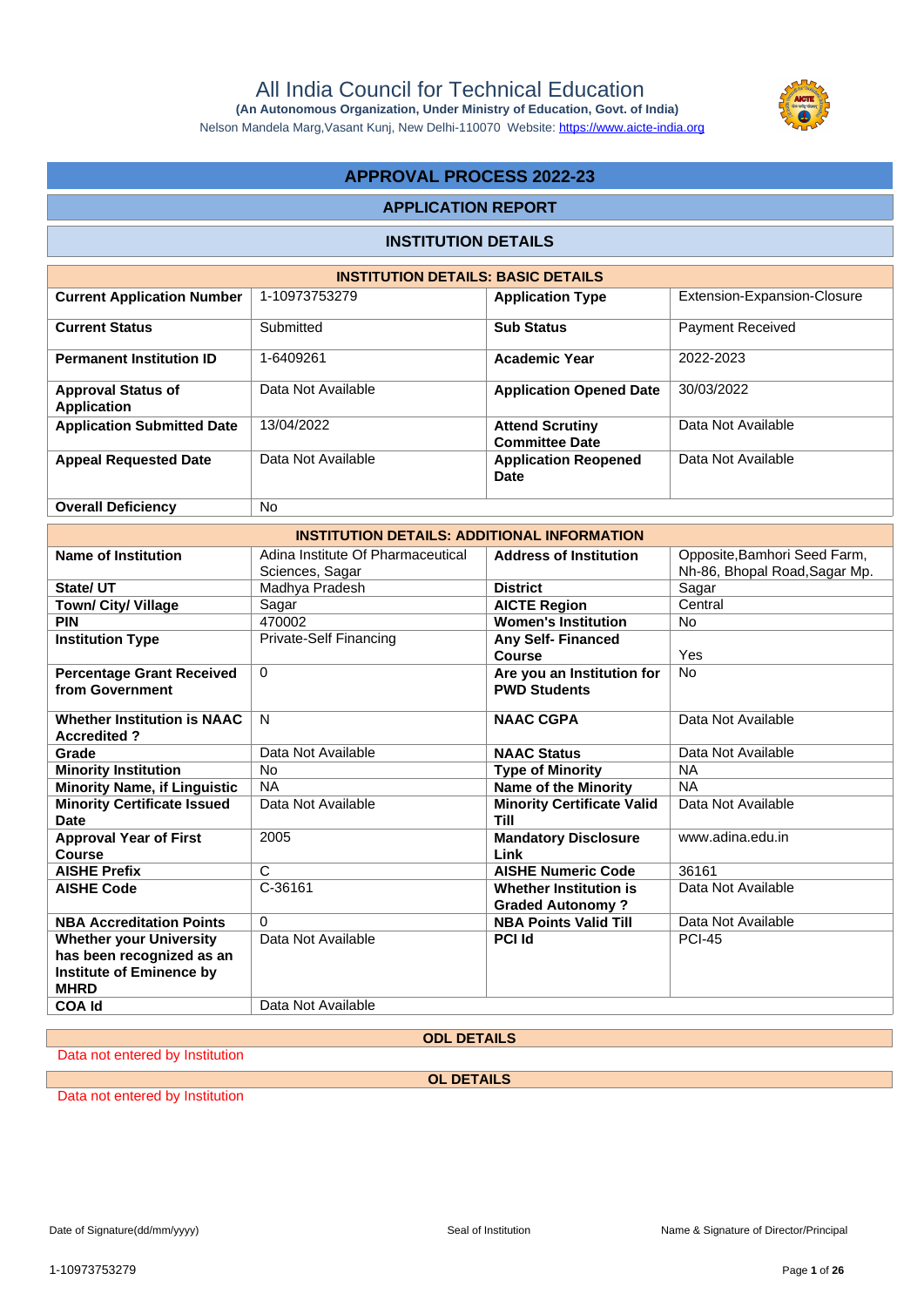| <b>ORGANIZATION</b>                                        |                                                               |                                                            |                             |  |  |  |  |  |
|------------------------------------------------------------|---------------------------------------------------------------|------------------------------------------------------------|-----------------------------|--|--|--|--|--|
| Name of the Parent Organization<br>(Trust/Society/Company) | Shri Prem Chand Jain Memorial<br>Society For Education, Sagar | <b>Type of the Organization</b><br>(Trust/Society/Company) | Society                     |  |  |  |  |  |
| <b>Registered With</b>                                     | <b>Registrar Society</b>                                      | <b>Registration Date</b>                                   | 23/07/2004                  |  |  |  |  |  |
| <b>Registration Number</b>                                 | SS/4514                                                       | <b>Organization Address</b>                                | 205, Vivekanand Ward Sagar. |  |  |  |  |  |
| State/UT                                                   | Madhya Pradesh                                                | <b>District</b>                                            | Sagar                       |  |  |  |  |  |
| Town / City / Village                                      | Sagar                                                         | <b>PIN</b>                                                 | 470002                      |  |  |  |  |  |
| <b>Land Phone STD Code</b>                                 | 7582                                                          | <b>Land Phone Number</b>                                   | 268468                      |  |  |  |  |  |
| <b>PAN</b>                                                 | AACAS3278F                                                    | <b>Organization Website</b>                                |                             |  |  |  |  |  |

#### **BOARD OF GOVERNORS/ TRUSTEE/ DIRECTORS**

| Sr.No          | <b>Name</b>     | <b>Designation</b> | <b>Trustee Since</b> | <b>Trustee Till</b> | <b>Mobile Number</b> | Email |
|----------------|-----------------|--------------------|----------------------|---------------------|----------------------|-------|
|                | Pramod          | Member             | 23/07/2004           | 31/12/2019          | 7582248589           |       |
| 2              | Sunil           | Member             | 23/07/2004           | 31/12/2019          | 9302910404           |       |
| 3              | Rajesh          | Chairman           | 23/07/2004           | 31/12/2019          | 9827271500           |       |
| 4              | Suresh          | Member             | 23/07/2004           | 31/12/2019          | 9425451910           |       |
| 5              | Bandana         | Member             | 23/07/2004           | 31/12/2019          | 9926551909           |       |
| 6              | Er. Suyash Jain | Secretary          | 01/01/2020           | 16/03/2021          | 8962501914           |       |
| $\overline{7}$ | Shrikrishna     | Member             | 23/07/2004           | 31/12/2019          | 9826056494           |       |
| 8              | Anipama         | Member             | 23/07/2004           | 31/12/2019          | 9039437901           |       |
| 9              | Santosh         | Member             | 23/07/2004           | 31/12/2019          | 9425661633           |       |
| 10             | Praveen         | Member             | 23/07/2004           | 31/12/2019          | 9425172343           |       |

| <b>QUESTIONS</b>                                                                                                                        |           |  |  |  |  |
|-----------------------------------------------------------------------------------------------------------------------------------------|-----------|--|--|--|--|
| Do you wish to Apply for 'Extension of Approval (EOA)'?                                                                                 | Yes       |  |  |  |  |
| Do you wish to apply for any change(s) as per the provisions of this year Approval Process<br>Handbook?                                 | No        |  |  |  |  |
| Do you wish to Apply for Increase of Intake in Existing Course(Division Size change)/New Course<br>(Normal/Vocational/Dual/Integrated)? | No        |  |  |  |  |
| Do you wish to Apply for Reduction of Intake in Existing Course((Division Size change)/Closure<br>Course?                               | No        |  |  |  |  |
| Do you wish to Apply for Introduction of NRI?                                                                                           | No        |  |  |  |  |
| Do you wish to Apply for Introduction of OCI or Twinning Program?                                                                       | No        |  |  |  |  |
| Do you wish to Apply for Extended EoA?                                                                                                  | <b>No</b> |  |  |  |  |

| <b>CONTACT PERSON\REGISTRAR DETAILS</b> |                        |                       |                             |  |  |  |
|-----------------------------------------|------------------------|-----------------------|-----------------------------|--|--|--|
| Title:                                  | Dr.                    | <b>First Name:</b>    | Sunil                       |  |  |  |
| Last Name:                              | Jain                   | Address:              | 205, Vivekanand Ward, Sagar |  |  |  |
| Designation:                            | Director               | State/ UT:            | Madhya Pradesh              |  |  |  |
| District:                               | Sagar                  | Town/ City/ Village:  | Sagar                       |  |  |  |
| <b>Postal Code:</b>                     | 470002                 | <b>STD Code:</b>      | 7582                        |  |  |  |
| <b>Land Phone Number:</b>               | 288205                 | <b>Mobile Number:</b> | 9302910404                  |  |  |  |
| <b>Alternate Mobile</b>                 | 7693039009             | <b>Email Address:</b> | adinapharmacy@yahoo.co.in   |  |  |  |
| Number:                                 |                        |                       |                             |  |  |  |
| <b>Alternate Email</b>                  | drvivekjainn@gmail.com |                       |                             |  |  |  |
| Address:                                |                        |                       |                             |  |  |  |

| <b>PROGRAMS &amp; COURSES</b>         |                               |  |  |  |
|---------------------------------------|-------------------------------|--|--|--|
| <b>PROGRAMS</b>                       |                               |  |  |  |
| Programme                             | <b>New/Existing Programme</b> |  |  |  |
| PHARMACY<br><b>Existing Programme</b> |                               |  |  |  |
| <b>COURSE DETAILS</b>                 |                               |  |  |  |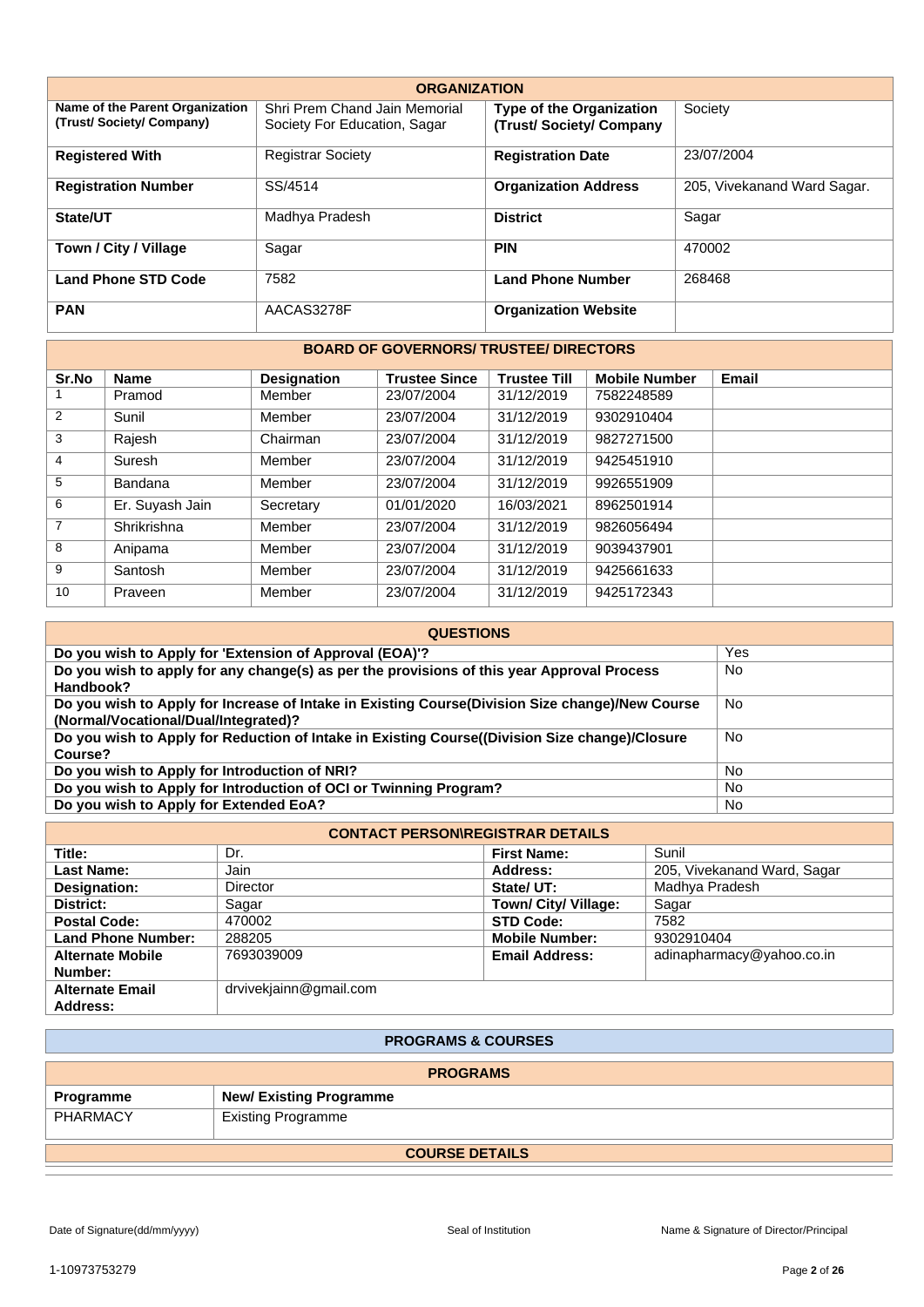| <b>Programme</b> |                   |       | <b>PHARMACY</b> |                                                            |                               |                               |                       |                              |                                                   |                                       |                                         |                                                |                                                 |
|------------------|-------------------|-------|-----------------|------------------------------------------------------------|-------------------------------|-------------------------------|-----------------------|------------------------------|---------------------------------------------------|---------------------------------------|-----------------------------------------|------------------------------------------------|-------------------------------------------------|
| Sr.<br>No.       | Course<br>Name    | Level | <b>FT/PT</b>    | Affiliating<br>body/<br><b>University</b>                  | Intake<br>approved<br>2020-21 | Intake<br>Approved<br>2021-22 | <b>Applied</b><br>For | Applied<br>intake<br>2022-23 | <b>Number</b><br>οf<br>Required<br><b>Faculty</b> | <b>Number</b><br>οf<br><b>Faculty</b> | <b>NRI</b><br>Approval<br><b>Status</b> | <b>OCI/</b><br>FN<br>Approval<br><b>Status</b> | <b>Status of</b><br><b>NBA</b><br>accreditation |
|                  | PHARMACY          | ΙUG   | <b>FT</b>       | Rajiv Gandhi<br>Proudyogiki<br>Vishwavidyal<br>aya, Bhopal | 100                           | 100                           | EoA<br>Only           | 100                          | 27                                                | 27                                    | Not<br>interested                       | Not<br>interested                              | Not Accredited                                  |
| $\overline{2}$   | PHARMACOLO<br>GY  | PG    | <b>FT</b>       | Rajiv Gandhi<br>Proudyogiki<br>Vishwavidyal<br>aya, Bhopal | 18                            | 18                            | EoA<br>Only           | 18                           | 4                                                 |                                       | Not<br>interested                       | Not<br>interested                              | Not Accredited                                  |
| 3                | PHARMACEUTI<br>CS | PG    | <b>FT</b>       | Rajiv Gandhi<br>Proudyogiki<br>Vishwavidyal<br>aya, Bhopal | 18                            | 18                            | EoA<br>Only           | 18                           | 4                                                 | 4                                     | Not<br>interested                       | Not<br>interested                              | Not Accredited                                  |

#### **COURSES IN REGIONAL LANGUAGE**

Data not entered by Institution

**ODL COURSE DETAILS**

Data not entered by Institution

**OL COURSE DETAILS**

Data not entered by Institution

| <b>INFRASTRUCTURE DETAILS</b> |                                |                          |                    |  |  |  |
|-------------------------------|--------------------------------|--------------------------|--------------------|--|--|--|
|                               |                                | <b>LAND DETAILS</b>      |                    |  |  |  |
| Location:                     | Rural                          | Land in Hilly Area:      | N <sub>o</sub>     |  |  |  |
| <b>Total Area in Acres:</b>   | 4.45                           | <b>FSI/FSR:</b>          | Data Not Available |  |  |  |
| <b>Built Up Area (Sqm):</b>   | Data Not Available             | <b>Number of Pieces:</b> |                    |  |  |  |
| Land Piece Area 1 in          | 4.45                           | Land Piece Area 2 in     | Data Not Available |  |  |  |
| Acres:                        |                                | Acres:                   |                    |  |  |  |
| Land Piece Area 3 in          | Data Not Available             | Max distance in farthest | Data Not Available |  |  |  |
| Acres:                        |                                | land pieces (Km):        |                    |  |  |  |
| Land registered with:         | Registrar                      | Date of Registration:    | 08/11/2005         |  |  |  |
| Land use certificate          | Town & Country Planning, Sagar | Land use certificate     | 22/10/2008         |  |  |  |
| issued by:                    |                                | issued Date:             |                    |  |  |  |
| <b>Ownership Details:</b>     | Gift Deed                      | Is the Land Mortgaged:   | <b>No</b>          |  |  |  |
| <b>Mortgaged Purpose:</b>     | N                              |                          |                    |  |  |  |
| Land (North/South):           | North                          | <b>Latitude Degree:</b>  | 58                 |  |  |  |
| Latitude Minute:              | 49                             | Latitude Second:         | 46                 |  |  |  |
| Longitude (East/West)         | East                           | <b>Longitude Degree:</b> | 78                 |  |  |  |
| <b>Longitude Minute:</b>      | 42                             | <b>Longitude Second:</b> | 3                  |  |  |  |

#### **LAND DETAILS: MORE INFORMATION**

| Sr.<br>No. | <b>Land Registration</b><br>Number: | <b>REGISTRAR</b>    | Date of Registration:       | 31/01/2005             |
|------------|-------------------------------------|---------------------|-----------------------------|------------------------|
|            | Area of Land:                       | 2.525               | Khasra Number:              | 413/1,415/1,417,418    |
|            | <b>Plot Number/</b>                 | 413/1,415/1,417,418 | <b>Land Situated At:</b>    | <b>BAMHORI SAGAR</b>   |
|            | <b>Survey Number:</b>               |                     |                             |                        |
|            | <b>Land Registered in</b>           | Registrar           | Ownership or                | <b>Gift Deed</b>       |
|            | the Name of:                        |                     | <b>Government Lease:</b>    |                        |
|            | Land use                            | Yes                 | <b>Land Use Certificate</b> | Jd T & C Planing Sagar |
|            | <b>Certificate Issued</b>           |                     | <b>Issuing Authority:</b>   |                        |
|            | Is it for Change of<br><b>Site</b>  | <b>No</b>           |                             |                        |

| <b>BUILDING DETAILS</b>    |          |                     |      |
|----------------------------|----------|---------------------|------|
| <b>Building</b><br>Status: | wailable | Гotal built up Area | 4896 |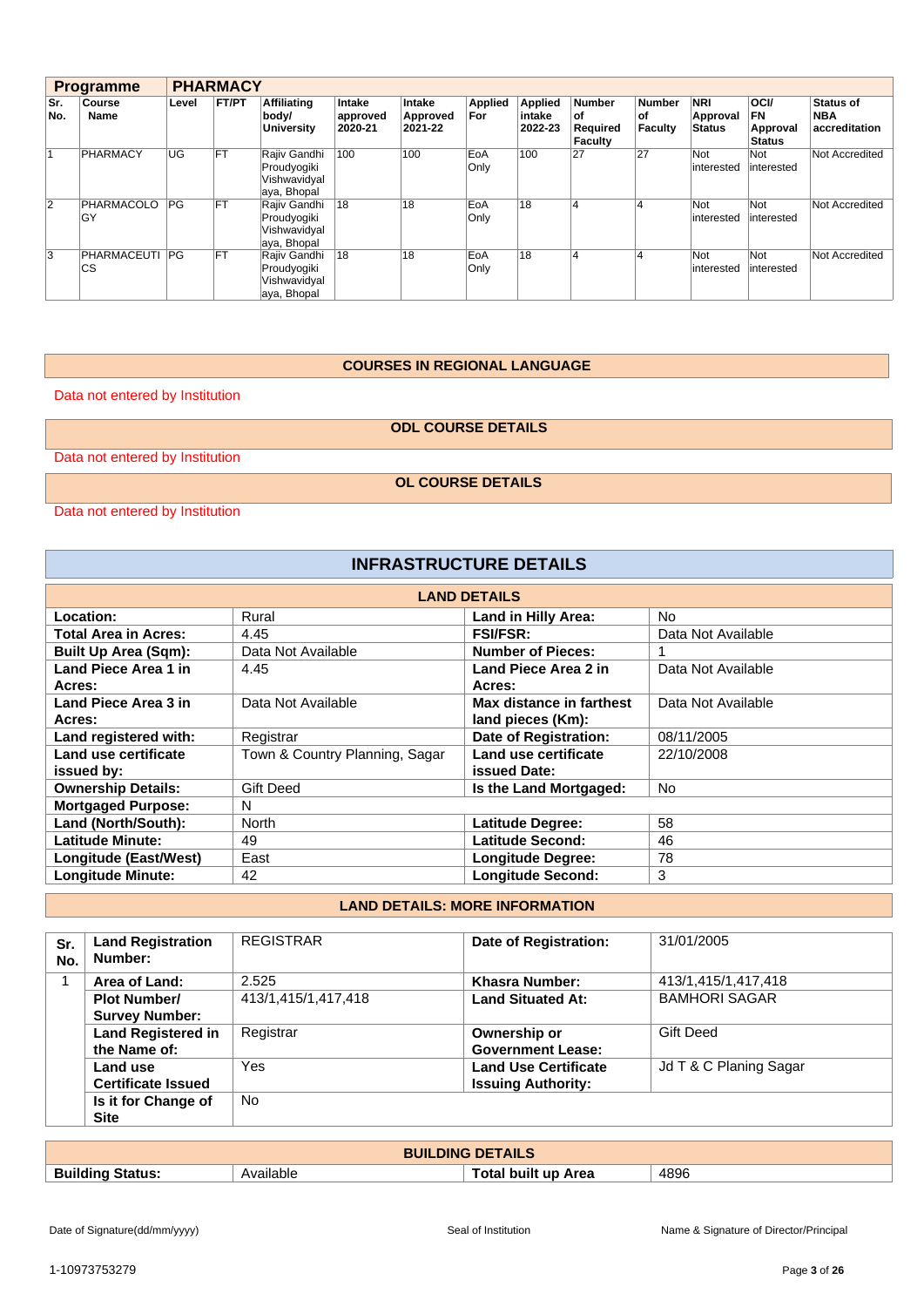|                                   |           | (ready) Sqm:                     |      |
|-----------------------------------|-----------|----------------------------------|------|
| <b>Activities in the building</b> | <b>NA</b> | <b>Whether Access</b>            | Yes  |
| other than courses                |           | <b>&amp;Circulation Area and</b> |      |
| approved by AICTE:                |           | <b>Toilet Area are</b>           |      |
|                                   |           | maintained as per                |      |
|                                   |           | <b>National Building Code</b>    |      |
|                                   |           | (NBC) Norms?                     |      |
| <b>Total Carpet Instructional</b> | 2866      | <b>Total Carpet</b>              | 210  |
| Area (ready) -Sqm:                |           | <b>Administrative Area</b>       |      |
|                                   |           | (ready) -Sqm:                    |      |
| <b>Access and Circulation</b>     | 1070      | Total built up Area -Sqm         | 4896 |
| Area (Sqm):                       |           | Planned:                         |      |
| <b>Total Carpet Amenities</b>     | 750       |                                  |      |
| Area (ready) -Sqm:                |           |                                  |      |

#### **BUILDING DETAILS: MORE INFORMATION**

| Sr.<br>No. | <b>Building Name:</b>                                     | Adina Institute Of Pharmaceutical<br>Sciences Sagar | <b>Building Approval</b><br>Number:                                       | 8671       |
|------------|-----------------------------------------------------------|-----------------------------------------------------|---------------------------------------------------------------------------|------------|
| 1          | <b>Sanctioned Built</b><br>Up Area:                       | 4896                                                | <b>Constructed Built Up</b><br>Area:                                      | 4896       |
|            | <b>Approved Carpet</b><br>Area-Instructional:             | 2866                                                | <b>Constructed Carpet Area-</b><br>Instructional:                         | 2866       |
|            | <b>Approved Carpet</b><br>Area-<br>Administrative:        | 210                                                 | <b>Constructed Carpet Area-</b><br>Administrative:                        | 210        |
|            | <b>Approved Carpet</b><br><b>Area-Amenities:</b>          | 750                                                 | <b>Constructed Carpet Area-</b><br><b>Amenities:</b>                      | 750        |
|            | <b>Total Area</b><br>Approved:                            | 4896                                                | <b>Total Area Constructed:</b>                                            | 4896       |
|            | <b>Activities</b><br>Conducted in the<br><b>Building:</b> | Teaching                                            | <b>Non AICTE Approved</b><br>courses running in the<br>Building (if any): | <b>NO</b>  |
|            | <b>Building Plan</b><br>Approving<br><b>Authority:</b>    | T& C Sagar                                          | <b>Building Plan Approval</b><br>Date:                                    | 31/01/2005 |

| <b>LABORATORY DETAILS</b> |                            |                                                                                                                               |                                           |                       |
|---------------------------|----------------------------|-------------------------------------------------------------------------------------------------------------------------------|-------------------------------------------|-----------------------|
| Sr.<br>No.                | Programme:                 | <b>PHARMACY</b>                                                                                                               | Department:                               | Pharmacy              |
| $\mathbf{1}$              | Course:                    | PHARMACEUTICS CHEMISTRY                                                                                                       | Level:                                    | <b>Under Graduate</b> |
|                           | Name of the<br>Laboratory: | Central Inst.Lab Ug                                                                                                           | Is it Research lab for PG<br>Course(Y/N): | No                    |
|                           | <b>Major Equipments:</b>   | Uv Specrophoto<br>Meter, Karlfisher, Flame<br>Photometer, Colorimeter,                                                        | <b>Building Name</b>                      | <b>AIPS</b>           |
|                           | <b>Building Number</b>     |                                                                                                                               |                                           |                       |
| Sr.<br>No.                | Programme:                 | <b>PHARMACY</b>                                                                                                               | Department:                               | Pharmacy              |
| $\overline{2}$            | Course:                    | <b>PHARMACEUTICS</b>                                                                                                          | Level:                                    | <b>Under Graduate</b> |
|                           | Name of the<br>Laboratory: | Machine Room Ug                                                                                                               | Is it Research lab for PG<br>Course(Y/N): | No                    |
|                           | <b>Major Equipments:</b>   | <b>Tablet Filling Packing Capsule</b><br><b>Filling Testing Liquidtablet</b><br>Machane, Bottel Filling<br>Machane, Capsual F | <b>Building Name</b>                      | <b>AIPS</b>           |
|                           | <b>Building Number</b>     |                                                                                                                               |                                           |                       |
| Sr.<br>No.                | Programme:                 | <b>PHARMACY</b>                                                                                                               | Department:                               | Pharmacy              |
| 3                         | Course:                    | <b>PHARMACEUTICS</b>                                                                                                          | Level:                                    | <b>Under Graduate</b> |
|                           | Name of the<br>Laboratory: | Microbiology-Biotechnology Lab                                                                                                | Is it Research lab for PG<br>Course(Y/N): | No                    |
|                           | <b>Major Equipments:</b>   | <b>Laminar Hood Cabinet</b>                                                                                                   | <b>Building Name</b>                      | <b>AIPS</b>           |
|                           | <b>Building Number</b>     |                                                                                                                               |                                           |                       |

**Building Number**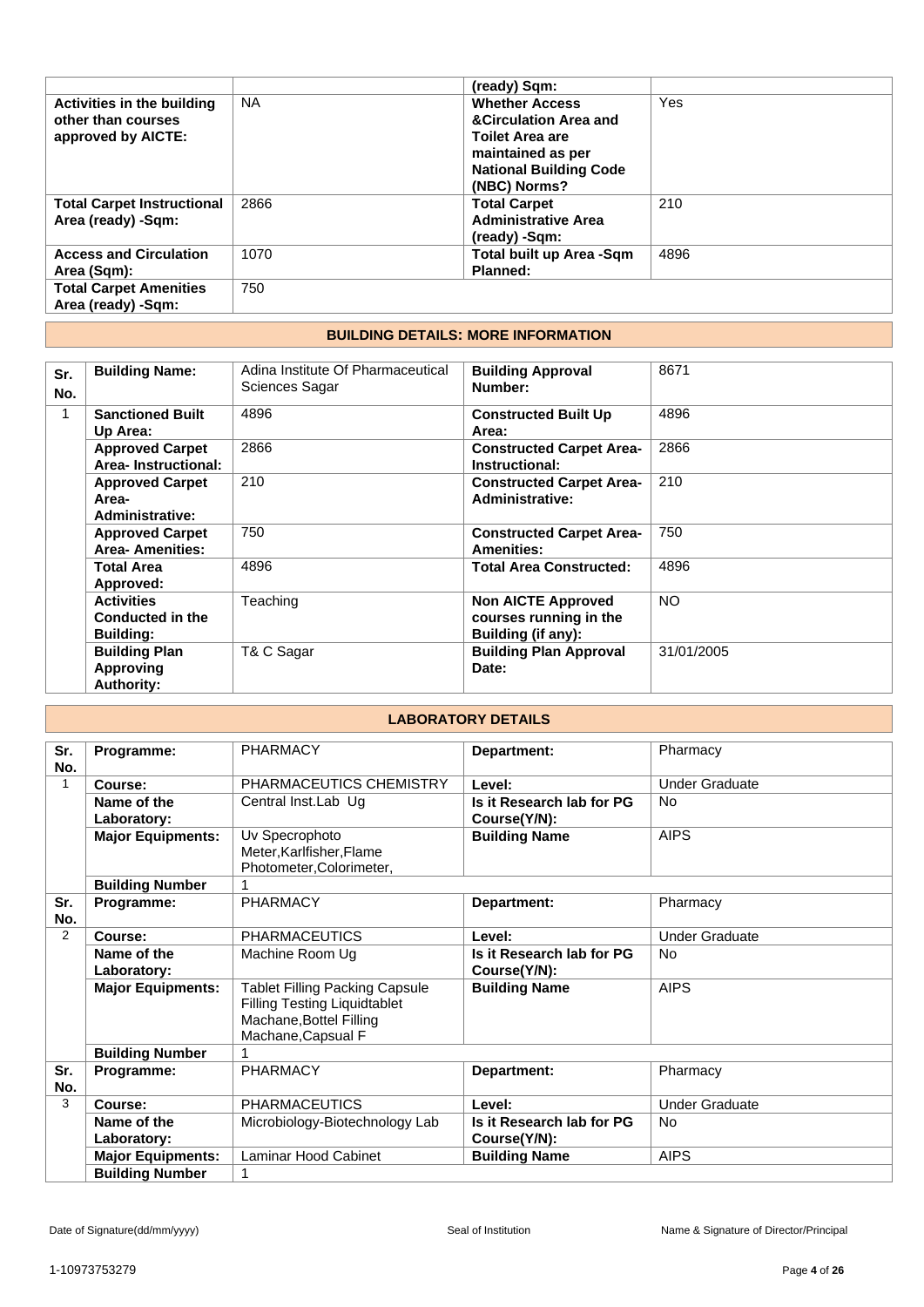| Sr. | Programme:                           | <b>PHARMACY</b>                         | Department:               | Pharmaceutics         |
|-----|--------------------------------------|-----------------------------------------|---------------------------|-----------------------|
| No. |                                      |                                         |                           |                       |
| 4   | Course:                              | <b>PHARMACEUTICS</b>                    | Level:                    | <b>Under Graduate</b> |
|     | Name of the                          | Pg Lab I                                | Is it Research lab for PG | <b>No</b>             |
|     | Laboratory:                          |                                         | Course(Y/N):              |                       |
|     | <b>Major Equipments:</b>             | Autoclave, Orbital                      | <b>Building Name</b>      | <b>AIPS</b>           |
|     |                                      | Incubators, Lyophilizer, Gel            |                           |                       |
|     |                                      | Electrophoresis, Laminar Air Flow       |                           |                       |
|     | <b>Building Number</b>               | 1                                       |                           |                       |
| Sr. | Programme:                           | <b>PHARMACY</b>                         | Department:               | Pharmacy              |
| No. |                                      |                                         |                           |                       |
| 5   | Course:                              | PHARMACEUTICAL                          | Level:                    | <b>Under Graduate</b> |
|     |                                      | <b>CHEMISTRY</b>                        |                           |                       |
|     | Name of the                          | Pharma Chemistry Lab I                  | Is it Research lab for PG | <b>No</b>             |
|     | Laboratory:                          |                                         | Course(Y/N):              |                       |
|     | <b>Major Equipments:</b>             | <b>Potentiometer Conductivity</b>       | <b>Building Name</b>      | <b>AIPS</b>           |
|     |                                      | Meter, Hot                              |                           |                       |
|     |                                      | Plates, Refrigerator, Analaytical       |                           |                       |
|     |                                      | Balance, Digital Balance,               |                           |                       |
|     | <b>Building Number</b>               | 1                                       |                           |                       |
| Sr. | Programme:                           | PHARMACY                                | Department:               | Pharmacy              |
| No. |                                      |                                         |                           |                       |
| 6   | Course:                              | PHARMACEUTICAL                          | Level:                    | <b>Under Graduate</b> |
|     |                                      | <b>CHEMISTRY</b>                        |                           |                       |
|     | Name of the                          | Pharma Chemistry Lab Ii                 | Is it Research lab for PG | No                    |
|     | Laboratory:                          |                                         | Course(Y/N):              |                       |
|     | <b>Major Equipments:</b>             | <b>Distillation Balace Bureettes Ph</b> | <b>Building Name</b>      | <b>AIPS</b>           |
|     |                                      | Meter Conductimeter                     |                           |                       |
|     | <b>Building Number</b>               | 1                                       |                           |                       |
| Sr. | Programme:                           | <b>PHARMACY</b>                         | Department:               | Pharmacy              |
| No. |                                      |                                         |                           |                       |
| 7   | Course:                              | PHARMACEUTICS CHEMISTRY                 | Level:                    | <b>Under Graduate</b> |
|     | Name of the                          | Pharmaceutical Chemistry Lab            | Is it Research lab for PG | <b>No</b>             |
|     | Laboratory:                          | $Ug-I$                                  | Course(Y/N):              |                       |
|     | <b>Major Equipments:</b>             | <b>Distillation Unit, Muffle</b>        | <b>Building Name</b>      | <b>AIPS</b>           |
|     |                                      | Furnse, Analytical Balances, Hot        |                           |                       |
|     |                                      | Plates, Refrigerator<br>1               |                           |                       |
| Sr. | <b>Building Number</b><br>Programme: | PHARMACY                                |                           |                       |
| No. |                                      |                                         | Department:               | Pharmacy              |
| 8   | Course:                              | <b>PHARMACEUTICS</b>                    | Level:                    | Post Graduate         |
|     | Name of the                          | Pharmaceutics Lab Ug I                  | Is it Research lab for PG | Yes                   |
|     | Laboratory:                          |                                         | Course(Y/N):              |                       |
|     | <b>Major Equipments:</b>             | Tray Dryer Oven                         | <b>Building Name</b>      | <b>AIPS</b>           |
|     | <b>Building Number</b>               |                                         |                           |                       |
| Sr. | Programme:                           | PHARMACY                                | Department:               | Pharmacy              |
| No. |                                      |                                         |                           |                       |
| 9   | Course:                              | <b>PHARMACEUTICS</b>                    | Level:                    | Post Graduate         |
|     | Name of the                          | Pharmaceutics Lab lii                   | Is it Research lab for PG | Yes                   |
|     | Laboratory:                          |                                         | Course(Y/N):              |                       |
|     | <b>Major Equipments:</b>             | Oven Hot Plates                         | <b>Building Name</b>      | <b>AIPS</b>           |
|     | <b>Building Number</b>               | 1                                       |                           |                       |
| Sr. | Programme:                           | PHARMACY                                | Department:               | Pharmacy              |
| No. |                                      |                                         |                           |                       |
| 10  | Course:                              | <b>PHARMACEUTICS</b>                    | Level:                    | Post Graduate         |
|     | Name of the                          | Pharmaceutics Lab Pg-I                  | Is it Research lab for PG | Yes                   |
|     | Laboratory:                          |                                         | Course(Y/N):              |                       |
|     | <b>Major Equipments:</b>             | Hplc, Sonicator, Deep                   | <b>Building Name</b>      | Data Not Available    |
|     |                                      | Freezer, Fluormeter, Talbet             |                           |                       |
|     |                                      | Machine, Brooks Field                   |                           |                       |
|     |                                      | Viscometer, Lyophilizer                 |                           |                       |
|     | <b>Building Number</b>               | Data Not Available                      |                           |                       |
| Sr. | Programme:                           | PHARMACY                                | Department:               | Pharmacy              |
| No. |                                      |                                         |                           |                       |
| 11  | Course:                              | <b>PHARMACEUTICS</b>                    | Level:                    | <b>Under Graduate</b> |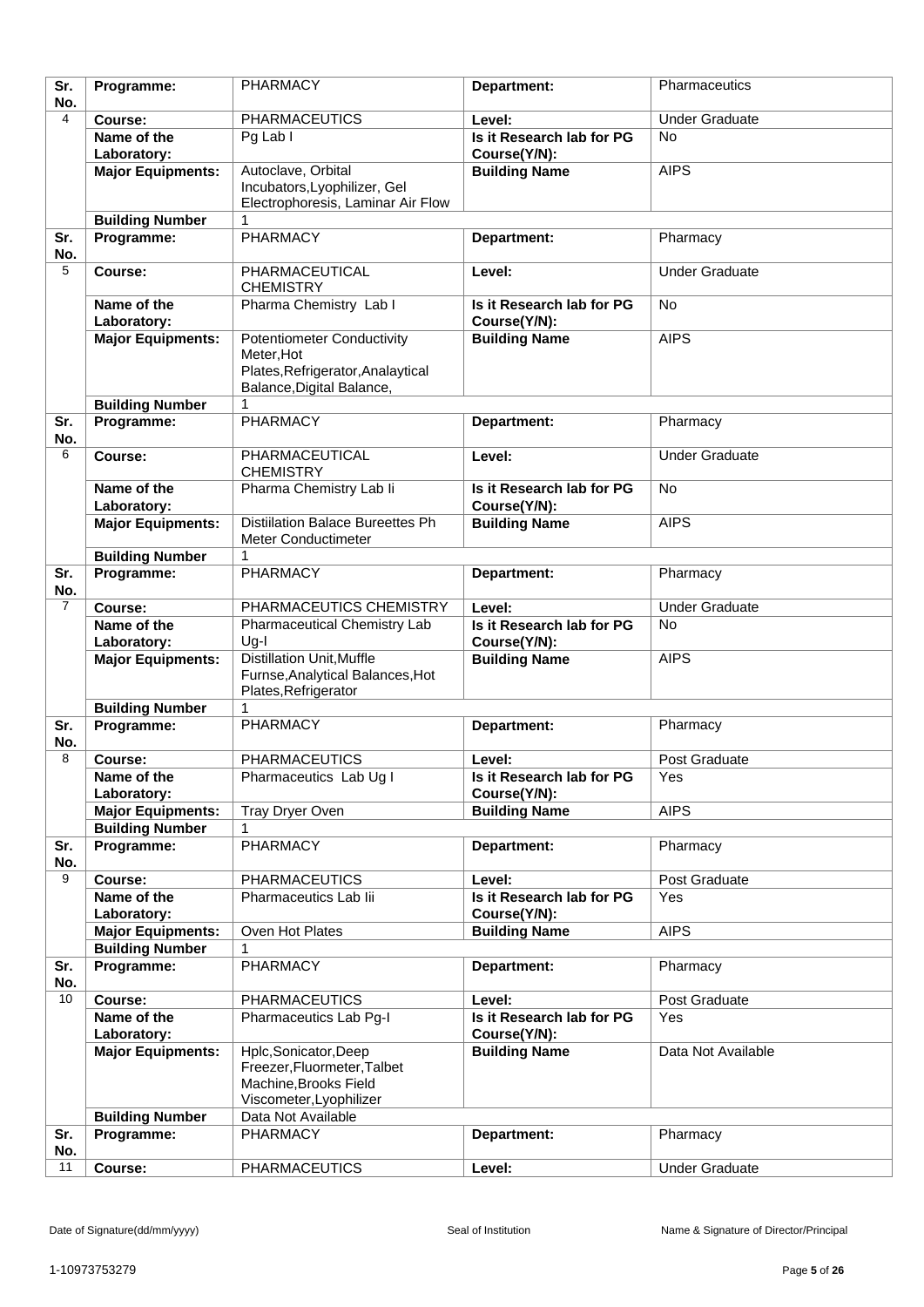|            | Name of the                                        | Pharmaceutics Lab Ug- li                                                                                       | Is it Research lab for PG                 | No.                   |
|------------|----------------------------------------------------|----------------------------------------------------------------------------------------------------------------|-------------------------------------------|-----------------------|
|            | Laboratory:                                        |                                                                                                                | Course(Y/N):                              |                       |
|            | <b>Major Equipments:</b>                           | Percolators Hardness Tester<br>Friabiltor                                                                      | <b>Building Name</b>                      | Data Not Available    |
|            | <b>Building Number</b>                             | Data Not Available                                                                                             |                                           |                       |
| Sr.<br>No. | Programme:                                         | <b>PHARMACY</b>                                                                                                | Department:                               | Pharmacy              |
| 12         | Course:                                            | <b>PHARMACEUTICS</b>                                                                                           | Level:                                    | Post Graduate         |
|            | Name of the                                        | Pharmaceutics Research Lab li                                                                                  | Is it Research lab for PG                 | Yes                   |
|            | Laboratory:                                        |                                                                                                                | Course(Y/N):                              |                       |
|            | <b>Major Equipments:</b>                           | Uv Spectrophotometer, Freeze<br>Dryer, Tablet Punching Machine,<br>Capsule Filling Machine, Ball Mill          | <b>Building Name</b>                      | Data Not Available    |
|            | <b>Building Number</b>                             | Data Not Available                                                                                             |                                           |                       |
| Sr.<br>No. | Programme:                                         | <b>PHARMACY</b>                                                                                                | Department:                               | Pharmacy              |
| 13         | Course:                                            | <b>PHARMACEUTICS</b>                                                                                           | Level:                                    | <b>Under Graduate</b> |
|            | Name of the<br>Laboratory:                         | Pharmachemistry Lab Ug-lii                                                                                     | Is it Research lab for PG<br>Course(Y/N): | <b>No</b>             |
|            | <b>Major Equipments:</b>                           | <b>Computers Sonicators Dryers</b>                                                                             | <b>Building Name</b>                      | Data Not Available    |
|            | <b>Building Number</b>                             | Data Not Available                                                                                             |                                           |                       |
| Sr.<br>No. | Programme:                                         | PHARMACY                                                                                                       | Department:                               | Pharmacy              |
| 14         | Course:                                            | PHARMACOGNOSY AND<br>PHYTOCHEMISTRY                                                                            | Level:                                    | <b>Under Graduate</b> |
|            | Name of the                                        | Pharmacognosy And                                                                                              | Is it Research lab for PG                 | <b>No</b>             |
|            | Laboratory:                                        | Phytochemistry Lab<br>Sonicator                                                                                | Course(Y/N):                              | <b>AIPS</b>           |
|            | <b>Major Equipments:</b><br><b>Building Number</b> | 1                                                                                                              | <b>Building Name</b>                      |                       |
| Sr.        | Programme:                                         | PHARMACY                                                                                                       | Department:                               | Pharmacy              |
| No.        |                                                    |                                                                                                                |                                           |                       |
| 15         | Course:                                            | PHARMACOGNOSY                                                                                                  | Level:                                    | <b>Under Graduate</b> |
|            | Name of the<br>Laboratory:                         | Pharmacognosy Lab Ug- li                                                                                       | Is it Research lab for PG<br>Course(Y/N): | <b>No</b>             |
|            | <b>Major Equipments:</b>                           | Oven Laminar Flow Illuminator                                                                                  | <b>Building Name</b>                      | Data Not Available    |
|            | <b>Building Number</b>                             | Data Not Available                                                                                             |                                           |                       |
| Sr.<br>No. | Programme:                                         | <b>PHARMACY</b>                                                                                                | Department:                               | Pharmacy              |
| 16         | Course:                                            | PHARMACOGNOSY                                                                                                  | Level:                                    | <b>Under Graduate</b> |
|            | Name of the<br>Laboratory:                         | Pharmacognosy Lab Ug-I                                                                                         | Is it Research lab for PG<br>Course(Y/N): | <b>No</b>             |
|            | <b>Major Equipments:</b>                           | Microscopes, Flourimeter, Digital<br>Balance, Vaccume Pump, Bod<br>Incubater, Refrigerator                     | <b>Building Name</b>                      | Data Not Available    |
| Sr.        | <b>Building Number</b><br>Programme:               | Data Not Available<br><b>PHARMACY</b>                                                                          | Department:                               | Pharmacy              |
| No.        |                                                    |                                                                                                                |                                           |                       |
| 17         | Course:                                            | <b>PHARMACOLOGY</b>                                                                                            | Level:                                    | Post Graduate         |
|            | Name of the<br>Laboratory:                         | Pharmacology Lab                                                                                               | Is it Research lab for PG<br>Course(Y/N): | Yes                   |
|            | <b>Major Equipments:</b>                           | Physiograh Kymograph<br><b>Stimulators</b>                                                                     | <b>Building Name</b>                      | Data Not Available    |
|            | <b>Building Number</b>                             | Data Not Available                                                                                             |                                           |                       |
| Sr.        | Programme:                                         | <b>PHARMACY</b>                                                                                                | Department:                               | Pharmacy              |
| No.        |                                                    |                                                                                                                |                                           |                       |
| 18         | Course:                                            | PHARMACOLOGY                                                                                                   | Level:                                    | <b>Under Graduate</b> |
|            | Name of the                                        | Pharmacology Lab Ug I                                                                                          | Is it Research lab for PG                 | <b>No</b>             |
|            | Laboratory:<br><b>Major Equipments:</b>            | Pole                                                                                                           | Course(Y/N):<br><b>Building Name</b>      | Data Not Available    |
|            |                                                    | Climb, Haemocytemeter, Spygmom<br>anometer, Sherringteon<br>Kymograph Machaine, Digital<br>Balance, Actophotom |                                           |                       |
|            | <b>Building Number</b>                             | Data Not Available                                                                                             |                                           |                       |
| Sr.        | Programme:                                         | PHARMACY                                                                                                       | Department:                               | Pharmacy              |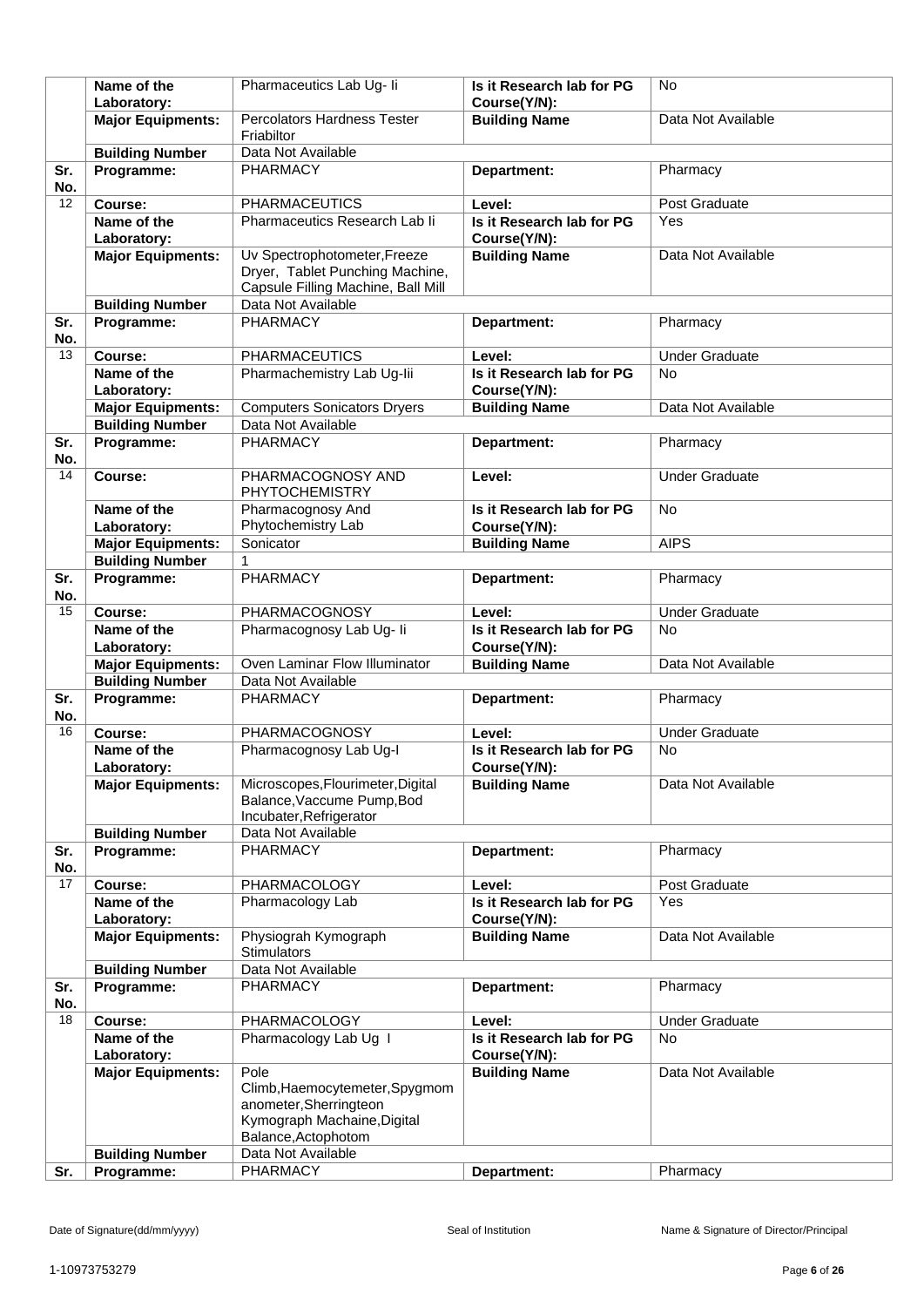| No. |                          |                                 |                           |                       |
|-----|--------------------------|---------------------------------|---------------------------|-----------------------|
| 19  | Course:                  | <b>PHARMACOLOGY</b>             | Level:                    | <b>Under Graduate</b> |
|     | Name of the              | Pharmacology Lab Ug li          | Is it Research lab for PG | <b>No</b>             |
|     | Laboratory:              |                                 | Course(Y/N):              |                       |
|     | <b>Major Equipments:</b> | Skeleton Blood Group            | <b>Building Name</b>      | Data Not Available    |
|     |                          | Sphylgmomanometer               |                           |                       |
|     | <b>Building Number</b>   | Data Not Available              |                           |                       |
| Sr. | Programme:               | <b>PHARMACY</b>                 | Department:               | Pharmacy              |
| No. |                          |                                 |                           |                       |
| 20  | Course:                  | PHARMACOLOGY                    | Level:                    | Post Graduate         |
|     | Name of the              | Reasearch Pharmacology Pg       | Is it Research lab for PG | Yes                   |
|     | Laboratory:              |                                 | Course(Y/N):              |                       |
|     | <b>Major Equipments:</b> | <b>Stimulator Suction</b>       | <b>Building Name</b>      | Data Not Available    |
|     | <b>Building Number</b>   | Data Not Available              |                           |                       |
| Sr. | Programme:               | <b>PHARMACY</b>                 | Department:               | Pharmacy              |
| No. |                          |                                 |                           |                       |
| 21  | Course:                  | <b>PHARMACEUTICS</b>            | Level:                    | Post Graduate         |
|     | Name of the              | Research Pharmaceutics Pg I     | Is it Research lab for PG | Yes                   |
|     | Laboratory:              |                                 | Course(Y/N):              |                       |
|     | <b>Major Equipments:</b> | Uv Other                        | <b>Building Name</b>      | Data Not Available    |
|     | <b>Building Number</b>   | Data Not Available              |                           |                       |
| Sr. | Programme:               | <b>PHARMACY</b>                 | Department:               | Pharmacy              |
| No. |                          |                                 |                           |                       |
| 22  | Course:                  | PHARMACEUTICAL                  | Level:                    | Post Graduate         |
|     |                          | <b>CHEMISTRY</b>                |                           |                       |
|     | Name of the              | Research Pharmachemistry Pg     | Is it Research lab for PG | Yes                   |
|     | Laboratory:              |                                 | Course(Y/N):              |                       |
|     | <b>Major Equipments:</b> | <b>Filtration Assembly Hplc</b> | <b>Building Name</b>      | Data Not Available    |
|     | <b>Building Number</b>   | Data Not Available              |                           |                       |

#### **ADMINISTRATIVE AREA**

| Sr.<br>No.     | Room ID/Name:            | 101       | Room Type:                   | Principal Directors Office |
|----------------|--------------------------|-----------|------------------------------|----------------------------|
| $\mathbf{1}$   | Area in Sqm:             | 30        | <b>Building Name:</b>        | Aips                       |
|                | <b>Building Number:</b>  |           | <b>Readiness of Flooring</b> | Ready                      |
|                | <b>Readiness of Wall</b> | Ready     | <b>Readiness of</b>          | Ready                      |
|                | and Painting             |           | <b>Electrification and</b>   |                            |
|                |                          |           | Lighting                     |                            |
|                | <b>Air Conditioning</b>  | Available | <b>Readiness of</b>          | Ready                      |
|                |                          |           | furniture/fixtures           |                            |
| Sr.            | Room ID/ Name:           | 102       | Room Type:                   | Placement Office           |
| No.            |                          |           |                              |                            |
| $\overline{2}$ | Area in Sqm:             | 21.9      | <b>Building Name:</b>        | Aips                       |
|                | <b>Building Number:</b>  |           | <b>Readiness of Flooring</b> | Ready                      |
|                | <b>Readiness of Wall</b> | Ready     | <b>Readiness of</b>          | Ready                      |
|                | and Painting             |           | <b>Electrification and</b>   |                            |
|                |                          |           | Lighting                     |                            |
|                | <b>Air Conditioning</b>  | Available | <b>Readiness of</b>          | Ready                      |
|                |                          |           | furniture/fixtures           |                            |
| Sr.            | Room ID/Name:            | 112       | Room Type:                   | <b>Central Store</b>       |
| No.            |                          |           |                              |                            |
| 3              | Area in Sqm:             | 75        | <b>Building Name:</b>        | Aips                       |
|                | <b>Building Number:</b>  | 1         | <b>Readiness of Flooring</b> | Ready                      |
|                | <b>Readiness of Wall</b> | Ready     | <b>Readiness of</b>          | Ready                      |
|                | and Painting             |           | <b>Electrification and</b>   |                            |
|                |                          |           | Lighting                     |                            |
|                | <b>Air Conditioning</b>  | Planned   | <b>Readiness of</b>          | Ready                      |
|                |                          |           | furniture/fixtures           |                            |
| Sr.            | Room ID/Name:            | 116       | Room Type:                   | Faculty Room               |
| No.            |                          |           |                              |                            |
| 4              | Area in Sqm:             | 41.36     | <b>Building Name:</b>        | Aips                       |
|                | <b>Building Number:</b>  | 1         | <b>Readiness of Flooring</b> | Ready                      |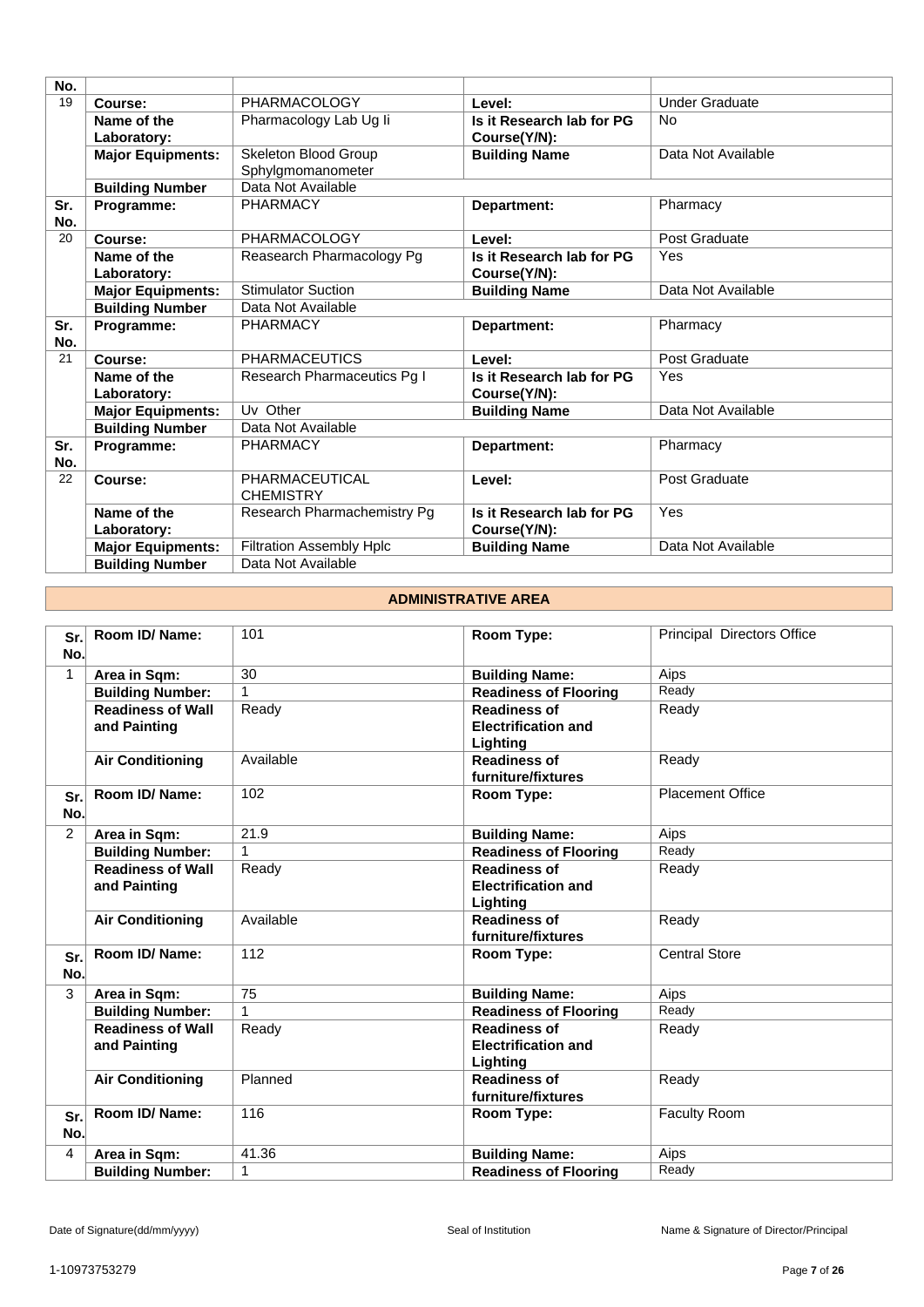|                | <b>Readiness of Wall</b><br>and Painting | Ready         | <b>Readiness of</b><br><b>Electrification and</b><br>Lighting | Ready                    |
|----------------|------------------------------------------|---------------|---------------------------------------------------------------|--------------------------|
|                | <b>Air Conditioning</b>                  | Planned       | <b>Readiness of</b><br>furniture/fixtures                     | Ready                    |
| Sr.<br>No.     | Room ID/Name:                            | 117           | Room Type:                                                    | Office All Inclusive     |
| 5              | Area in Sqm:                             | 152           | <b>Building Name:</b>                                         | Aips                     |
|                | <b>Building Number:</b>                  | $\mathbf{1}$  | <b>Readiness of Flooring</b>                                  | Ready                    |
|                | <b>Readiness of Wall</b>                 | Ready         | <b>Readiness of</b>                                           | Ready                    |
|                | and Painting                             |               | <b>Electrification and</b><br>Lighting                        |                          |
|                | <b>Air Conditioning</b>                  | Planned       | <b>Readiness of</b><br>furniture/fixtures                     | Ready                    |
| Sr.<br>No.     | Room ID/Name:                            | 118           | Room Type:                                                    | <b>Reception Area</b>    |
| 6              | Area in Sqm:                             | 76.64         | <b>Building Name:</b>                                         | Aips                     |
|                | <b>Building Number:</b>                  | $\mathbf{1}$  | <b>Readiness of Flooring</b>                                  | Ready                    |
|                | <b>Readiness of Wall</b><br>and Painting | Ready         | <b>Readiness of</b><br><b>Electrification and</b><br>Lighting | Ready                    |
|                | <b>Air Conditioning</b>                  | Planned       | <b>Readiness of</b><br>furniture/fixtures                     | Ready                    |
| Sr.<br>No.     | Room ID/Name:                            | 123           | Room Type:                                                    | Maintenance              |
| $\overline{7}$ | Area in Sqm:                             | 10            | <b>Building Name:</b>                                         | Aips                     |
|                | <b>Building Number:</b>                  | $\mathbf{1}$  | <b>Readiness of Flooring</b>                                  | Ready                    |
|                | <b>Readiness of Wall</b><br>and Painting | Ready         | <b>Readiness of</b><br><b>Electrification and</b><br>Lighting | Ready                    |
|                | <b>Air Conditioning</b>                  | Not Available | <b>Readiness of</b><br>furniture/fixtures                     | Ready                    |
| Sr.<br>No.     | Room ID/ Name:                           | 125           | Room Type:                                                    | Housekeeping             |
| 8              | Area in Sqm:                             | 10            | <b>Building Name:</b>                                         | Aips                     |
|                | <b>Building Number:</b>                  | $\mathbf{1}$  | <b>Readiness of Flooring</b>                                  | Ready                    |
|                | <b>Readiness of Wall</b><br>and Painting | Ready         | <b>Readiness of</b><br><b>Electrification and</b><br>Lighting | Ready                    |
|                | <b>Air Conditioning</b>                  | Available     | <b>Readiness of</b><br>furniture/fixtures                     | Ready                    |
| Sr.<br>No.     | Room ID/Name:                            | 163           | Room Type:                                                    | <b>Department Office</b> |
| 9              | Area in Sqm:                             | 20            | <b>Building Name:</b>                                         | Aips                     |
|                | <b>Building Number:</b>                  | 1             | <b>Readiness of Flooring</b>                                  | Ready                    |
|                | <b>Readiness of Wall</b><br>and Painting | Ready         | <b>Readiness of</b><br><b>Electrification and</b><br>Lighting | Ready                    |
|                | <b>Air Conditioning</b>                  | Planned       | <b>Readiness of</b><br>furniture/fixtures                     | Ready                    |
| Sr.<br>No.     | Room ID/Name:                            | 164           | Room Type:                                                    | Pantry for Staff         |
| 10             | Area in Sqm:                             | 10            | <b>Building Name:</b>                                         | Aips                     |
|                | <b>Building Number:</b>                  | 1             | <b>Readiness of Flooring</b>                                  | Ready                    |
|                | <b>Readiness of Wall</b><br>and Painting | Ready         | <b>Readiness of</b><br><b>Electrification and</b><br>Lighting | Ready                    |
|                | <b>Air Conditioning</b>                  | Planned       | <b>Readiness of</b><br>furniture/fixtures                     | Ready                    |
| Sr.<br>No.     | Room ID/ Name:                           | 217           | Room Type:                                                    | Faculty Room             |
| 11             | Area in Sqm:                             | 40            | <b>Building Name:</b>                                         | Aips                     |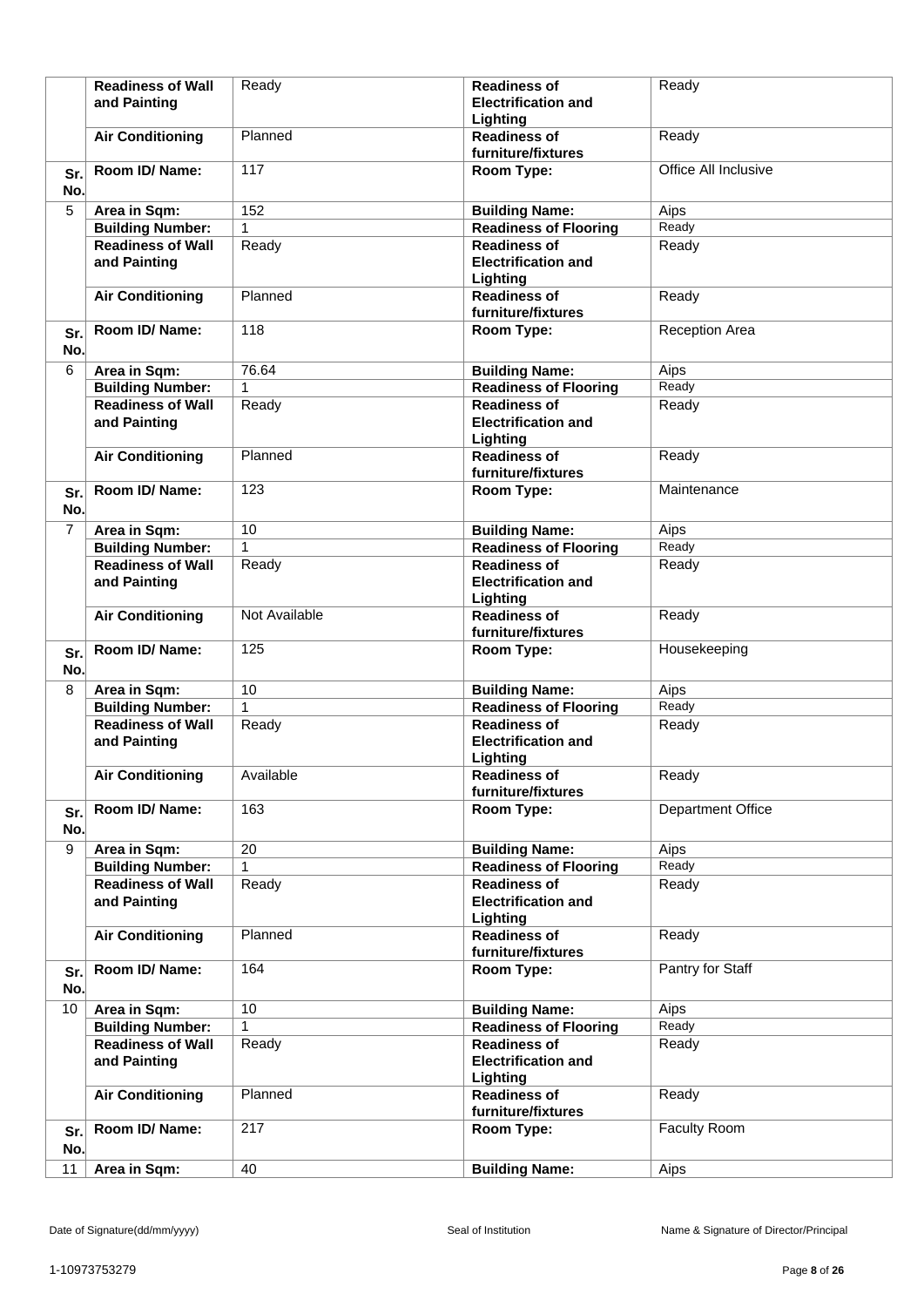|     | <b>Building Number:</b>  | $\mathbf{1}$    | <b>Readiness of Flooring</b> | Ready                      |
|-----|--------------------------|-----------------|------------------------------|----------------------------|
|     | <b>Readiness of Wall</b> | Ready           | <b>Readiness of</b>          | Ready                      |
|     | and Painting             |                 | <b>Electrification and</b>   |                            |
|     |                          |                 | Lighting                     |                            |
|     | <b>Air Conditioning</b>  | Planned         | <b>Readiness of</b>          | Ready                      |
|     |                          |                 | furniture/fixtures           |                            |
|     | Room ID/Name:            | 218             | Room Type:                   | <b>Board Room</b>          |
| Sr. |                          |                 |                              |                            |
| No. |                          |                 |                              |                            |
| 12  | Area in Sqm:             | 30              | <b>Building Name:</b>        | Aips                       |
|     | <b>Building Number:</b>  | $\mathbf{1}$    | <b>Readiness of Flooring</b> | Ready                      |
|     | <b>Readiness of Wall</b> | Ready           | <b>Readiness of</b>          | Ready                      |
|     | and Painting             |                 | <b>Electrification and</b>   |                            |
|     |                          |                 | Lighting                     |                            |
|     | <b>Air Conditioning</b>  | Planned         | <b>Readiness of</b>          | Ready                      |
|     |                          |                 | furniture/fixtures           |                            |
| Sr. | Room ID/ Name:           | 302             | Room Type:                   | Faculty Room               |
| No. |                          |                 |                              |                            |
|     |                          |                 |                              |                            |
| 13  | Area in Sqm:             | 31.23           | <b>Building Name:</b>        | Aips                       |
|     | <b>Building Number:</b>  | 1               | <b>Readiness of Flooring</b> | Ready                      |
|     | <b>Readiness of Wall</b> | Ready           | <b>Readiness of</b>          | Ready                      |
|     | and Painting             |                 | <b>Electrification and</b>   |                            |
|     |                          |                 | Lighting                     |                            |
|     | <b>Air Conditioning</b>  | Not Available   | <b>Readiness of</b>          | Ready                      |
|     |                          |                 | furniture/fixtures           |                            |
| Sr. | Room ID/ Name:           | 303             | Room Type:                   | <b>Exam Control Office</b> |
| No. |                          |                 |                              |                            |
| 14  | Area in Sqm:             | $\overline{30}$ | <b>Building Name:</b>        | Aips                       |
|     |                          | $\mathbf{1}$    |                              | Ready                      |
|     | <b>Building Number:</b>  |                 | <b>Readiness of Flooring</b> |                            |
|     | <b>Readiness of Wall</b> | Ready           | <b>Readiness of</b>          | Ready                      |
|     | and Painting             |                 | <b>Electrification and</b>   |                            |
|     |                          |                 | Lighting                     |                            |
|     | <b>Air Conditioning</b>  | Planned         | <b>Readiness of</b>          | Ready                      |
|     |                          |                 | furniture/fixtures           |                            |
| Sr. | Room ID/Name:            | $G-101$         | Room Type:                   | Security                   |
| No. |                          |                 |                              |                            |
| 15  | Area in Sqm:             | 10.18           | <b>Building Name:</b>        | Aips                       |
|     | <b>Building Number:</b>  | $\mathbf{1}$    | <b>Readiness of Flooring</b> | Ready                      |
|     | <b>Readiness of Wall</b> | Ready           | <b>Readiness of</b>          | Ready                      |
|     | and Painting             |                 | <b>Electrification and</b>   |                            |
|     |                          |                 | Lighting                     |                            |
|     | <b>Air Conditioning</b>  | Not Available   | <b>Readiness of</b>          | Ready                      |
|     |                          |                 | furniture/fixtures           |                            |
| Sr. | Room ID/ Name:           | PG-108          | <b>Room Type:</b>            | <b>Placement Office</b>    |
| No. |                          |                 |                              |                            |
|     |                          |                 |                              |                            |
| 16  | Area in Sqm:             | 30              | <b>Building Name:</b>        | Aips<br>Ready              |
|     | <b>Building Number:</b>  | 1               | <b>Readiness of Flooring</b> |                            |
|     | <b>Readiness of Wall</b> | Ready           | <b>Readiness of</b>          | Ready                      |
|     | and Painting             |                 | <b>Electrification and</b>   |                            |
|     |                          |                 | Lighting                     |                            |
|     | <b>Air Conditioning</b>  | Planned         | <b>Readiness of</b>          | Ready                      |
|     |                          |                 | furniture/fixtures           |                            |
| Sr. | Room ID/ Name:           | PG-110          | Room Type:                   | Cabin for Head of Dept     |
| No. |                          |                 |                              |                            |
| 17  | Area in Sqm:             | 30              | <b>Building Name:</b>        | Aips                       |
|     | <b>Building Number:</b>  | 1               | <b>Readiness of Flooring</b> | Ready                      |
|     | <b>Readiness of Wall</b> | Ready           | <b>Readiness of</b>          | Ready                      |
|     | and Painting             |                 | <b>Electrification and</b>   |                            |
|     |                          |                 | Lighting                     |                            |
|     | <b>Air Conditioning</b>  | Planned         | <b>Readiness of</b>          | Ready                      |
|     |                          |                 | furniture/fixtures           |                            |
|     |                          |                 |                              |                            |

### **AMENITIES AREA**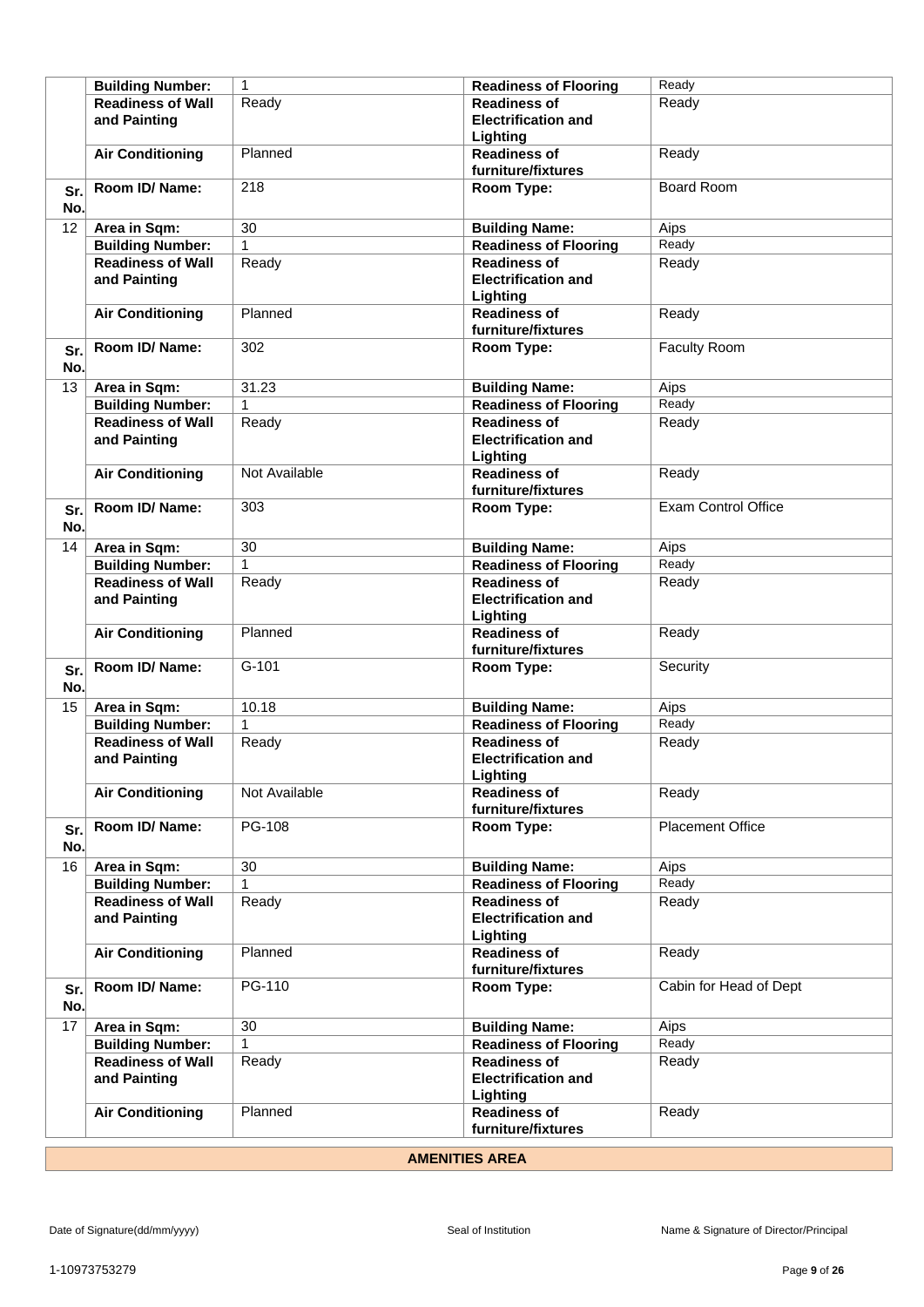| Sr.<br>No.     | Room ID/Name:                            | 119          | Room Type:                                                    | Toilet                  |
|----------------|------------------------------------------|--------------|---------------------------------------------------------------|-------------------------|
| $\mathbf{1}$   | Area in Sqm:                             | 10.12        | <b>Building Name:</b>                                         | <b>AIPS</b>             |
|                | <b>Building Number:</b>                  | 1            | <b>Readiness of Flooring</b>                                  | Ready                   |
|                | <b>Readiness of Wall</b>                 | Ready        | <b>Readiness of</b>                                           | Ready                   |
|                | and Painting                             |              | <b>Electrification and</b><br>Lighting                        |                         |
|                | <b>Air Conditioning</b>                  | Planned      | <b>Readiness of</b><br>furniture/fixtures                     | Ready                   |
| Sr.<br>No.     | Room ID/ Name:                           | 120          | Room Type:                                                    | Toilet                  |
| 2              | Area in Sqm:                             | 10.12        | <b>Building Name:</b>                                         | <b>AIPS</b>             |
|                | <b>Building Number:</b>                  | 1            | <b>Readiness of Flooring</b>                                  | Ready                   |
|                | <b>Readiness of Wall</b>                 | Ready        | <b>Readiness of</b>                                           | Ready                   |
|                | and Painting                             |              | <b>Electrification and</b><br>Lighting                        |                         |
|                | <b>Air Conditioning</b>                  | Planned      | <b>Readiness of</b><br>furniture/fixtures                     | Ready                   |
| Sr.<br>No.     | Room ID/Name:                            | 121          | Room Type:                                                    | First aid cum Sick Room |
| 3              | Area in Sqm:                             | 20.43        | <b>Building Name:</b>                                         | <b>AIPS</b>             |
|                | <b>Building Number:</b>                  | 1            | <b>Readiness of Flooring</b>                                  | Ready                   |
|                | <b>Readiness of Wall</b><br>and Painting | Ready        | <b>Readiness of</b><br><b>Electrification and</b><br>Lighting | Ready                   |
|                | <b>Air Conditioning</b>                  | Planned      | <b>Readiness of</b><br>furniture/fixtures                     | Ready                   |
| Sr.<br>No.     | Room ID/ Name:                           | 122          | Room Type:                                                    | <b>Stationery Store</b> |
| 4              | Area in Sqm:                             | 20.43        | <b>Building Name:</b>                                         | <b>AIPS</b>             |
|                | <b>Building Number:</b>                  | 1            | <b>Readiness of Flooring</b>                                  | Ready                   |
|                | <b>Readiness of Wall</b><br>and Painting | Ready        | <b>Readiness of</b><br><b>Electrification and</b><br>Lighting | Ready                   |
|                | <b>Air Conditioning</b>                  | Planned      | <b>Readiness of</b><br>furniture/fixtures                     | Ready                   |
| Sr.<br>No.     | Room ID/ Name:                           | 213          | Room Type:                                                    | <b>Boys Common Room</b> |
| 5              | Area in Sqm:                             | 90.42        | <b>Building Name:</b>                                         | <b>AIPS</b>             |
|                | <b>Building Number:</b>                  | $\mathbf{1}$ | <b>Readiness of Flooring</b>                                  | Ready                   |
|                | <b>Readiness of Wall</b><br>and Painting | Ready        | <b>Readiness of</b><br><b>Electrification and</b><br>Lighting | Ready                   |
|                | <b>Air Conditioning</b>                  | Planned      | <b>Readiness of</b><br>furniture/fixtures                     | Ready                   |
| Sr.<br>No.     | Room ID/ Name:                           | 213 B        | Room Type:                                                    | Sports Club             |
| 6              | Area in Sqm:                             | 90.42        | <b>Building Name:</b>                                         | <b>AIPS</b>             |
|                | <b>Building Number:</b>                  | 1            | <b>Readiness of Flooring</b>                                  | Ready                   |
|                | <b>Readiness of Wall</b><br>and Painting | Ready        | <b>Readiness of</b><br><b>Electrification and</b><br>Lighting | Ready                   |
|                | <b>Air Conditioning</b>                  | Planned      | <b>Readiness of</b><br>furniture/fixtures                     | Ready                   |
| Sr.<br>No.     | Room ID/ Name:                           | 213-A        | Room Type:                                                    | Student activity / GCR  |
| $\overline{7}$ | Area in Sqm:                             | 90.42        | <b>Building Name:</b>                                         | <b>AIPS</b>             |
|                | <b>Building Number:</b>                  | 1            | <b>Readiness of Flooring</b>                                  | Ready                   |
|                | <b>Readiness of Wall</b><br>and Painting | Ready        | <b>Readiness of</b><br><b>Electrification and</b><br>Lighting | Ready                   |
|                | <b>Air Conditioning</b>                  | Planned      | <b>Readiness of</b><br>furniture/fixtures                     | Ready                   |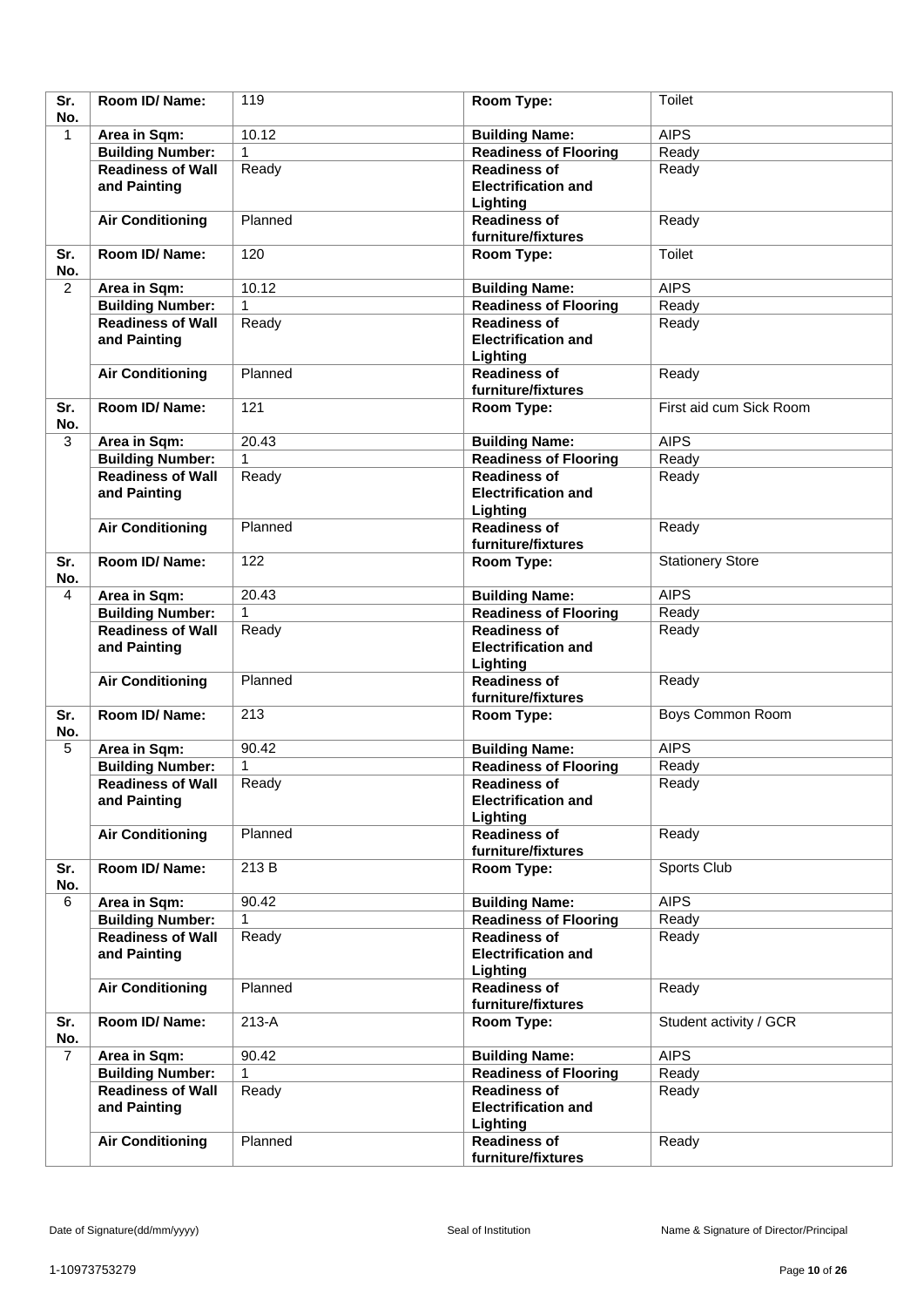| Sr.<br>No. | Room ID/Name:                            | 216           | Room Type:                                                    | Girls Common Room          |
|------------|------------------------------------------|---------------|---------------------------------------------------------------|----------------------------|
| 8          | Area in Sqm:                             | 90.42         | <b>Building Name:</b>                                         | <b>AIPS</b>                |
|            | <b>Building Number:</b>                  | 1             | Readiness of Flooring                                         | Ready                      |
|            | <b>Readiness of Wall</b><br>and Painting | Ready         | <b>Readiness of</b><br><b>Electrification and</b><br>Lighting | Ready                      |
|            | <b>Air Conditioning</b>                  | Planned       | <b>Readiness of</b><br>furniture/fixtures                     | Ready                      |
| Sr.<br>No. | Room ID/Name:                            | 305           | Room Type:                                                    | Auditorium                 |
| 9          | Area in Sqm:                             | 324           | <b>Building Name:</b>                                         | <b>AIPS</b>                |
|            | <b>Building Number:</b>                  | 1             | <b>Readiness of Flooring</b>                                  | Ready                      |
|            | <b>Readiness of Wall</b><br>and Painting | Ready         | <b>Readiness of</b><br><b>Electrification and</b><br>Lighting | Ready                      |
|            | <b>Air Conditioning</b>                  | Planned       | <b>Readiness of</b><br>furniture/fixtures                     | Ready                      |
| Sr.<br>No. | Room ID/Name:                            | $G-101$       | Room Type:                                                    | <b>Guest House</b>         |
| 10         | Area in Sqm:                             | 75            | <b>Building Name:</b>                                         | <b>AIPS</b>                |
|            | <b>Building Number:</b>                  | $\mathbf{1}$  | <b>Readiness of Flooring</b>                                  | Ready                      |
|            | <b>Readiness of Wall</b><br>and Painting | Ready         | <b>Readiness of</b><br><b>Electrification and</b><br>Lighting | Ready                      |
|            | <b>Air Conditioning</b>                  | Available     | <b>Readiness of</b><br>furniture/fixtures                     | Ready                      |
| Sr.<br>No. | Room ID/Name:                            | $G-102$       | Room Type:                                                    | <b>Principal's Quarter</b> |
| 11         | Area in Sqm:                             | 150           | <b>Building Name:</b>                                         | <b>AIPS</b>                |
|            | <b>Building Number:</b>                  | $\mathbf{1}$  | <b>Readiness of Flooring</b>                                  | Ready                      |
|            | <b>Readiness of Wall</b><br>and Painting | Ready         | <b>Readiness of</b><br><b>Electrification and</b><br>Lighting | Ready                      |
|            | <b>Air Conditioning</b>                  | Available     | <b>Readiness of</b><br>furniture/fixtures                     | Ready                      |
| Sr.<br>No. | Room ID/Name:                            | GH-101        | Room Type:                                                    | Girls' Hostel              |
| 12         | Area in Sqm:                             | 712           | <b>Building Name:</b>                                         | <b>AIPS</b>                |
|            | <b>Building Number:</b>                  | $\mathbf{1}$  | <b>Readiness of Flooring</b>                                  | Ready                      |
|            | <b>Readiness of Wall</b><br>and Painting | Ready         | <b>Readiness of</b><br><b>Electrification and</b><br>Lighting | Ready                      |
|            | <b>Air Conditioning</b>                  | Not Available | <b>Readiness of</b><br>furniture/fixtures                     | Not Ready                  |
| Sr.<br>No. | Room ID/ Name:                           | K-101         | Room Type:                                                    | Cafeteria                  |
| 13         | Area in Sqm:                             | 150           | <b>Building Name:</b>                                         | <b>AIPS</b>                |
|            | <b>Building Number:</b>                  | 1             | <b>Readiness of Flooring</b>                                  | Ready                      |
|            | <b>Readiness of Wall</b><br>and Painting | Ready         | <b>Readiness of</b><br><b>Electrification and</b><br>Lighting | Ready                      |
|            | <b>Air Conditioning</b>                  | Planned       | <b>Readiness of</b><br>furniture/fixtures                     | Ready                      |

#### **CIRCULATION AREA**

| Sr.<br>No. | Area Type              | Corridors | <b>Average Carpet Area:</b> | 560         |
|------------|------------------------|-----------|-----------------------------|-------------|
|            | <b>Flooring</b>        | Yes       | <b>Painting Done</b>        | Ready       |
|            | <b>Electrification</b> | Ready     | <b>Building Name:</b>       | <b>AIPS</b> |
|            | and Lighting           |           |                             |             |
|            | <b>Building</b>        |           |                             |             |
|            | Number:                |           |                             |             |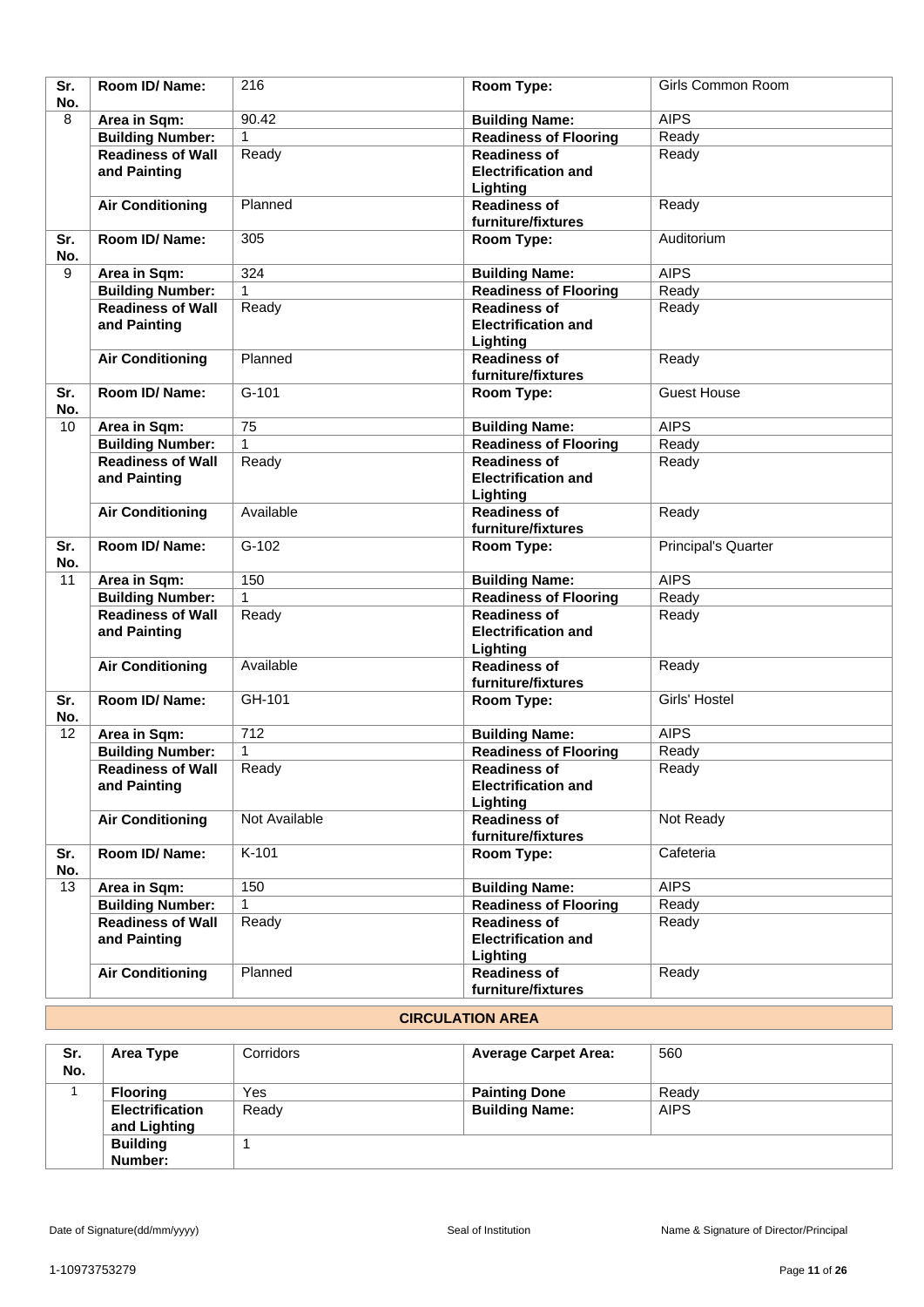| Sr.<br>No. | Area Type                              | Other Areas (in Sq m)       | <b>Average Carpet Area:</b> | 85          |
|------------|----------------------------------------|-----------------------------|-----------------------------|-------------|
| 2          | <b>Flooring</b>                        | <b>Yes</b>                  | <b>Painting Done</b>        | Ready       |
|            | <b>Electrification</b><br>and Lighting | Ready                       | <b>Building Name:</b>       | <b>AIPS</b> |
|            | <b>Building</b><br>Number:             |                             |                             |             |
| Sr.<br>No. | Area Type                              | Other Common Area (in Sq m) | <b>Average Carpet Area:</b> | 105.4       |
| 3          | <b>Flooring</b>                        | <b>Yes</b>                  | <b>Painting Done</b>        | Ready       |
|            | <b>Electrification</b><br>and Lighting | Ready                       | <b>Building Name:</b>       | <b>AIPS</b> |
|            | <b>Building</b><br>Number:             | 1                           |                             |             |

#### **INSTRUCTIONAL AREA**

| Sr.<br>No.   | Programme                                                 | <b>PHARMACY</b>      | Level                                                         | <b>UNDER GRADUATE</b> |
|--------------|-----------------------------------------------------------|----------------------|---------------------------------------------------------------|-----------------------|
| $\mathbf{1}$ | Room Type                                                 | <b>Tutorial Room</b> | Room ID/Name                                                  | 103                   |
|              | Area of Room in<br>Sqm                                    | 70                   | <b>Building Name</b>                                          | <b>AIPS</b>           |
|              | <b>Building Number</b>                                    | $\mathbf{1}$         | <b>Readiness of Flooring</b>                                  | Ready                 |
|              | <b>Readiness of</b><br><b>Wall and</b><br><b>Painting</b> | Ready                | <b>Readiness of</b><br><b>Electrification and</b><br>Lighting | Ready                 |
|              | <b>Readiness of</b><br>furniture/fixtures                 | Ready                | <b>Air Conditioning</b>                                       | Not Available         |
| Sr.<br>No.   | Programme                                                 | <b>PHARMACY</b>      | Level                                                         | <b>UNDER GRADUATE</b> |
| 2            | Room Type                                                 | Classroom            | Room ID/Name                                                  | 109                   |
|              | Area of Room in<br>Sqm                                    | 85.84                | <b>Building Name</b>                                          | <b>AIPS</b>           |
|              | <b>Building Number</b>                                    | $\mathbf{1}$         | <b>Readiness of Flooring</b>                                  | Ready                 |
|              | <b>Readiness of</b><br><b>Wall and</b><br><b>Painting</b> | Ready                | <b>Readiness of</b><br><b>Electrification and</b><br>Lighting | Ready                 |
|              | <b>Readiness of</b><br>furniture/fixtures                 | Ready                | <b>Air Conditioning</b>                                       | Not Available         |
| Sr.<br>No.   | Programme                                                 | <b>PHARMACY</b>      | Level                                                         | <b>UNDER GRADUATE</b> |
| 3            | Room Type                                                 | Classroom            | Room ID/Name                                                  | 110                   |
|              | Area of Room in<br>Sqm                                    | 85.84                | <b>Building Name</b>                                          | <b>AIPS</b>           |
|              | <b>Building Number</b>                                    | $\mathbf{1}$         | <b>Readiness of Flooring</b>                                  | Ready                 |
|              | <b>Readiness of</b><br><b>Wall and</b><br><b>Painting</b> | Ready                | <b>Readiness of</b><br><b>Electrification and</b><br>Lighting | Ready                 |
|              | <b>Readiness of</b><br>furniture/fixtures                 | Ready                | <b>Air Conditioning</b>                                       | Not Available         |
| Sr.<br>No.   | Programme                                                 | <b>PHARMACY</b>      | Level                                                         | <b>UNDER GRADUATE</b> |
| 4            | Room Type                                                 | Laboratory           | <b>Room ID/ Name</b>                                          | 111                   |
|              | Area of Room in<br>Sqm                                    | 93.55                | <b>Building Name</b>                                          | <b>AIPS</b>           |
|              | <b>Building Number</b>                                    | $\mathbf{1}$         | <b>Readiness of Flooring</b>                                  | Ready                 |
|              | <b>Readiness of</b><br><b>Wall and</b><br><b>Painting</b> | Ready                | <b>Readiness of</b><br><b>Electrification and</b><br>Lighting | Ready                 |
|              | <b>Readiness of</b><br>furniture/fixtures                 | Ready                | <b>Air Conditioning</b>                                       | Not Available         |
| Sr.          | Programme                                                 | <b>PHARMACY</b>      | Level                                                         | <b>UNDER GRADUATE</b> |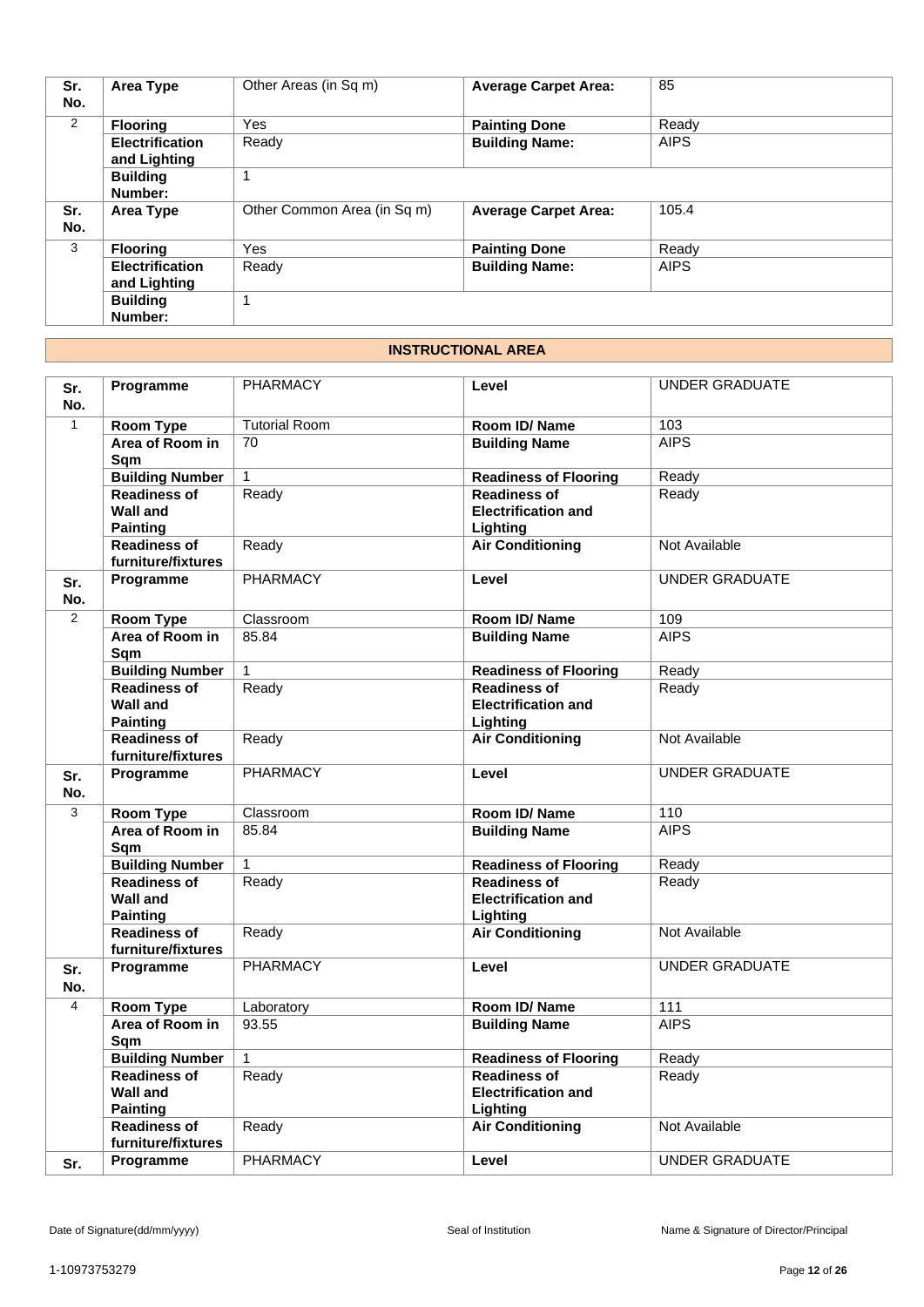| No.            |                                                           |                 |                                                               |                       |
|----------------|-----------------------------------------------------------|-----------------|---------------------------------------------------------------|-----------------------|
| $\overline{5}$ | <b>Room Type</b>                                          | Laboratory      | Room ID/Name                                                  | 113                   |
|                | Area of Room in<br>Sqm                                    | 80.26           | <b>Building Name</b>                                          | <b>AIPS</b>           |
|                | <b>Building Number</b>                                    | $\mathbf{1}$    | <b>Readiness of Flooring</b>                                  | Ready                 |
|                | <b>Readiness of</b><br><b>Wall and</b><br><b>Painting</b> | Ready           | <b>Readiness of</b><br><b>Electrification and</b><br>Lighting | Ready                 |
|                | <b>Readiness of</b><br>furniture/fixtures                 | Ready           | <b>Air Conditioning</b>                                       | Not Available         |
| Sr.<br>No.     | Programme                                                 | <b>PHARMACY</b> | Level                                                         | <b>UNDER GRADUATE</b> |
| 6              | Room Type                                                 | Other           | Room ID/ Name                                                 | 114                   |
|                | Area of Room in<br>Sqm                                    | 21.18           | <b>Building Name</b>                                          | <b>AIPS</b>           |
|                | <b>Building Number</b>                                    | $\mathbf{1}$    | <b>Readiness of Flooring</b>                                  | Ready                 |
|                | <b>Readiness of</b><br><b>Wall and</b><br><b>Painting</b> | Ready           | <b>Readiness of</b><br><b>Electrification and</b><br>Lighting | Ready                 |
|                | <b>Readiness of</b><br>furniture/fixtures                 | Ready           | <b>Air Conditioning</b>                                       | Not Available         |
| Sr.<br>No.     | Programme                                                 | <b>PHARMACY</b> | Level                                                         | <b>UNDER GRADUATE</b> |
| $\overline{7}$ | Room Type                                                 | Laboratory      | Room ID/Name                                                  | 115                   |
|                | Area of Room in<br>Sqm                                    | 80.26           | <b>Building Name</b>                                          | <b>AIPS</b>           |
|                | <b>Building Number</b>                                    | $\mathbf{1}$    | <b>Readiness of Flooring</b>                                  | Ready                 |
|                | <b>Readiness of</b><br><b>Wall and</b><br><b>Painting</b> | Ready           | <b>Readiness of</b><br><b>Electrification and</b><br>Lighting | Ready                 |
|                | <b>Readiness of</b><br>furniture/fixtures                 | Ready           | <b>Air Conditioning</b>                                       | Not Available         |
| Sr.<br>No.     | Programme                                                 | <b>PHARMACY</b> | Level                                                         | <b>UNDER GRADUATE</b> |
| 8              | <b>Room Type</b>                                          | Laboratory      | Room ID/Name                                                  | 201                   |
|                | Area of Room in<br>Sqm                                    | 80.26           | <b>Building Name</b>                                          | <b>AIPS</b>           |
|                | <b>Building Number</b>                                    | $\mathbf{1}$    | <b>Readiness of Flooring</b>                                  | Ready                 |
|                | <b>Readiness of</b><br>Wall and<br><b>Painting</b>        | Ready           | <b>Readiness of</b><br><b>Electrification and</b><br>Lighting | Ready                 |
|                | <b>Readiness of</b><br>furniture/fixtures                 | Ready           | <b>Air Conditioning</b>                                       | Not Available         |
| Sr.<br>No.     | Programme                                                 | <b>PHARMACY</b> | Level                                                         | POST GRADUATE         |
| 9              | Room Type                                                 | Instrument Room | Room ID/Name                                                  | $201-A$               |
|                | Area of Room in<br>Sqm                                    | 76.12           | <b>Building Name</b>                                          | <b>AIPS</b>           |
|                | <b>Building Number</b>                                    | 1               | <b>Readiness of Flooring</b>                                  | Ready                 |
|                | <b>Readiness of</b><br><b>Wall and</b><br><b>Painting</b> | Ready           | <b>Readiness of</b><br><b>Electrification and</b><br>Lighting | Ready                 |
|                | <b>Readiness of</b><br>furniture/fixtures                 | Ready           | <b>Air Conditioning</b>                                       | Available             |
| Sr.<br>No.     | Programme                                                 | PHARMACY        | Level                                                         | <b>UNDER GRADUATE</b> |
| 10             | <b>Room Type</b>                                          | Other           | Room ID/Name                                                  | 202                   |
|                | Area of Room in<br>Sqm                                    | 21.18           | <b>Building Name</b>                                          | <b>AIPS</b>           |
|                | <b>Building Number</b>                                    | $\mathbf{1}$    | <b>Readiness of Flooring</b>                                  | Ready                 |
|                | <b>Readiness of</b><br><b>Wall and</b>                    | Ready           | <b>Readiness of</b><br><b>Electrification and</b>             | Ready                 |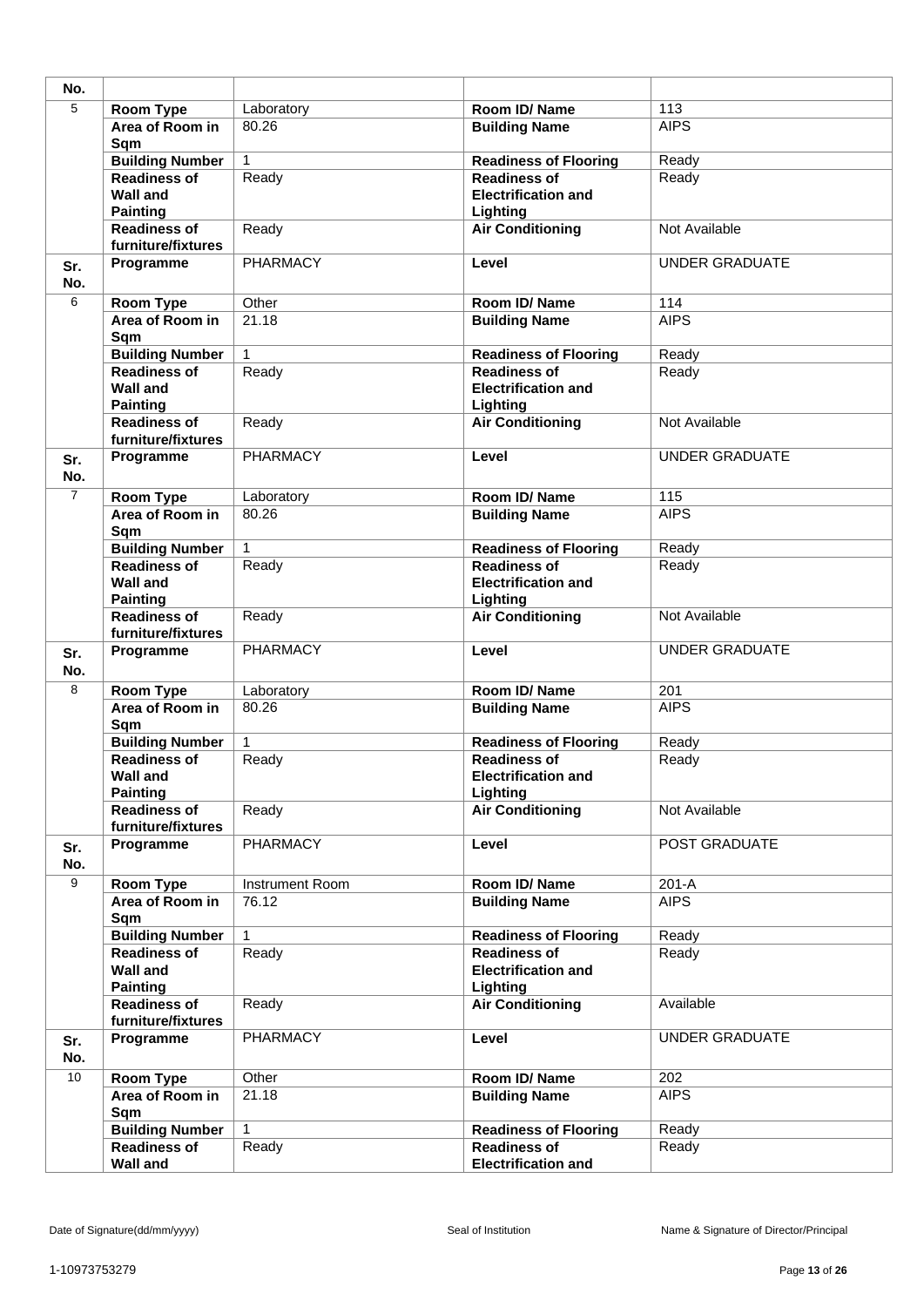|            | <b>Painting</b>                                           |                 | Lighting                                                      |                       |
|------------|-----------------------------------------------------------|-----------------|---------------------------------------------------------------|-----------------------|
|            | <b>Readiness of</b>                                       | Ready           | <b>Air Conditioning</b>                                       | Not Available         |
|            | furniture/fixtures                                        |                 |                                                               |                       |
| Sr.<br>No. | Programme                                                 | <b>PHARMACY</b> | Level                                                         | <b>UNDER GRADUATE</b> |
| 11         | Room Type                                                 | Laboratory      | Room ID/Name                                                  | 203                   |
|            | Area of Room in<br>Sqm                                    | 80.26           | <b>Building Name</b>                                          | <b>AIPS</b>           |
|            | <b>Building Number</b>                                    | $\mathbf{1}$    | <b>Readiness of Flooring</b>                                  | Ready                 |
|            | <b>Readiness of</b>                                       | Ready           | <b>Readiness of</b>                                           | Ready                 |
|            | <b>Wall and</b><br><b>Painting</b>                        |                 | <b>Electrification and</b><br>Lighting                        |                       |
|            | <b>Readiness of</b><br>furniture/fixtures                 | Ready           | <b>Air Conditioning</b>                                       | Not Available         |
| Sr.<br>No. | Programme                                                 | PHARMACY        | Level                                                         | <b>UNDER GRADUATE</b> |
| 12         | <b>Room Type</b>                                          | Laboratory      | Room ID/Name                                                  | 204                   |
|            | Area of Room in<br>Sqm                                    | 80.59           | <b>Building Name</b>                                          | <b>AIPS</b>           |
|            | <b>Building Number</b>                                    | $\mathbf{1}$    | <b>Readiness of Flooring</b>                                  | Ready                 |
|            | <b>Readiness of</b><br><b>Wall and</b><br><b>Painting</b> | Ready           | <b>Readiness of</b><br><b>Electrification and</b><br>Lighting | Ready                 |
|            | <b>Readiness of</b><br>furniture/fixtures                 | Ready           | <b>Air Conditioning</b>                                       | Not Available         |
| Sr.<br>No. | Programme                                                 | <b>PHARMACY</b> | Level                                                         | <b>UNDER GRADUATE</b> |
| 13         | <b>Room Type</b>                                          | Laboratory      | Room ID/Name                                                  | 205                   |
|            | Area of Room in<br>Sqm                                    | 96.43           | <b>Building Name</b>                                          | <b>AIPS</b>           |
|            | <b>Building Number</b>                                    | $\mathbf{1}$    | <b>Readiness of Flooring</b>                                  | Ready                 |
|            | <b>Readiness of</b><br><b>Wall and</b><br><b>Painting</b> | Ready           | <b>Readiness of</b><br><b>Electrification and</b><br>Lighting | Ready                 |
|            | <b>Readiness of</b><br>furniture/fixtures                 | Ready           | <b>Air Conditioning</b>                                       | Not Available         |
| Sr.<br>No. | Programme                                                 | PHARMACY        | Level                                                         | <b>UNDER GRADUATE</b> |
| 14         | Room Type                                                 | Other           | Room ID/Name                                                  | 206                   |
|            | Area of Room in<br>Sqm                                    | 157             | <b>Building Name</b>                                          | AIPS                  |
|            | <b>Building Number</b>                                    | $\mathbf{1}$    | <b>Readiness of Flooring</b>                                  | Ready                 |
|            | <b>Readiness of</b><br><b>Wall and</b><br><b>Painting</b> | Ready           | <b>Readiness of</b><br><b>Electrification and</b><br>Lighting | Ready                 |
|            | <b>Readiness of</b><br>furniture/fixtures                 | Ready           | <b>Air Conditioning</b>                                       | Planned               |
| Sr.<br>No. | Programme                                                 | <b>PHARMACY</b> | Level                                                         | UNDER GRADUATE        |
| 15         | <b>Room Type</b>                                          | Seminar Hall    | Room ID/Name                                                  | 207                   |
|            | Area of Room in<br>Sqm                                    | 136             | <b>Building Name</b>                                          | <b>AIPS</b>           |
|            | <b>Building Number</b>                                    | $\mathbf{1}$    | <b>Readiness of Flooring</b>                                  | Ready                 |
|            | <b>Readiness of</b><br><b>Wall and</b><br><b>Painting</b> | Ready           | <b>Readiness of</b><br><b>Electrification and</b><br>Lighting | Ready                 |
|            | <b>Readiness of</b><br>furniture/fixtures                 | Ready           | <b>Air Conditioning</b>                                       | Planned               |
| Sr.<br>No. | Programme                                                 | PHARMACY        | Level                                                         | UNDER GRADUATE        |
| 16         | Room Type                                                 | Laboratory      | Room ID/Name                                                  | 208                   |
|            | Area of Room in                                           | 82.96           | <b>Building Name</b>                                          | <b>AIPS</b>           |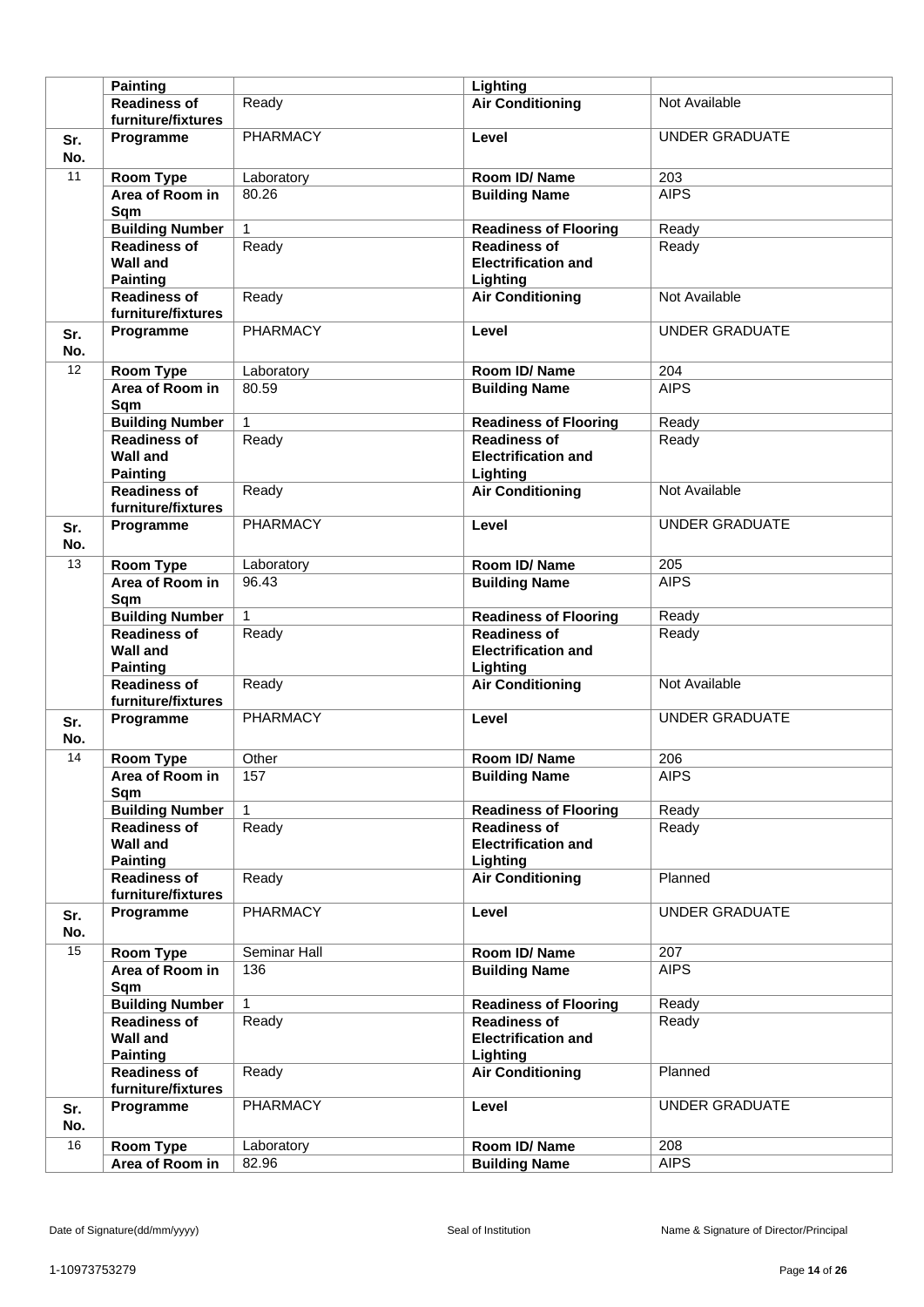|                 | Sqm                                                       |                      |                                                               |                       |
|-----------------|-----------------------------------------------------------|----------------------|---------------------------------------------------------------|-----------------------|
|                 | <b>Building Number</b>                                    | $\mathbf{1}$         | <b>Readiness of Flooring</b>                                  | Ready                 |
|                 | <b>Readiness of</b><br><b>Wall and</b><br><b>Painting</b> | Ready                | <b>Readiness of</b><br><b>Electrification and</b><br>Lighting | Ready                 |
|                 | <b>Readiness of</b><br>furniture/fixtures                 | Ready                | <b>Air Conditioning</b>                                       | Not Available         |
| Sr.<br>No.      | Programme                                                 | <b>PHARMACY</b>      | Level                                                         | <b>UNDER GRADUATE</b> |
| 17              | Room Type                                                 | Laboratory           | Room ID/Name                                                  | 209                   |
|                 | Area of Room in<br>Sqm                                    | 82.96                | <b>Building Name</b>                                          | <b>AIPS</b>           |
|                 | <b>Building Number</b>                                    | $\mathbf{1}$         | <b>Readiness of Flooring</b>                                  | Ready                 |
|                 | <b>Readiness of</b><br><b>Wall and</b><br><b>Painting</b> | Ready                | <b>Readiness of</b><br><b>Electrification and</b><br>Lighting | Ready                 |
|                 | <b>Readiness of</b><br>furniture/fixtures                 | Ready                | <b>Air Conditioning</b>                                       | Not Available         |
| Sr.<br>No.      | Programme                                                 | <b>PHARMACY</b>      | Level                                                         | <b>UNDER GRADUATE</b> |
| $\overline{18}$ | Room Type                                                 | Classroom            | Room ID/Name                                                  | 210                   |
|                 | Area of Room in<br>Sqm                                    | 85.84                | <b>Building Name</b>                                          | <b>AIPS</b>           |
|                 | <b>Building Number</b>                                    | $\mathbf{1}$         | <b>Readiness of Flooring</b>                                  | Ready                 |
|                 | <b>Readiness of</b><br><b>Wall and</b><br><b>Painting</b> | Ready                | <b>Readiness of</b><br><b>Electrification and</b><br>Lighting | Ready                 |
|                 | <b>Readiness of</b><br>furniture/fixtures                 | Ready                | <b>Air Conditioning</b>                                       | Planned               |
| Sr.<br>No.      | Programme                                                 | PHARMACY             | Level                                                         | <b>UNDER GRADUATE</b> |
| $\overline{19}$ | Room Type                                                 | Classroom            | Room ID/Name                                                  | 211                   |
|                 | Area of Room in<br>Sqm                                    | 85.84                | <b>Building Name</b>                                          | <b>AIPS</b>           |
|                 | <b>Building Number</b>                                    | $\mathbf{1}$         | <b>Readiness of Flooring</b>                                  | Ready                 |
|                 | <b>Readiness of</b><br><b>Wall and</b><br><b>Painting</b> | Ready                | <b>Readiness of</b><br><b>Electrification and</b><br>Lighting | Ready                 |
|                 | <b>Readiness of</b><br>furniture/fixtures                 | Ready                | <b>Air Conditioning</b>                                       | Planned               |
| Sr.<br>No.      | Programme                                                 | <b>PHARMACY</b>      | Level                                                         | <b>UNDER GRADUATE</b> |
| 20              | Room Type                                                 | <b>Tutorial Room</b> | Room ID/ Name                                                 | 214                   |
|                 | Area of Room in<br>Sqm                                    | 36.5                 | <b>Building Name</b>                                          | <b>AIPS</b>           |
|                 | <b>Building Number</b>                                    | 1                    | <b>Readiness of Flooring</b>                                  | Ready                 |
|                 | <b>Readiness of</b><br><b>Wall and</b><br><b>Painting</b> | Ready                | <b>Readiness of</b><br><b>Electrification and</b><br>Lighting | Ready                 |
|                 | <b>Readiness of</b><br>furniture/fixtures                 | Ready                | <b>Air Conditioning</b>                                       | Planned               |
| Sr.<br>No.      | Programme                                                 | PHARMACY             | Level                                                         | UNDER GRADUATE        |
| 21              | Room Type                                                 | Other                | Room ID/ Name                                                 | 215                   |
|                 | Area of Room in<br>Sqm                                    | 95.31                | <b>Building Name</b>                                          | <b>AIPS</b>           |
|                 | <b>Building Number</b>                                    | $\mathbf{1}$         | <b>Readiness of Flooring</b>                                  | Ready                 |
|                 | Readiness of<br><b>Wall and</b><br><b>Painting</b>        | Ready                | <b>Readiness of</b><br><b>Electrification and</b><br>Lighting | Ready                 |
|                 | <b>Readiness of</b><br>furniture/fixtures                 | Ready                | <b>Air Conditioning</b>                                       | Available             |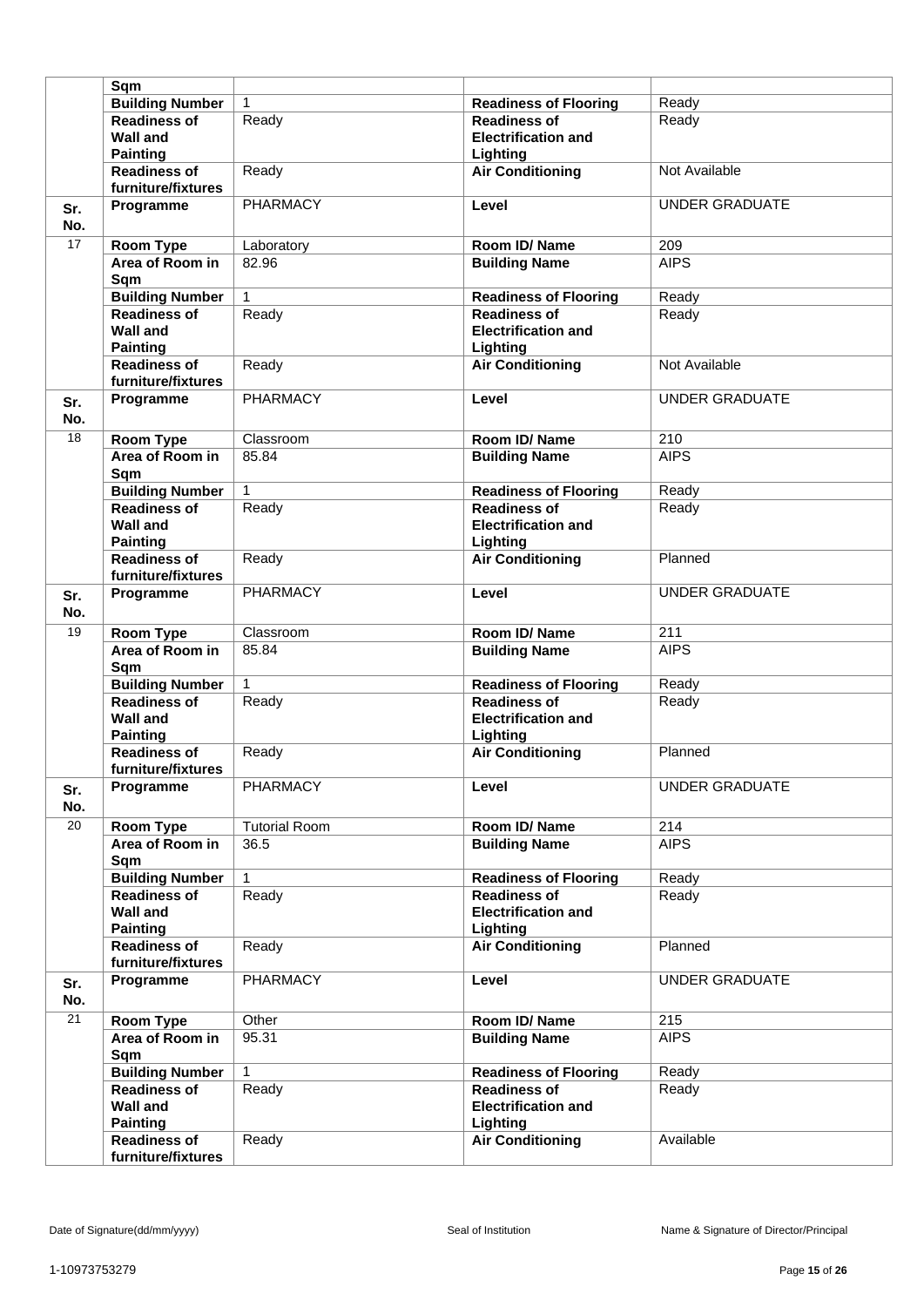| Sr.        | Programme                                                 | <b>PHARMACY</b> | Level                                                         | <b>UNDER GRADUATE</b> |
|------------|-----------------------------------------------------------|-----------------|---------------------------------------------------------------|-----------------------|
| No.        |                                                           |                 |                                                               |                       |
| 22         | Room Type                                                 | Classroom       | Room ID/Name                                                  | 301                   |
|            | Area of Room in<br>Sqm                                    | 80.26           | <b>Building Name</b>                                          | <b>AIPS</b>           |
|            | <b>Building Number</b>                                    | $\mathbf{1}$    | <b>Readiness of Flooring</b>                                  | Ready                 |
|            | <b>Readiness of</b><br><b>Wall and</b><br><b>Painting</b> | Ready           | <b>Readiness of</b><br><b>Electrification and</b><br>Lighting | Ready                 |
|            | <b>Readiness of</b><br>furniture/fixtures                 | Ready           | <b>Air Conditioning</b>                                       | Not Available         |
| Sr.        | Programme                                                 | <b>PHARMACY</b> | Level                                                         | <b>UNDER GRADUATE</b> |
| No.        |                                                           |                 |                                                               |                       |
| 23         | Room Type                                                 | Classroom       | Room ID/Name                                                  | 303                   |
|            | Area of Room in<br>Sqm                                    | 80.26           | <b>Building Name</b>                                          | <b>AIPS</b>           |
|            | <b>Building Number</b>                                    | $\mathbf{1}$    | <b>Readiness of Flooring</b>                                  | Ready                 |
|            | <b>Readiness of</b><br><b>Wall and</b><br><b>Painting</b> | Ready           | <b>Readiness of</b><br><b>Electrification and</b><br>Lighting | Ready                 |
|            | <b>Readiness of</b><br>furniture/fixtures                 | Ready           | <b>Air Conditioning</b>                                       | Not Available         |
| Sr.<br>No. | Programme                                                 | <b>PHARMACY</b> | Level                                                         | <b>UNDER GRADUATE</b> |
| 24         | <b>Room Type</b>                                          | Laboratory      | Room ID/ Name                                                 | 304                   |
|            | Area of Room in<br>Sqm                                    | 173.81          | <b>Building Name</b>                                          | <b>AIPS</b>           |
|            | <b>Building Number</b>                                    | $\mathbf{1}$    | <b>Readiness of Flooring</b>                                  | Ready                 |
|            | <b>Readiness of</b><br><b>Wall and</b><br><b>Painting</b> | Ready           | <b>Readiness of</b><br><b>Electrification and</b><br>Lighting | Ready                 |
|            | <b>Readiness of</b><br>furniture/fixtures                 | Ready           | <b>Air Conditioning</b>                                       | Not Available         |
| Sr.<br>No. | Programme                                                 | <b>PHARMACY</b> | Level                                                         | POST GRADUATE         |
| 25         | Room Type                                                 | Classroom       | Room ID/Name                                                  | 306                   |
|            | Area of Room in<br>Sqm                                    | 80.26           | <b>Building Name</b>                                          | <b>AIPS</b>           |
|            | <b>Building Number</b>                                    | $\mathbf{1}$    | <b>Readiness of Flooring</b>                                  | Ready                 |
|            | <b>Readiness of</b><br><b>Wall and</b><br><b>Painting</b> | Ready           | <b>Readiness of</b><br><b>Electrification and</b><br>Lighting | Ready                 |
|            | <b>Readiness of</b><br>furniture/fixtures                 | Ready           | <b>Air Conditioning</b>                                       | Not Available         |
| Sr.<br>No. | Programme                                                 | PHARMACY        | Level                                                         | POST GRADUATE         |
| 26         | Room Type                                                 | Classroom       | Room ID/Name                                                  | 307                   |
|            | Area of Room in<br>Sqm                                    | 80              | <b>Building Name</b>                                          | <b>AIPS</b>           |
|            | <b>Building Number</b>                                    | 1               | <b>Readiness of Flooring</b>                                  | Ready                 |
|            | <b>Readiness of</b><br><b>Wall and</b><br><b>Painting</b> | Ready           | <b>Readiness of</b><br><b>Electrification and</b><br>Lighting | Ready                 |
|            | <b>Readiness of</b><br>furniture/fixtures                 | Ready           | <b>Air Conditioning</b>                                       | Planned               |
| Sr.<br>No. | Programme                                                 | PHARMACY        | Level                                                         | POST GRADUATE         |
| 27         | Room Type                                                 | Classroom       | Room ID/Name                                                  | 308                   |
|            | Area of Room in<br>Sqm                                    | 80.26           | <b>Building Name</b>                                          | <b>AIPS</b>           |
|            | <b>Building Number</b>                                    | $\mathbf{1}$    | <b>Readiness of Flooring</b>                                  | Ready                 |
|            | <b>Readiness of</b>                                       | Ready           | <b>Readiness of</b>                                           | Ready                 |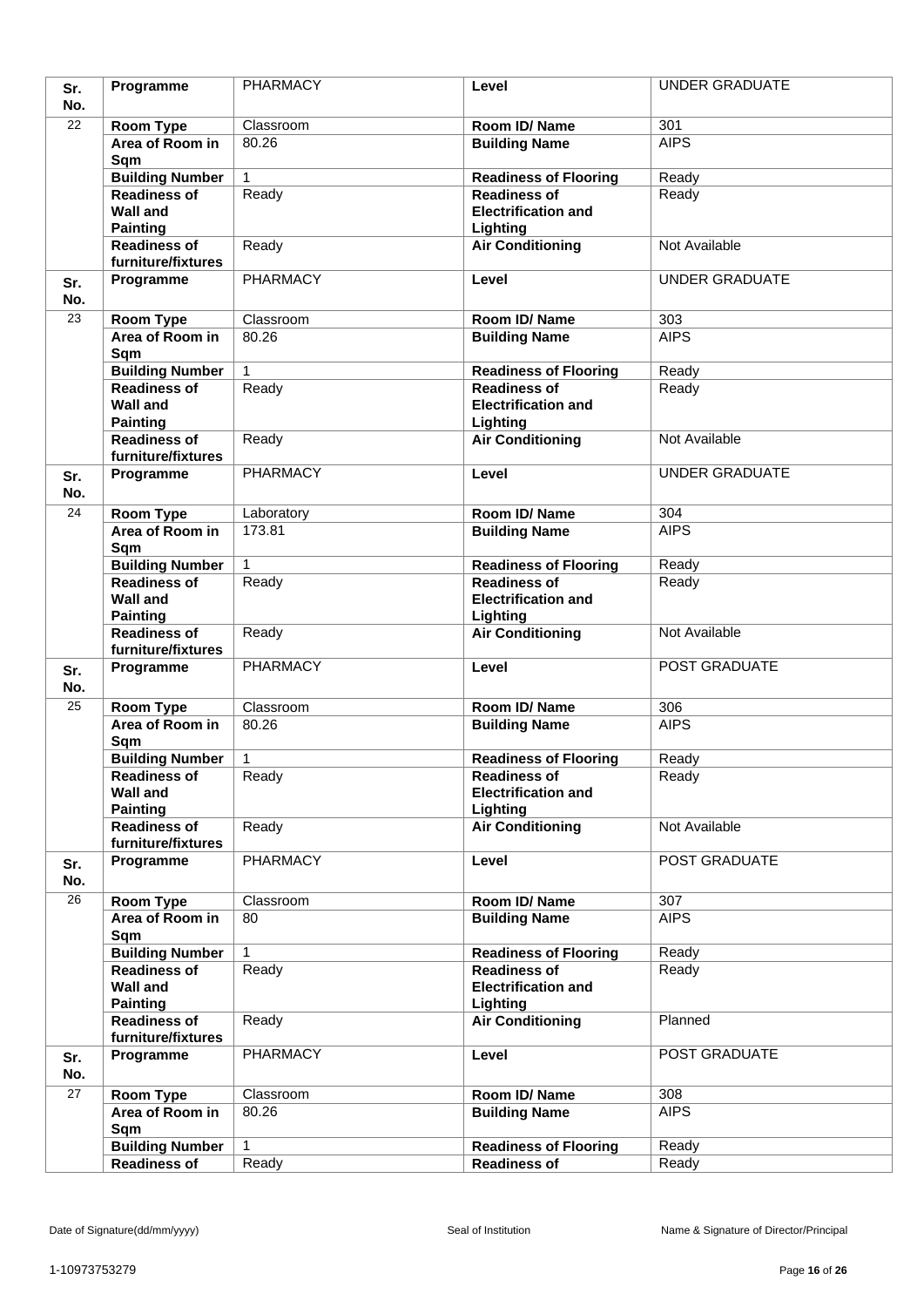|            | <b>Wall and</b>                                              |                     | <b>Electrification and</b>                                    |                       |
|------------|--------------------------------------------------------------|---------------------|---------------------------------------------------------------|-----------------------|
|            | <b>Painting</b>                                              |                     | Lighting                                                      |                       |
|            | <b>Readiness of</b><br>furniture/fixtures                    | Ready               | <b>Air Conditioning</b>                                       | Not Available         |
| Sr.<br>No. | Programme                                                    | <b>PHARMACY</b>     | Level                                                         | POST GRADUATE         |
| 28         | Room Type                                                    | Laboratory          | Room ID/Name                                                  | 309                   |
|            | Area of Room in<br>Sqm                                       | 21.11               | <b>Building Name</b>                                          | <b>AIPS</b>           |
|            | <b>Building Number</b>                                       | $\mathbf{1}$        | <b>Readiness of Flooring</b>                                  | Ready                 |
|            | <b>Readiness of</b><br><b>Wall and</b><br><b>Painting</b>    | Ready               | <b>Readiness of</b><br><b>Electrification and</b><br>Lighting | Ready                 |
|            | <b>Readiness of</b><br>furniture/fixtures                    | Ready               | <b>Air Conditioning</b>                                       | Not Available         |
| Sr.<br>No. | Programme                                                    | PHARMACY            | Level                                                         | POST GRADUATE         |
| 29         | Room Type                                                    | Research Laboratory | Room ID/Name                                                  | 311                   |
|            | Area of Room in<br>Sqm                                       | 83.66               | <b>Building Name</b>                                          | <b>AIPS</b>           |
|            | <b>Building Number</b>                                       | $\mathbf{1}$        | <b>Readiness of Flooring</b>                                  | Ready                 |
|            | Readiness of<br><b>Wall and</b><br><b>Painting</b>           | Ready               | <b>Readiness of</b><br><b>Electrification and</b><br>Lighting | Ready                 |
|            | <b>Readiness of</b><br>furniture/fixtures                    | Ready               | <b>Air Conditioning</b>                                       | Not Available         |
| Sr.<br>No. | Programme                                                    | PHARMACY            | Level                                                         | POST GRADUATE         |
| 30         | <b>Room Type</b>                                             | Laboratory          | Room ID/Name                                                  | 312                   |
|            | Area of Room in<br>Sqm                                       | 83.66               | <b>Building Name</b>                                          | <b>AIPS</b>           |
|            | <b>Building Number</b>                                       | $\mathbf{1}$        | <b>Readiness of Flooring</b>                                  | Ready                 |
|            |                                                              |                     |                                                               |                       |
|            | <b>Readiness of</b><br><b>Wall and</b>                       | Ready               | <b>Readiness of</b><br><b>Electrification and</b>             | Ready                 |
|            | <b>Painting</b><br><b>Readiness of</b><br>furniture/fixtures | Ready               | Lighting<br><b>Air Conditioning</b>                           | Not Available         |
| Sr.<br>No. | Programme                                                    | PHARMACY            | Level                                                         | POST GRADUATE         |
| 31         | <b>Room Type</b>                                             | <b>Animal House</b> | Room ID/Name                                                  | AH-101                |
|            | Area of Room in<br>Sqm                                       | 100                 | <b>Building Name</b>                                          | <b>AIPS</b>           |
|            | <b>Building Number</b>                                       | $\mathbf{1}$        | <b>Readiness of Flooring</b>                                  | Ready                 |
|            | <b>Readiness of</b><br><b>Wall and</b><br><b>Painting</b>    | Ready               | <b>Readiness of</b><br><b>Electrification and</b><br>Lighting | Ready                 |
|            | <b>Readiness of</b><br>furniture/fixtures                    | Ready               | <b>Air Conditioning</b>                                       | Planned               |
| Sr.<br>No. | Programme                                                    | <b>PHARMACY</b>     | Level                                                         | POST GRADUATE         |
| 32         | Room Type                                                    | Research Laboratory | Room ID/Name                                                  | AH-201                |
|            | Area of Room in<br>Sqm                                       | 100                 | <b>Building Name</b>                                          | <b>AIPS</b>           |
|            | <b>Building Number</b>                                       | $\mathbf{1}$        | <b>Readiness of Flooring</b>                                  | Ready                 |
|            | <b>Readiness of</b><br><b>Wall and</b>                       | Ready               | <b>Readiness of</b><br><b>Electrification and</b>             | Ready                 |
|            | <b>Painting</b><br><b>Readiness of</b><br>furniture/fixtures | Ready               | Lighting<br><b>Air Conditioning</b>                           | Planned               |
| Sr.<br>No. | Programme                                                    | <b>PHARMACY</b>     | Level                                                         | <b>UNDER GRADUATE</b> |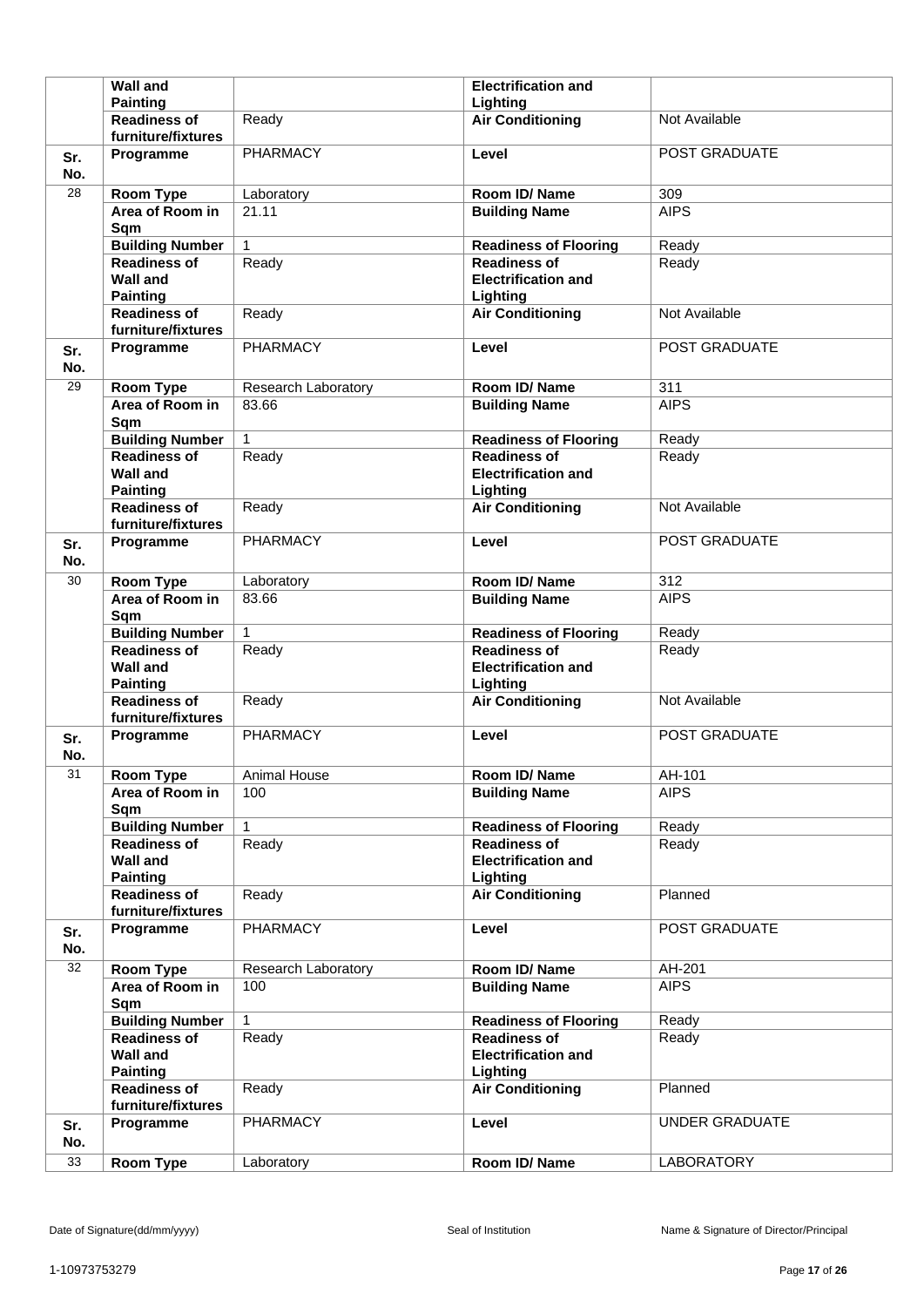|     | Area of Room in        | 2250            | <b>Building Name</b>         | <b>AIPS</b>           |
|-----|------------------------|-----------------|------------------------------|-----------------------|
|     | Sqm                    |                 |                              |                       |
|     | <b>Building Number</b> |                 | <b>Readiness of Flooring</b> | Ready                 |
|     | <b>Readiness of</b>    | Ready           | <b>Readiness of</b>          | Ready                 |
|     | <b>Wall and</b>        |                 | <b>Electrification and</b>   |                       |
|     | <b>Painting</b>        |                 | Lighting                     |                       |
|     | <b>Readiness of</b>    | Ready           | <b>Air Conditioning</b>      | Not Available         |
|     | furniture/fixtures     |                 |                              |                       |
| Sr. | Programme              | <b>PHARMACY</b> | Level                        | <b>UNDER GRADUATE</b> |
| No. |                        |                 |                              |                       |
| 34  | Room Type              | Machine Room    | Room ID/Name                 | <b>UG-105</b>         |
|     | Area of Room in        | 150             | <b>Building Name</b>         | <b>AIPS</b>           |
|     | Sam                    |                 |                              |                       |
|     | <b>Building Number</b> |                 | <b>Readiness of Flooring</b> | Ready                 |
|     | <b>Readiness of</b>    | Ready           | <b>Readiness of</b>          | Ready                 |
|     | <b>Wall and</b>        |                 | <b>Electrification and</b>   |                       |
|     | <b>Painting</b>        |                 | Lighting                     |                       |
|     | <b>Readiness of</b>    | Ready           | <b>Air Conditioning</b>      | Planned               |
|     | furniture/fixtures     |                 |                              |                       |

## **INSTRUCTIONAL AREA** – **COMMON FACILITIES**

| Sr.<br>No.     | Room Type:                                                | Library&Reading Room   | Room ID/Name:                                                 | 206            |
|----------------|-----------------------------------------------------------|------------------------|---------------------------------------------------------------|----------------|
| $\mathbf{1}$   | Area of Room in<br>Sqm:                                   | 157.47                 | <b>Readiness of Flooring:</b>                                 | Ready          |
|                | Readiness of<br><b>Wall and</b><br><b>Painting</b>        | Ready                  | <b>Readiness of</b><br><b>Electrification and</b><br>Lighting | Ready          |
|                | <b>Readiness of</b><br>furniture/fixtures                 | Ready                  | <b>Air Conditioning</b>                                       | Planned        |
|                | <b>Building Name</b>                                      | <b>AIPS</b>            | <b>Building Number:</b>                                       | 2              |
| Sr.<br>No.     | Room Type:                                                | Language Laboratory    | Room ID/Name:                                                 | 214            |
| $\overline{2}$ | Area of Room in<br>Sqm:                                   | 75                     | <b>Readiness of Flooring:</b>                                 | Ready          |
|                | <b>Readiness of</b><br><b>Wall and</b><br><b>Painting</b> | Ready                  | <b>Readiness of</b><br><b>Electrification and</b><br>Lighting | Ready          |
|                | <b>Readiness of</b><br>furniture/fixtures                 | Ready                  | <b>Air Conditioning</b>                                       | Planned        |
|                | <b>Building Name</b>                                      | <b>AIPS</b>            | <b>Building Number:</b>                                       | $\overline{2}$ |
| Sr.<br>No.     | Room Type:                                                | <b>Computer Center</b> | Room ID/ Name:                                                | 215            |
| 3              | Area of Room in<br>Sqm:                                   | 95.31                  | <b>Readiness of Flooring:</b>                                 | Ready          |
|                | <b>Readiness of</b><br><b>Wall and</b><br><b>Painting</b> | Ready                  | <b>Readiness of</b><br><b>Electrification and</b><br>Lighting | Ready          |
|                | <b>Readiness of</b><br>furniture/fixtures                 | Ready                  | <b>Air Conditioning</b>                                       | Planned        |
|                | <b>Building Name</b>                                      | <b>AIPS</b>            | <b>Building Number:</b>                                       | 2              |

#### **HOSTEL FACILITIES**

| Sr.<br>No.                      | <b>Whether Hostel</b><br>facility<br>Available(Y/N)? | No.               | Girl's Hostel (Y/N):         | No |
|---------------------------------|------------------------------------------------------|-------------------|------------------------------|----|
|                                 | No. of Rooms:                                        | 30                | <b>Hostel Capacity:</b>      | 60 |
|                                 | <b>Boy's Hostel:</b>                                 |                   | No. of Rooms for Boys?       | 0  |
|                                 | <b>Total Capacity:</b>                               | 0                 | <b>Apply for Site Change</b> | No |
|                                 | Location                                             | Within the Campus | <b>Hostel Facility</b>       | N  |
| <b>COMPUTATIONAL FACILITIES</b> |                                                      |                   |                              |    |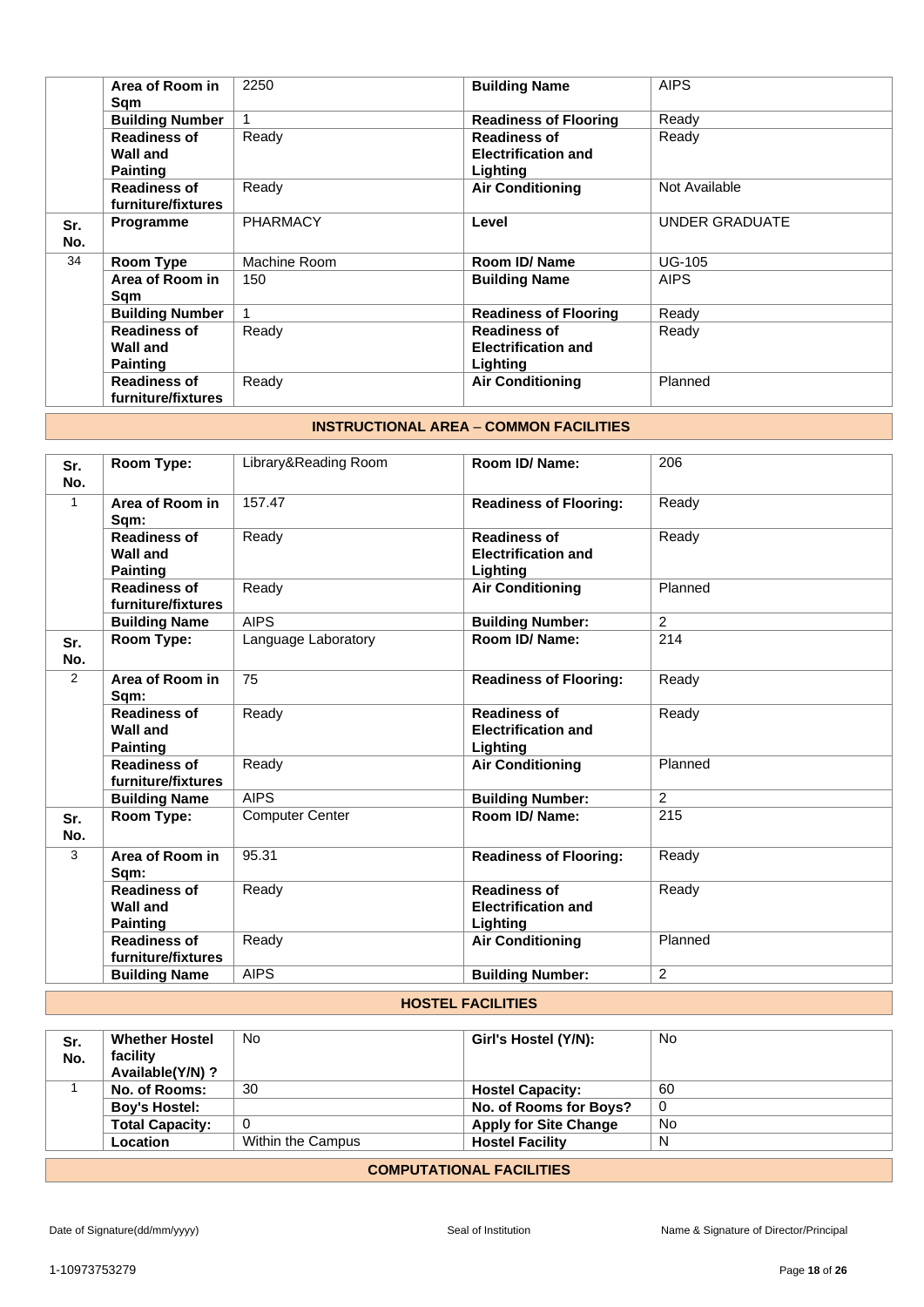| <b>PCs/Laptop exclusively</b> | 62 | PCs/Laptop available in        | 10             |
|-------------------------------|----|--------------------------------|----------------|
| available to students:        |    | Library:                       |                |
| PCs/Laptop available in       | 10 | <b>PCs/Laptop available to</b> | 16             |
| <b>Administrative Office:</b> |    | <b>Faculty Members:</b>        |                |
| Number of PCs/Laptop in       | 32 | Internet Bandwidth in          | 100            |
| language lab:                 |    | Mbps:                          |                |
| <b>Number of Legal</b>        | 10 | Printers available to          | 5              |
| <b>Application software:</b>  |    | student:                       |                |
| Number of A1 Size Color       |    | <b>Number of Legal System</b>  | $\overline{2}$ |
| <b>Printers:</b>              |    | software:                      |                |
| <b>Number of Open Source</b>  | 10 | <b>Number of Proprietary</b>   | 0              |
| <b>Software</b>               |    |                                |                |

| <b>SOLAR PANEL INSTALLATION DETAILS</b> |       |                              |        |  |  |
|-----------------------------------------|-------|------------------------------|--------|--|--|
| <b>Total land available</b>             | 1000  | No. of buildings with roof   |        |  |  |
| (Sqm):                                  |       | tops:                        |        |  |  |
| Land available for placing              | 1000  | <b>Annual electricity</b>    | 36000  |  |  |
| solar photovoltaic panels               |       | consumption No. of units     |        |  |  |
| $(Sqm)$ :                               |       | during 2021-22:              |        |  |  |
| Total approximate roof-                 | 2000  | Average rate per unit        | 10     |  |  |
| top area available for                  |       | paid during 2021-22 (Rs. /   |        |  |  |
| placing solar                           |       | unit):                       |        |  |  |
| photovoltaic panel (Sqm):               |       |                              |        |  |  |
| <b>Renewable Energy Type</b>            | Solar | <b>Remarks:</b>              | 25 kwt |  |  |
| Whether a policy has                    | Y     | <b>Renewable Energy used</b> |        |  |  |
| been adopted to use only                |       | at present (if any):         |        |  |  |
| <b>LED lamps:</b>                       |       |                              |        |  |  |

#### **ODL INFRASTRUCTURE**

Data not entered by Institution

#### **OL INFRASTRUCTURE**

Data not entered by Institution

## **OMBUDSMAN & ANTI-RAGGING**

| <b>ANTI-RAGGING</b> |                                                                            |               |  |  |
|---------------------|----------------------------------------------------------------------------|---------------|--|--|
| S.No.               | <b>Particulars</b>                                                         | <b>Status</b> |  |  |
| 1.                  | Constitution of Anti-Ragging Committee (will be set automatically after    | Yes           |  |  |
|                     | adding Anti-Ragging Committee details ):                                   |               |  |  |
| 2.                  | Constitution of Anti-Ragging Squad (will be set automatically after adding | Yes           |  |  |
|                     | <b>Anti-Ragging Squad details)</b>                                         |               |  |  |
| 3.                  | <b>Affidavit obtained from all Students:</b>                               | <b>Yes</b>    |  |  |
| 4.                  | Affidavit obtained from parents of all the students:                       | Yes           |  |  |
| 5.                  | Affidavit obtained from students staying in Hostel:                        | Yes           |  |  |
| 6.                  | Affidavit obtained from parents of students staying in Hostel:             | Yes           |  |  |
| 7.                  | <b>Appointment of Counselors:</b>                                          | Yes           |  |  |

#### **ANTI-RAGGING COMMITTEE DETAILS**

| Sr.<br>No. | <b>Committee Type:</b> | Anti-Ragging Committee | <b>Appointment Order</b><br><b>Reference Number:</b> | AIPS/2021/285           |
|------------|------------------------|------------------------|------------------------------------------------------|-------------------------|
|            | Date of Appointment:   | 15/12/2021             | Name of the<br><b>Committee Member:</b>              | Dr. Sunil K. Jain       |
|            | <b>Profession:</b>     | Education              | <b>Associated With:</b>                              | Aips, Sagar             |
|            | <b>Mobile Number:</b>  | 9302910404             | <b>Email Address:</b>                                | drsunil.adina@gmail.com |
| Sr.<br>No. | <b>Committee Type:</b> | Anti-Ragging Committee | <b>Appointment Order</b><br><b>Reference Number:</b> | AIPS/2021/285           |
| 2          | Date of Appointment:   | 15/12/2021             | Name of the<br><b>Committee Member:</b>              | Dr. Vivek Jain          |
|            | <b>Profession:</b>     | Education              | <b>Associated With:</b>                              | Aips, Sagar             |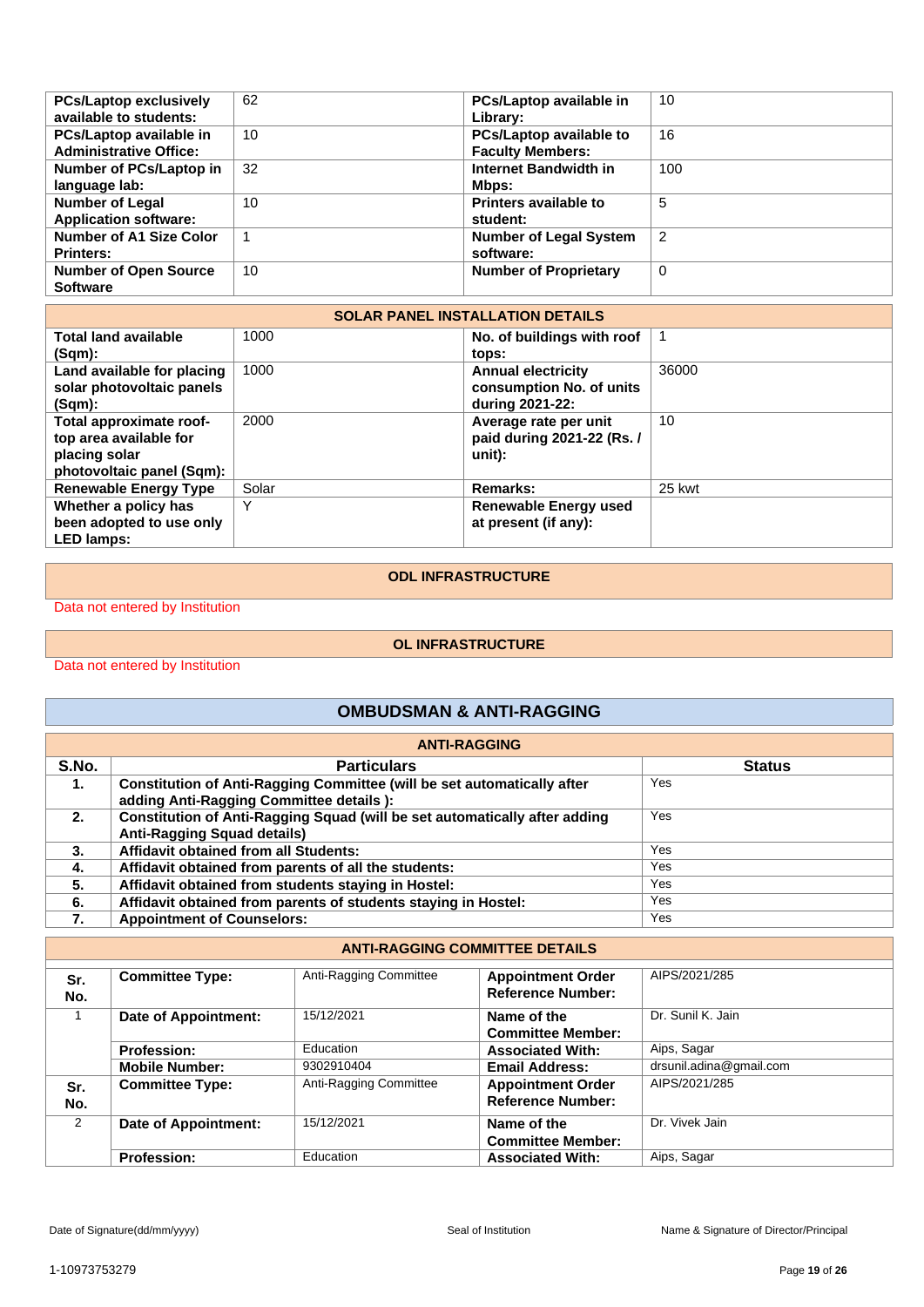|            | <b>Mobile Number:</b>  | 7693039009             | <b>Email Address:</b>                                | drvivekjainn@gmail.com     |
|------------|------------------------|------------------------|------------------------------------------------------|----------------------------|
| Sr.<br>No. | <b>Committee Type:</b> | Anti-Ragging Committee | <b>Appointment Order</b><br><b>Reference Number:</b> | AIPS/2021/285              |
| 3          | Date of Appointment:   | 15/12/2021             | Name of the<br><b>Committee Member:</b>              | Mr. Pushpendra Rai         |
|            | <b>Profession:</b>     | Education              | <b>Associated With:</b>                              | Aips, Sagar                |
|            | <b>Mobile Number:</b>  | 9131260787             | <b>Email Address:</b>                                | pushpendra.rai16@gmail.com |
| Sr.<br>No. | <b>Committee Type:</b> | Anti-Ragging Squad     | <b>Appointment Order</b><br><b>Reference Number:</b> | AIPS/2021/285              |
| 4          | Date of Appointment:   | 15/12/2021             | Name of the<br><b>Committee Member:</b>              | Ms. Megha Shrivastava      |
|            | <b>Profession:</b>     | Education              | <b>Associated With:</b>                              | Aips, Sagar                |
|            | <b>Mobile Number:</b>  | 9644221292             | <b>Email Address:</b>                                | megha.ms139@gmail.com      |
| Sr.<br>No. | <b>Committee Type:</b> | Anti-Ragging Squad     | <b>Appointment Order</b><br><b>Reference Number:</b> | AIPS/2021/285              |
| 5          | Date of Appointment:   | 15/12/2021             | Name of the<br><b>Committee Member:</b>              | Dr. Harshita Jain          |
|            | <b>Profession:</b>     | Education              | <b>Associated With:</b>                              | Aips, Sagar                |
|            | <b>Mobile Number:</b>  | 7999625406             | <b>Email Address:</b>                                | harshi.jain1987@gmail.com  |

| INTERNAL COMPLAINT COMMITTEE (ICC) DETAILS |
|--------------------------------------------|
|--------------------------------------------|

| Sr. No.        | <b>Committee Type:</b>       | <b>COMPLAINT</b><br><b>COMMITTEE</b>  | <b>Appointment Order</b><br><b>Reference Number:</b> | AIPS/2021/282               |
|----------------|------------------------------|---------------------------------------|------------------------------------------------------|-----------------------------|
| $\mathbf{1}$   | <b>Date of Appointment:</b>  | 15/12/2021                            | <b>Name of the Committee</b><br>Member:              | Mr. Ashok Sen               |
|                | <b>Profession:</b>           | <b>MEMBER</b>                         | <b>Associated With:</b>                              | Administration              |
|                | <b>Mobile Number:</b>        | 6263455545                            | <b>Email Address:</b>                                | kinshukashok@gmail.com      |
|                | <b>Committee Designation</b> | <b>NON TEACHING</b><br><b>FACULTY</b> | <b>Committee Gender</b>                              | Male                        |
| Sr. No.        | <b>Committee Type:</b>       | <b>COMPLAINT</b><br><b>COMMITTEE</b>  | <b>Appointment Order</b><br><b>Reference Number:</b> | AIPS/2021/282               |
| $\overline{2}$ | <b>Date of Appointment:</b>  | 15/12/2021                            | <b>Name of the Committee</b><br>Member:              | Mrs. Shikha Mishra          |
|                | <b>Profession:</b>           | <b>MEMBER</b>                         | <b>Associated With:</b>                              | Teaching                    |
|                | <b>Mobile Number:</b>        | 9977729698                            | <b>Email Address:</b>                                | shikhapandey026@gmail.com   |
|                | <b>Committee Designation</b> | <b>ASSOCIATE</b><br><b>PROFESSOR</b>  | <b>Committee Gender</b>                              | Female                      |
| Sr. No.        | <b>Committee Type:</b>       | <b>COMPLAINT</b><br><b>COMMITTEE</b>  | <b>Appointment Order</b><br><b>Reference Number:</b> | AIPS/2021/282               |
| 3              | <b>Date of Appointment:</b>  | 15/12/2021                            | <b>Name of the Committee</b><br>Member:              | Dr. Harshita Jain           |
|                | <b>Profession:</b>           | <b>CHAIR PERSON</b>                   | <b>Associated With:</b>                              | Teaching                    |
|                | <b>Mobile Number:</b>        | 7999625406                            | <b>Email Address:</b>                                | harshi.jain1987@gmail.com   |
|                | <b>Committee Designation</b> | <b>PROFESSOR</b>                      | <b>Committee Gender</b>                              | Female                      |
| Sr. No.        | Committee Type:              | <b>COMPLAINT</b><br><b>COMMITTEE</b>  | <b>Appointment Order</b><br><b>Reference Number:</b> | AIPS/2021/282               |
| $\overline{4}$ | <b>Date of Appointment:</b>  | 15/12/2021                            | <b>Name of the Committee</b><br>Member:              | Dr. Vivek Jain              |
|                | <b>Profession:</b>           | <b>MEMBER</b>                         | <b>Associated With:</b>                              | Teaching                    |
|                | <b>Mobile Number:</b>        | 7693039009                            | <b>Email Address:</b>                                | vivek.adina@gmail.com       |
|                | <b>Committee Designation</b> | <b>PROFESSOR</b>                      | <b>Committee Gender</b>                              | Male                        |
| Sr. No.        | <b>Committee Type:</b>       | <b>COMPLAINT</b><br><b>COMMITTEE</b>  | <b>Appointment Order</b><br><b>Reference Number:</b> | AIPS/2021/282               |
| 5              | <b>Date of Appointment:</b>  | 15/12/2021                            | Name of the Committee<br>Member:                     | Ms. Aditi Gupta             |
|                | <b>Profession:</b>           | <b>STUDENT</b>                        | <b>Associated With:</b>                              | <b>Student</b>              |
|                | <b>Mobile Number:</b>        | 7987025284                            | <b>Email Address:</b>                                | aditig.adina@gmail.com      |
|                | <b>Committee Designation</b> | <b>STUDENT</b>                        | <b>Committee Gender</b>                              | Female                      |
| Sr. No.        | <b>Committee Type:</b>       | <b>COMPLAINT</b><br><b>COMMITTEE</b>  | <b>Appointment Order</b><br><b>Reference Number:</b> | AIPS/2021/282               |
| 6              | <b>Date of Appointment:</b>  | 15/12/2021                            | <b>Name of the Committee</b><br>Member:              | Mr. Yashwant Koshti         |
|                | <b>Profession:</b>           | <b>MEMBER</b>                         | <b>Associated With:</b>                              | Administration              |
|                | <b>Mobile Number:</b>        | 7389482447                            | <b>Email Address:</b>                                | yashwant.adina202@gmail.com |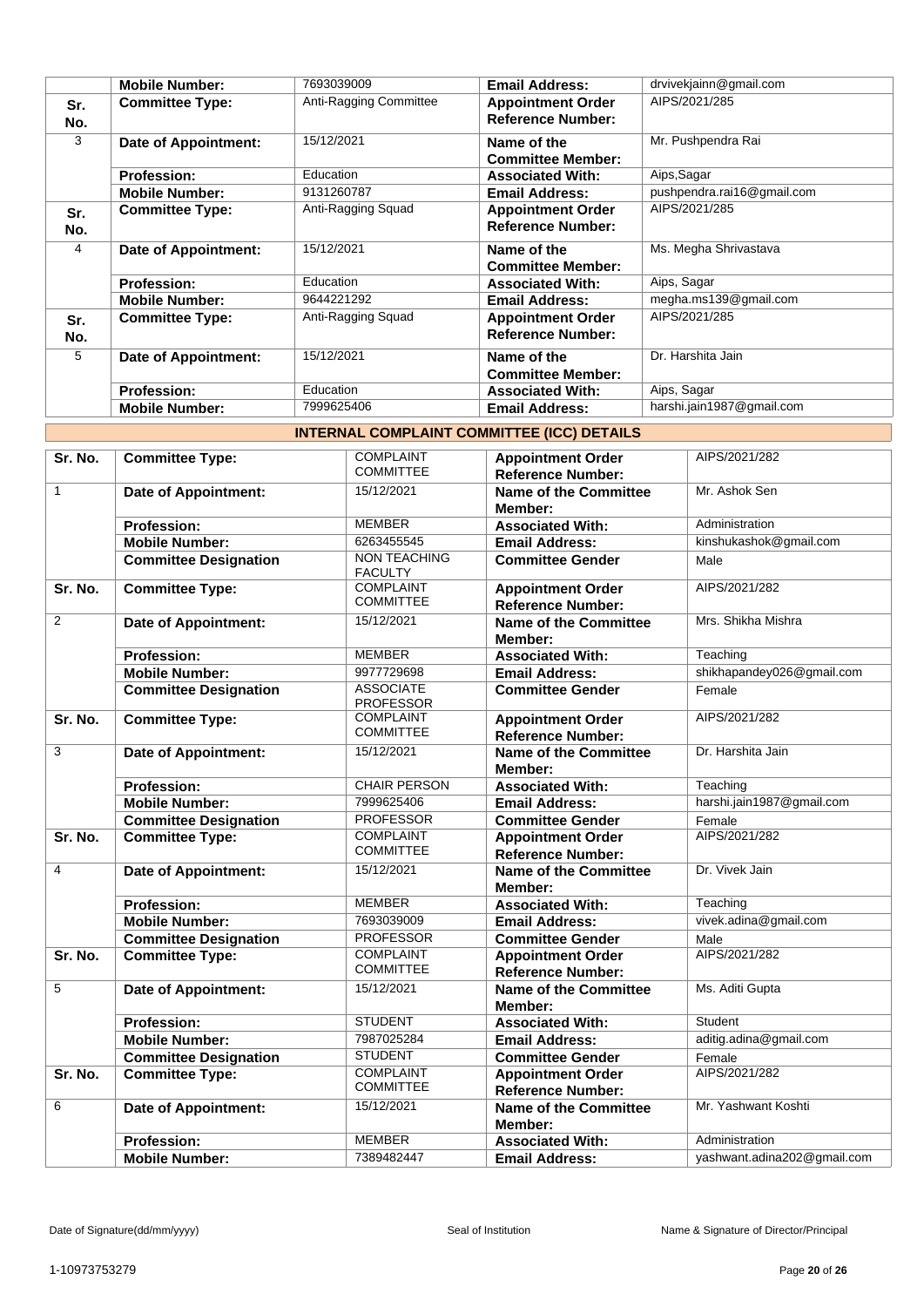|                | <b>Committee Designation</b> | NON TEACHING<br><b>FACULTY</b>       | <b>Committee Gender</b>                              | Male                      |
|----------------|------------------------------|--------------------------------------|------------------------------------------------------|---------------------------|
| Sr. No.        | <b>Committee Type:</b>       | <b>COMPLAINT</b><br><b>COMMITTEE</b> | <b>Appointment Order</b><br><b>Reference Number:</b> | AIPS/2021/282             |
| $\overline{7}$ | <b>Date of Appointment:</b>  | 15/12/2021                           | Name of the Committee<br>Member:                     | Ms. Anupriya Jain         |
|                | <b>Profession:</b>           | <b>STUDENT</b>                       | <b>Associated With:</b>                              | Student                   |
|                | <b>Mobile Number:</b>        | 8707887999                           | <b>Email Address:</b>                                | anupriyaa.adina@gmail.com |
|                | <b>Committee Designation</b> | <b>STUDENT</b>                       | <b>Committee Gender</b>                              | Female                    |
| Sr. No.        | <b>Committee Type:</b>       | <b>COMPLAINT</b><br><b>COMMITTEE</b> | <b>Appointment Order</b><br><b>Reference Number:</b> | AIPS/2021/282             |
| 8              | Date of Appointment:         | 15/12/2021                           | Name of the Committee<br>Member:                     | Mr. Arpit Jain            |
|                | <b>Profession:</b>           | <b>STUDENT</b>                       | <b>Associated With:</b>                              | Student                   |
|                | <b>Mobile Number:</b>        | 8770790989                           | <b>Email Address:</b>                                | arpit.adinajain@gmail.com |
|                | <b>Committee Designation</b> | <b>STUDENT</b>                       | <b>Committee Gender</b>                              | Male                      |

|                | <b>SC/ST COMMITTEE DETAILS</b> |                        |                                                      |                               |
|----------------|--------------------------------|------------------------|------------------------------------------------------|-------------------------------|
| Sr. No.        | <b>Committee Type:</b>         | <b>SC/SC COMMITTEE</b> | <b>Appointment Order</b><br><b>Reference Number:</b> | AIPS/2021/280                 |
| $\mathbf{1}$   | <b>Date of Appointment:</b>    | 15/12/2021             | <b>Name of the Committee</b><br>Member:              | Mr. Arpit Shrivastava         |
|                | <b>Profession:</b>             | Member                 | <b>Associated With:</b>                              | Education                     |
|                | <b>Mobile Number:</b>          | 9827747582             | <b>Email Address:</b>                                | arpitshrivastava511@gmail.com |
|                | <b>Committee Designation:</b>  |                        | <b>Committee Gender:</b>                             | Male                          |
|                | Caste:                         | Other                  | Gender:                                              | Male                          |
| Sr. No.        | <b>Committee Type:</b>         | <b>SC/SC COMMITTEE</b> | <b>Appointment Order</b><br><b>Reference Number:</b> | AIPS/2021/280                 |
| 2              | <b>Date of Appointment:</b>    | 15/12/2021             | Name of the Committee<br>Member:                     | Mr. Akash Dubey               |
|                | <b>Profession:</b>             | Member                 | <b>Associated With:</b>                              | Administration                |
|                | <b>Mobile Number:</b>          | 7987796396             | <b>Email Address:</b>                                | dubeyakash097@gmail.com       |
|                | <b>Committee Designation:</b>  |                        | <b>Committee Gender:</b>                             | Male                          |
|                | Caste:                         | Other                  | Gender:                                              | Male                          |
| Sr. No.        | <b>Committee Type:</b>         | <b>SC/SC COMMITTEE</b> | <b>Appointment Order</b><br><b>Reference Number:</b> | AIPS/2021/280                 |
| 3              | <b>Date of Appointment:</b>    | 15/12/2021             | <b>Name of the Committee</b><br>Member:              | Dr. Harshita Jain             |
|                | <b>Profession:</b>             | Chairperson            | <b>Associated With:</b>                              | Education                     |
|                | <b>Mobile Number:</b>          | 7999625406             | <b>Email Address:</b>                                | harshi.jain1987@gmail.com     |
|                | <b>Committee Designation:</b>  |                        | <b>Committee Gender:</b>                             | Female                        |
|                | Caste:                         | Other                  | Gender:                                              | Female                        |
| Sr. No.        | <b>Committee Type:</b>         | <b>SC/SC COMMITTEE</b> | <b>Appointment Order</b><br><b>Reference Number:</b> | AIPS/2021/280                 |
| $\overline{4}$ | <b>Date of Appointment:</b>    | 15/12/2021             | <b>Name of the Committee</b><br>Member:              | Mr. Pushpendra K. Khangar     |
|                | <b>Profession:</b>             | Member                 | <b>Associated With:</b>                              | Education                     |
|                | <b>Mobile Number:</b>          | 9131260787             | <b>Email Address:</b>                                | pushpendra.rai16@gmail.com    |
|                | <b>Committee Designation:</b>  |                        | <b>Committee Gender:</b>                             | Male                          |
|                | Caste:                         | Sc                     | Gender:                                              | Male                          |
| Sr. No.        | <b>Committee Type:</b>         | <b>SC/SC COMMITTEE</b> | <b>Appointment Order</b><br><b>Reference Number:</b> | AIPS/2021/280                 |
| 5              | <b>Date of Appointment:</b>    | 15/12/2021             | <b>Name of the Committee</b><br>Member:              | Dr. Vivek Jain                |
|                | <b>Profession:</b>             | Member                 | <b>Associated With:</b>                              | Education                     |
|                | <b>Mobile Number:</b>          | 7693039009             | <b>Email Address:</b>                                | vivek.adina@gmail.com         |
|                | <b>Committee Designation:</b>  |                        | <b>Committee Gender:</b>                             | Male                          |
|                | Caste:                         | Other                  | Gender:                                              | Male                          |
| Sr. No.        | <b>Committee Type:</b>         | <b>SC/SC COMMITTEE</b> | <b>Appointment Order</b><br><b>Reference Number:</b> | AIPS/2021/280                 |
| 6              | Date of Appointment:           | 15/11/2021             | <b>Name of the Committee</b><br>Member:              | Mr. Mahendra Ahirwar          |
|                | Profession:                    | Member                 | <b>Associated With:</b>                              | Student                       |
|                | <b>Mobile Number:</b>          | 6263354073             | <b>Email Address:</b>                                | mahendra.adina@gmail.com      |
|                | <b>Committee Designation:</b>  |                        | <b>Committee Gender:</b>                             | Male                          |

٦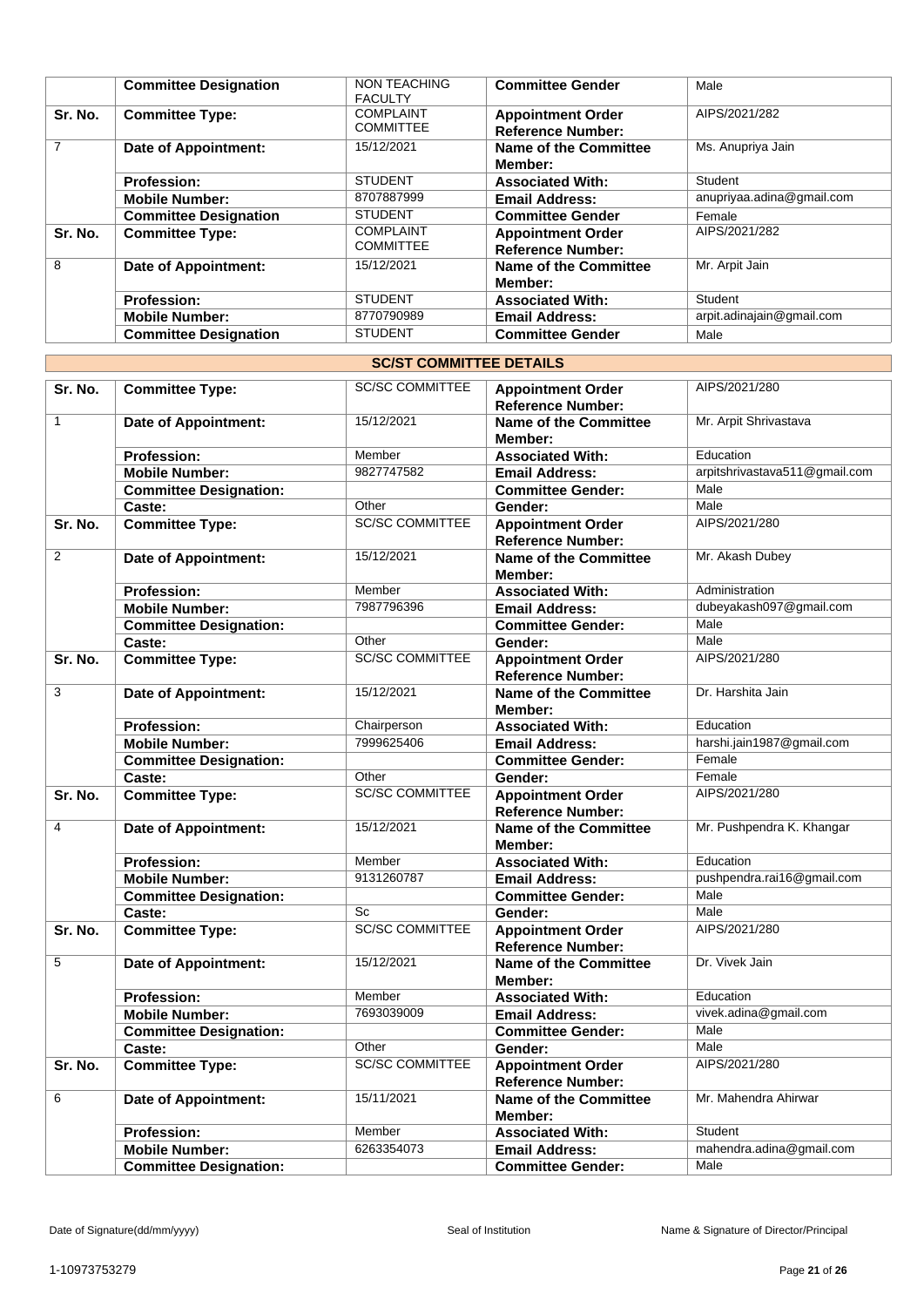|  | ັບປ | Male<br>$\sim$ $\sim$ $\sim$ |
|--|-----|------------------------------|
|  |     |                              |

## **STUDENT COUNSELLOR DETAILS**

| Sr. No.       | <b>Committee Type:</b>      | <b>COUNSELLOR</b> | <b>Appointment Order</b> | AIPS/2021/286                                           |
|---------------|-----------------------------|-------------------|--------------------------|---------------------------------------------------------|
|               |                             | <b>COMMITTEE</b>  | <b>Reference Number:</b> |                                                         |
| 1             | Date of Appointment:        | 15/12/2021        | Name of the Committee    | Dr. Vivek Jain                                          |
|               |                             |                   | <b>Member:</b>           |                                                         |
|               | <b>Profession:</b>          | Chair Person      | <b>Associated With:</b>  | Education                                               |
|               | <b>Mobile Number:</b>       | 7693039009        | <b>Email Address:</b>    | vivek.adina@gmail.com                                   |
| Sr. No.       | <b>Committee Type:</b>      | <b>COUNSELLOR</b> | <b>Appointment Order</b> | AIPS/2021/286                                           |
|               |                             | <b>COMMITTEE</b>  | <b>Reference Number:</b> |                                                         |
| $\mathcal{P}$ | <b>Date of Appointment:</b> | 15/12/2021        | Name of the Committee    | Mrs. Shikha Mishra                                      |
|               |                             |                   | Member:                  |                                                         |
|               | <b>Profession:</b>          | Member            | <b>Associated With:</b>  | Education                                               |
|               | <b>Mobile Number:</b>       | 9977729698        | <b>Email Address:</b>    | shikha pandey                                           |
|               |                             |                   |                          | <shikhapandey026@gmail.com></shikhapandey026@gmail.com> |

### **INSTITUTION-INDUSTRY CELL DETAILS**

| Sr. No. | <b>Committee Type:</b>      | <b>INDUSTRY</b>  | <b>Appointment Order</b> | AIPS/2021/281                |
|---------|-----------------------------|------------------|--------------------------|------------------------------|
|         |                             | <b>COMMITTEE</b> | <b>Reference Number:</b> |                              |
| 1       |                             | 15/12/2021       |                          | Dr. Vivek Jain               |
|         | Date of Appointment:        |                  | Name of the Committee    |                              |
|         |                             |                  | Member:                  |                              |
|         | <b>Profession:</b>          | Chairperson      | <b>Associated With:</b>  | Education                    |
|         | <b>Mobile Number:</b>       | 7693039009       | <b>Email Address:</b>    | vivek.adina@gmail.com        |
| Sr. No. | <b>Committee Type:</b>      | <b>INDUSTRY</b>  | <b>Appointment Order</b> | AIPS/2021/281                |
|         |                             | <b>COMMITTEE</b> | <b>Reference Number:</b> |                              |
| 2       | Date of Appointment:        | 15/12/2021       | Name of the Committee    | Mr. Sunil Mistry             |
|         |                             |                  | <b>Member:</b>           |                              |
|         |                             |                  |                          |                              |
|         | <b>Profession:</b>          | Member           | <b>Associated With:</b>  | Industry                     |
|         | <b>Mobile Number:</b>       | 9893926205       | <b>Email Address:</b>    | sunil.mistry2022@gmail.com   |
| Sr. No. | <b>Committee Type:</b>      | <b>INDUSTRY</b>  | <b>Appointment Order</b> | AIPS/2021/281                |
|         |                             | <b>COMMITTEE</b> | <b>Reference Number:</b> |                              |
| 3       |                             | 15/12/2021       |                          | Mr. Akash Parashar           |
|         | <b>Date of Appointment:</b> |                  | Name of the Committee    |                              |
|         |                             |                  | Member:                  |                              |
|         | <b>Profession:</b>          | Member           | <b>Associated With:</b>  | Industry                     |
|         | <b>Mobile Number:</b>       | 9131654912       | <b>Email Address:</b>    | aadarshparashar1990@gmail.co |
|         |                             |                  |                          | m                            |

## **LIBRARY & FACILITIES**

#### **LIBRARY BOOKS**

| Sr.<br>No. | Programme                                        | <b>PHARMACY</b> | <b>Number of Tiles</b>                      | 1166 |
|------------|--------------------------------------------------|-----------------|---------------------------------------------|------|
|            | <b>Number of Volumes</b>                         | 7107            | Number of Journals<br>published in India    | 45   |
|            | <b>Number of Journals</b><br>published at Abroad | 1               | <b>Number of eBook</b><br><b>Volumes-UG</b> | 400  |
|            | <b>Number of eBook</b><br><b>Volumes-PG</b>      | 350             | Number of eBook<br><b>Volumes-Diploma</b>   | 0    |
|            | Number of eBook<br><b>Titles-UG</b>              | 280             | Number of eBook<br><b>Titles-PG</b>         | 660  |
|            | Number of eBook<br><b>Titles-Diploma</b>         | $\Omega$        |                                             |      |

### **LIBRARY FACILITIES**

| Sr.<br>No. | <b>Working hours from</b><br>to | 9:00 AM - 5:00 PM | Reprographic<br><b>Facility</b> | Yes        |
|------------|---------------------------------|-------------------|---------------------------------|------------|
|            | <b>Current Annual</b>           | 230000            | <b>Bar Code or RF Tab</b>       | Yes        |
|            | <b>Budget Rs.</b>               |                   | <b>Book handling</b>            |            |
|            | <b>Reading Room</b>             | 100               | Library Networking              | <b>YES</b> |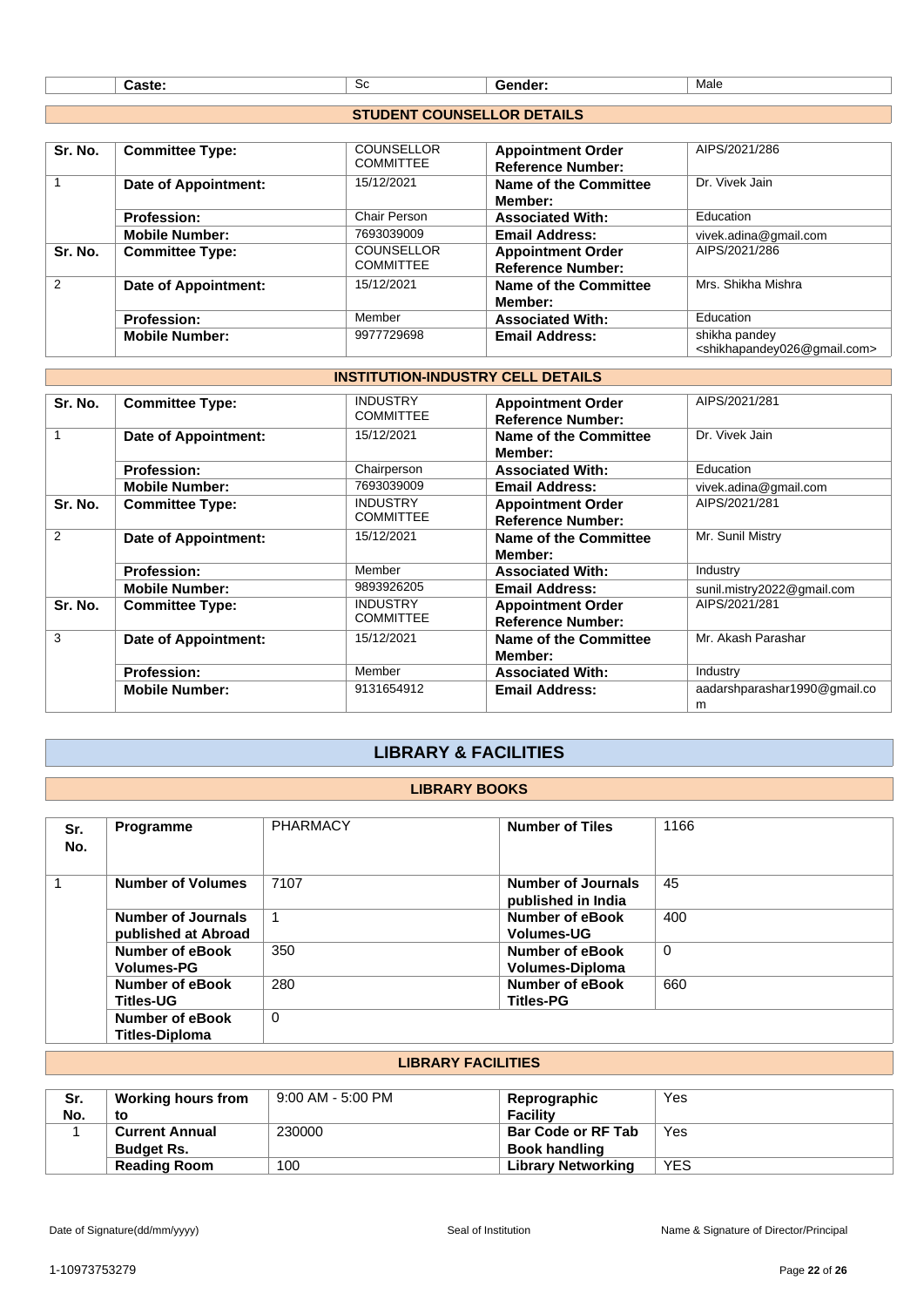|                                                                    | <b>Seating Capacity</b>                             |               |                                                                                    |                                              |                                                  |                                                                     |               |
|--------------------------------------------------------------------|-----------------------------------------------------|---------------|------------------------------------------------------------------------------------|----------------------------------------------|--------------------------------------------------|---------------------------------------------------------------------|---------------|
| Name of E Journal<br><b>Subscription</b><br>available              |                                                     |               | E JOURNAL SUBSCRIBE<br>THROUGH DELNET                                              | <b>Library Management</b><br><b>Software</b> |                                                  | Yes                                                                 |               |
|                                                                    | Number of<br><b>Multimedia PCs</b>                  |               | 10                                                                                 | 169.2<br><b>Total Library Area in</b><br>Sqm |                                                  |                                                                     |               |
| <b>OTHER FACILITIES I</b>                                          |                                                     |               |                                                                                    |                                              |                                                  |                                                                     |               |
|                                                                    | <b>Particulars</b>                                  | <b>Status</b> | <b>Particulars</b>                                                                 | <b>Status</b>                                |                                                  | <b>Particulars</b>                                                  | <b>Status</b> |
| <b>Potable Water</b>                                               |                                                     | Yes           | <b>Backup Electric Supply</b>                                                      | Yes                                          |                                                  | <b>CCTV Security</b>                                                | Yes           |
| <b>Supply</b>                                                      |                                                     |               |                                                                                    |                                              |                                                  |                                                                     |               |
| <b>Barrier free</b><br><b>Environment</b>                          |                                                     | Yes           | <b>Institution Web Site</b>                                                        | Yes                                          | <b>Students</b>                                  | Insurance for                                                       | Yes           |
|                                                                    | <b>General Insurance</b>                            | Yes           | <b>All Weather Approach</b><br>(Motorized Road)                                    | Yes                                          | <b>Certificate</b>                               | <b>Fire and Safety</b>                                              | Yes           |
| Post &<br><b>Banking/ATM</b>                                       |                                                     | Yes           | <b>Projectors in Classrooms</b>                                                    | Yes                                          | <b>Medical &amp;</b>                             | <b>Counselling</b>                                                  | Yes           |
| <b>Staff Quarters</b>                                              |                                                     | Yes           | <b>Public Announcement System</b>                                                  | Yes                                          |                                                  | <b>Group Insurance</b><br>for Employees                             | Yes           |
| <b>Electrical Grid</b><br><b>Power Supply</b><br><b>Connection</b> |                                                     | Yes           | <b>Telecom &amp; FAX</b>                                                           | Yes                                          |                                                  | <b>Safety Provisions</b>                                            | Yes           |
| <b>Rain Water</b><br><b>Harvesting</b>                             |                                                     | Yes           | <b>ERP Software</b>                                                                | Yes                                          |                                                  | <b>Transport Facility</b>                                           | Yes           |
| <b>First Aid</b>                                                   |                                                     | Yes           | <b>Sewage Disposal System</b>                                                      | Yes                                          | <b>Student</b><br><b>Counselor</b>               | <b>Appointment of</b>                                               | Yes           |
|                                                                    | <b>Sports Facilities</b>                            | Yes           | <b>Innovation Cell/Club</b>                                                        | Yes                                          | <b>Innovation</b><br>Ranking                     | <b>Participation in</b><br>the National                             | Yes           |
| <b>Committee For</b><br><b>SC/ST</b>                               | <b>Establishment of</b>                             | Yes           | <b>Vehicle Parking</b>                                                             | Yes                                          | <b>Committee</b>                                 | <b>Establishment of</b><br><b>Anti Ragging</b>                      | Yes           |
| examination<br>reforms                                             | Implementation of                                   | Yes           | <b>Auditorium</b>                                                                  | Yes                                          | policy                                           | Implementation of<br>teacher training                               | Yes           |
| Institution-<br><b>Industry Cell</b>                               |                                                     | Yes           | <b>Media Cell</b>                                                                  | Yes                                          |                                                  | At least 5 MoUs<br>with Industries                                  | Yes           |
| <b>Intellectual</b><br>Cell                                        | <b>Property of Right</b>                            | Yes           | <b>Implementation of Startup</b><br><b>Policy</b>                                  | Yes                                          |                                                  | <b>Internal Quality</b><br><b>Assurance Cell</b>                    | Yes           |
| Implementing<br><b>Standard</b><br>Act,2006in the<br>Institution   | <b>Food Safety and</b>                              | Yes           | <b>Applied for</b><br><b>Membership of National Digital</b><br>Library             | Yes                                          | <b>Number</b>                                    | <b>Enter Membership</b>                                             | 30            |
| the<br><b>National</b><br>Institutional<br>Ranking                 | <b>Participation in</b><br>Framework (NIRF)         | Yes           | <b>Establishment of Online</b><br><b>Grievance Rederssal</b><br><b>Mechanism</b>   | Yes                                          | <b>Employees</b>                                 | <b>Group Accident</b><br>Policy to be<br>provided by                | Yes           |
| through<br>Swayam                                                  | <b>Provision to watch</b><br><b>MOOCS Courses</b>   | Yes           | <b>Implementation of</b><br>the schemes announced by<br><b>Government of India</b> | Yes                                          | <b>Board and</b>                                 | <b>General Notice</b><br><b>Departmental</b><br><b>Notice Board</b> | Yes           |
| <b>Development</b><br>by the Council                               | <b>Offering of Skill</b><br><b>Courses Approved</b> | Yes           | Implementation of mandatory<br>internship policy for Students                      | Yes                                          | <b>Internal</b><br>Complaint<br><b>Committee</b> | <b>Establishment of</b><br>Committee (ICC)                          | Yes           |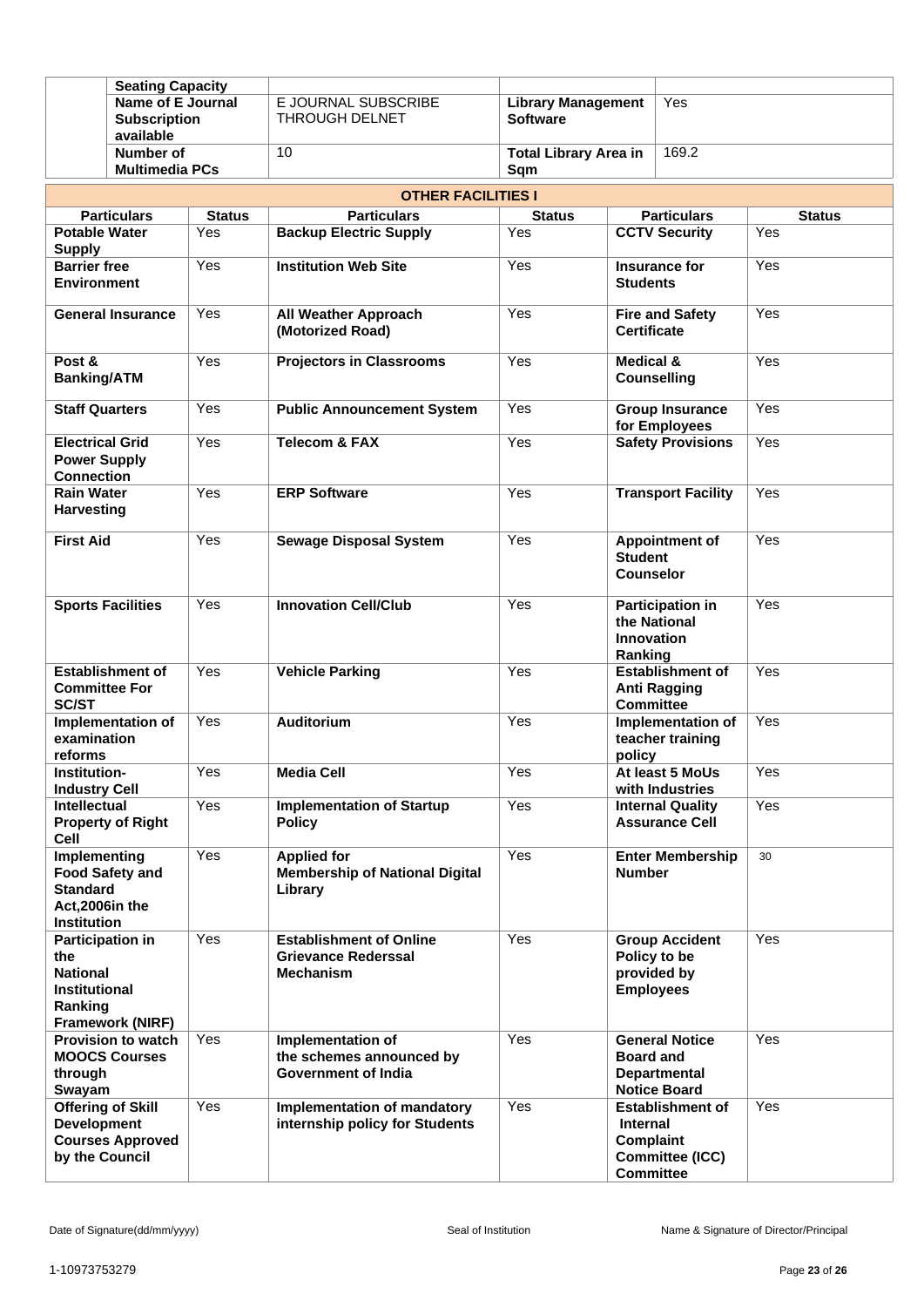| Compliance of the<br><b>National Academic</b><br><b>Depository (NAD)</b><br>as per MHRD<br><b>Directives</b>                                      | Yes | <b>Implementation of Unnat Bharat</b><br>Abhiyan/ Saansad Adarsh Gram<br>Yojana (SAGY)               | Yes | Installation of<br><b>Grid Connected</b><br>Solar<br><b>Rooftops/Power</b><br><b>Systems</b>           | <b>Yes</b> |
|---------------------------------------------------------------------------------------------------------------------------------------------------|-----|------------------------------------------------------------------------------------------------------|-----|--------------------------------------------------------------------------------------------------------|------------|
| Whether the<br><b>Institution has</b><br>implemented<br>Safety and<br><b>Security measures</b><br>in the Campus?                                  | Yes | <b>Fabrication Facility Laboratory</b><br>(FABLAB) Tinkering<br>Laboratory/ Innovation<br>Laboratory | Yes | <b>Digital Payment</b><br>for all Financial<br><b>Transactions</b><br>as per MHRD<br><b>Directives</b> | Yes        |
| Whether your<br><b>Institution has</b><br>introduced online<br>Aadhar linked<br><b>Biometric</b><br>attendance for<br>regular faculty<br>members? | Yes | <b>Efforts to encourage Final Year</b><br>students to appear for GATE<br><b>Examination</b>          | Yes | In the classrooms<br>available, at least<br>ONE shall be a<br>smart Classroom<br>per Department        | Yes        |

| <b>OTHER FACILITIES II</b> |                                                                                                                                                                                                       |               |  |  |
|----------------------------|-------------------------------------------------------------------------------------------------------------------------------------------------------------------------------------------------------|---------------|--|--|
| Sr. No.                    | <b>Particulars</b>                                                                                                                                                                                    | <b>Status</b> |  |  |
| 1.                         | Copies of AICTE Approvals (LOA and EOA of subsequent years) obtained since Inception of<br>Institution till date shall be placed in the Website of the Institution                                    | Yes.          |  |  |
| 2.                         | Display Board within the premises as well as in the Website of the Institution Indicating the<br>Feedback Facility of Students and Faculty Members Available in the AICTE Web Portal                  | Yes.          |  |  |
| 3.                         | Establishment of Grievance Redressal Committee in the Institution and Appointment of<br><b>OMBUDSMAN by the University</b>                                                                            | Yes.          |  |  |
| 4.                         | Display of Course(s) and "Approved Intake" in the Institution at the entrance of the<br>Institution. Course(s) taken through duly recognized MOOCs shall be used as<br><b>Supplementary Course(s)</b> | <b>Yes</b>    |  |  |
| 5.                         | Availability of quality sanitary napkins through sanitary napkin vending machines and<br>ensuring safe and environment friendly disposal of used sanitary napkin                                      | <b>Yes</b>    |  |  |
| 6.                         | Display of information submitted to AICTE (including the accreditation status and Board of<br>Governors) along with mandatory disclosures in the Web site of the Institution                          | Yes           |  |  |
| 7.                         | Display of Course(s) and "Approved Intake" in the University at the entrance of the<br><b>University</b>                                                                                              | Yes           |  |  |

| <b>OTHER FACILITIES III</b> |                                                                                                                                        |                       |  |  |
|-----------------------------|----------------------------------------------------------------------------------------------------------------------------------------|-----------------------|--|--|
| Sr. No.                     | <b>Particulars</b>                                                                                                                     | <b>Status</b>         |  |  |
| 1.                          | Whether mandatory disclosure is uploaded in Institution's website?                                                                     | Yes                   |  |  |
| 2.                          | Whether the Institution following ICAI (Institute of Chartered Accountants of India)<br><b>Accounting Formats?</b>                     | Yes                   |  |  |
| 3.                          | Fees to be charged, Reservation policy, Admission policy and Document retention policy are<br>duly approved by State Govt?             | <b>Yes</b>            |  |  |
| 4.                          | Fees to be charged, Reservation policy, Admission policy and Document retention policy are<br>duly approved by Affiliating University? | <b>Yes</b>            |  |  |
| 5.                          | Fees to be charged, Reservation policy, Admission policy and Document retention policy are<br>uploaded in Institution's Website?       | Yes                   |  |  |
| 6.                          | Courses/Approved Intake displayed at the entrance of the Institution?                                                                  | <b>Yes</b>            |  |  |
| 7.                          | Is the Cafeteria shared among other institution?                                                                                       | Yes                   |  |  |
| 8.                          | Is Library and Reading Room shared among other institution?                                                                            | No.                   |  |  |
| 9.                          | Is the Computer Centre shared among other institution?                                                                                 | No.                   |  |  |
| 10 <sub>1</sub>             | Whether Institution is operating from Permanent Site/Temporary Site?                                                                   | <b>Permanent Site</b> |  |  |
| 11.                         | Whether you are registered on NAD?                                                                                                     | <b>Yes</b>            |  |  |
|                             | Whether all the students documents are uploaded or not?                                                                                | Yes                   |  |  |
|                             | Whether your University is having approval for EWS Quota from your State?                                                              | Yes                   |  |  |

## **BANK DETAILS, INCOME & EXPENDITURE**

| <b>BANK DETAILS</b> |                     |                   |             |  |  |
|---------------------|---------------------|-------------------|-------------|--|--|
| <b>Bank Name:</b>   | UNION BANK OF INDIA | <b>Bank IFSC:</b> | UBINO532541 |  |  |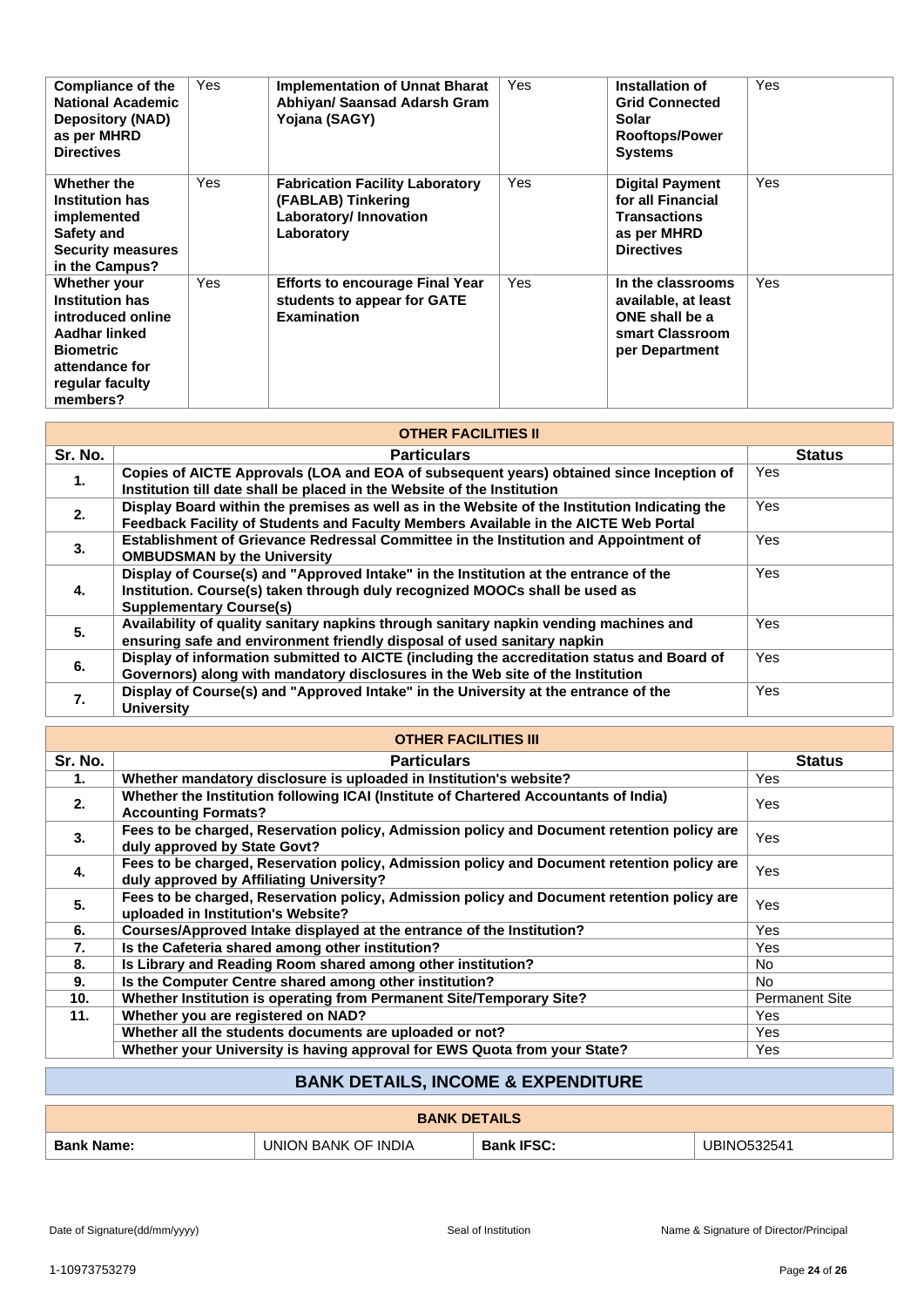| <b>Bank Account:</b>             | 325401010049073                                 |                                   |          |  |  |  |
|----------------------------------|-------------------------------------------------|-----------------------------------|----------|--|--|--|
|                                  | <b>No</b><br>Do You wish to change Bank Name? : |                                   |          |  |  |  |
|                                  | <b>INCOME &amp; EXPENDITURE DETAILS</b>         |                                   |          |  |  |  |
| <b>INCOME</b>                    |                                                 |                                   |          |  |  |  |
| <b>Income from Central Govt:</b> | 0                                               | Income from State<br>Government:  | $\Omega$ |  |  |  |
| <b>Income from Student Fees:</b> | 16499440                                        | <b>Income from Donations:</b>     | 0        |  |  |  |
| Income from UGC:                 | 0                                               | Income from Other Bodies:         | 134367   |  |  |  |
| <b>Total Income:</b>             | 16633807                                        |                                   |          |  |  |  |
|                                  | <b>EXPENDITURE</b>                              |                                   |          |  |  |  |
| <b>Salary Teaching Staff:</b>    | 4423394                                         | <b>Salary Non-Teaching Staff:</b> | 2901253  |  |  |  |
| Library:                         | 47014                                           | Equipment:                        | 929278   |  |  |  |
| <b>Building Maintenance:</b>     | 483243                                          | <b>Other Expenditure:</b>         | 1848225  |  |  |  |
| <b>Total Expenditure:</b>        | 10632407                                        |                                   |          |  |  |  |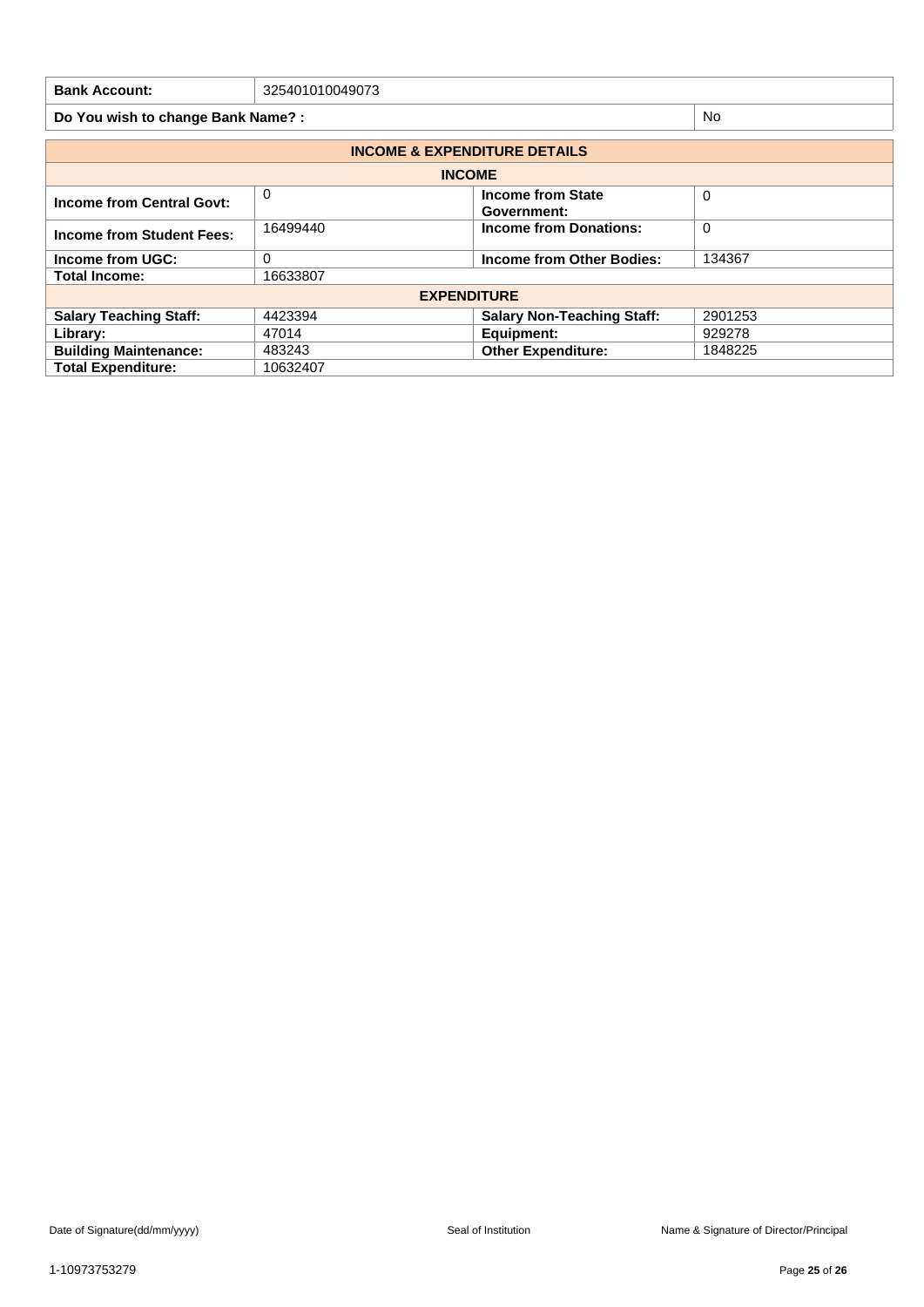#### **DECLARATION**

#### **BY THE AUTHORIZED SIGNATORY OF THE INSTITUTION DEPARTMENT**

**I, as the Head of the Institution, hereby declare that:**

- a) I have carefully gone through the AICTE Regulations 2021, published in the Gazette of India Extraordinary Part III, Section- 4 dated 04th **February, 2021, also all provisions mentioned in the Approval Process Handbook 2022-23.**
- b) I am fully aware of the data uploaded by me in respect of my Institution on the web portal.
- c) I am aware that there is no provision for correction of data, alteration of data, subsequent editing and appeal etc. for the online application **once submitted on the web portal.**
- d) I am also aware that application for seeking Extension of Approval(EOA), Increase/Reduction of intake, Addition of new courses, Change of site, Closure of course, Supernumerary Seats under FN/Gulf quota Approval status/OCI, NRI, Change of name, and Conversion of women Institution into Co-ed Institution and vice versa (as applicable), shall be processed as per relevant provisions enumerated in the Approval **Process Hand Book 2022-23.**
- e) I am aware of the Deficiencies (if any) pointed out in the Report generated online, based on the factual data uploaded by my Institution on **the portal.**
- f) I am also aware that University is eligible for grant of Extension of Approval to the Existing Institution, Extended EoA(if Applicable as per APH 2022-23), only on fulfillment of prescribed norms & requirements as mentioned in the Approval Process Hand Book 2022-23.

**Signature of Authorized Signatory**

**Name :**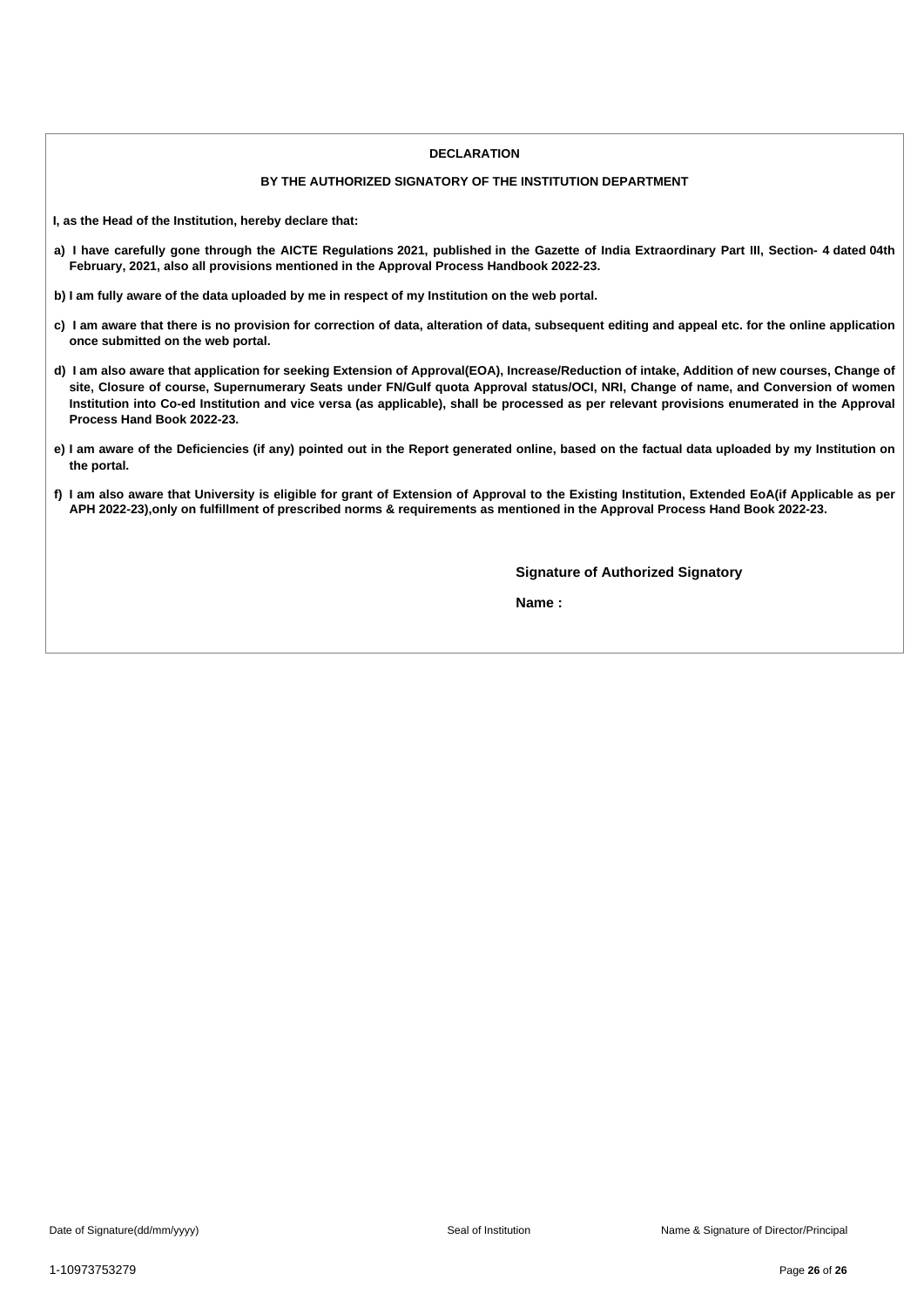

## **APPROVAL PROCESS 2022-23**

### **APPLICATION REPORT**

### **INSTITUTION DETAILS**

| <b>INSTITUTION DETAILS: BASIC DETAILS</b>       |                    |                                                 |                             |  |  |
|-------------------------------------------------|--------------------|-------------------------------------------------|-----------------------------|--|--|
| <b>Current Application</b><br><b>Number</b>     | 1-10973753279      | <b>Application Type</b>                         | Extension-Expansion-Closure |  |  |
| <b>Current Status</b>                           | Submitted          | <b>Sub Status</b>                               | <b>Payment Received</b>     |  |  |
| <b>Permanent</b><br><b>Institution ID</b>       | 1-6409261          | <b>Academic Year</b>                            | 2022-2023                   |  |  |
| <b>Approval Status of</b><br><b>Application</b> | Data Not Available | <b>Application Opened</b><br><b>Date</b>        | 30/03/2022                  |  |  |
| <b>Application</b><br><b>Submitted Date</b>     | 13/04/2022         | <b>Attend Scrutiny</b><br><b>Committee Date</b> | Data Not Available          |  |  |
| <b>Appeal Requested</b><br><b>Date</b>          | Data Not Available | <b>Application</b><br><b>Reopened Date</b>      | Data Not Available          |  |  |
| <b>Overall Deficiency</b>                       | No.                |                                                 |                             |  |  |

| <b>INSTITUTION DETAILS: ADDITIONAL INFORMATION</b> |                                   |                                             |                                     |  |  |
|----------------------------------------------------|-----------------------------------|---------------------------------------------|-------------------------------------|--|--|
| <b>Name of Institution</b>                         | Adina Institute Of Pharmaceutical | Address of                                  | Opposite, Bamhori Seed Farm, Nh-86, |  |  |
|                                                    | Sciences, Sagar                   | Institution                                 | Bhopal Road, Sagar Mp.              |  |  |
| State/ UT                                          | Madhya Pradesh                    | <b>District</b>                             | Sagar                               |  |  |
| <b>Town/ City/ Village</b>                         | Sagar                             | <b>AICTE Region</b>                         | Central                             |  |  |
| <b>PIN</b>                                         | 470002                            | <b>Women's Institution</b>                  | No                                  |  |  |
| <b>Institution Type</b>                            | <b>Private-Self Financing</b>     | <b>Any Self- Financed</b>                   |                                     |  |  |
|                                                    |                                   | <b>Course</b>                               | Yes                                 |  |  |
| <b>Percentage Grant</b>                            | $\Omega$                          | Are you an                                  | <b>No</b>                           |  |  |
| <b>Received from</b>                               |                                   | <b>Institution for PWD</b>                  |                                     |  |  |
| <b>Government</b>                                  |                                   | <b>Students</b>                             |                                     |  |  |
| <b>Whether Institution</b>                         | N                                 | <b>NAAC CGPA</b>                            | Data Not Available                  |  |  |
| is NAAC Accredited                                 |                                   |                                             |                                     |  |  |
| ?                                                  |                                   |                                             |                                     |  |  |
| <b>Letter Grade</b>                                | Data Not Available                | <b>NAAC Status</b>                          | Data Not Available                  |  |  |
| <b>Minority Institution</b>                        | <b>No</b>                         | <b>Type of Minority</b>                     | <b>NA</b>                           |  |  |
| <b>Minority Name, if</b>                           | <b>NA</b>                         | Name of the                                 | <b>NA</b>                           |  |  |
| Linguistic                                         |                                   | <b>Minority</b>                             |                                     |  |  |
| <b>Minority Certificate</b>                        | Data Not Available                | <b>Minority Certificate</b>                 | Data Not Available                  |  |  |
| <b>Issued Date</b>                                 |                                   | <b>Valid Till</b>                           |                                     |  |  |
| Approval Year of                                   | 2005                              | <b>Mandatory</b>                            | www.adina.edu.in                    |  |  |
| <b>First Course</b>                                |                                   | <b>Disclosure Link</b>                      |                                     |  |  |
| <b>AISHE Prefix</b>                                | $\mathsf{C}$                      | <b>AISHE Numeric</b>                        | 36161                               |  |  |
|                                                    |                                   | Code                                        |                                     |  |  |
| <b>AISHE Code</b>                                  | C-36161                           | <b>Whether Institution</b><br>is Graded     | Data Not Available                  |  |  |
|                                                    |                                   |                                             |                                     |  |  |
| <b>NBA Accreditation</b>                           | $\Omega$                          | <b>Autonomy?</b><br><b>NBA Points Valid</b> | Data Not Available                  |  |  |
| <b>Points</b>                                      |                                   | <b>Till</b>                                 |                                     |  |  |
| Whether your                                       | Data Not Available                | <b>PCI Id</b>                               | <b>PCI-45</b>                       |  |  |
| University has been                                |                                   |                                             |                                     |  |  |
| recognized as an                                   |                                   |                                             |                                     |  |  |
| Institute of                                       |                                   |                                             |                                     |  |  |
| <b>Eminence by</b>                                 |                                   |                                             |                                     |  |  |
| MHRD?                                              |                                   |                                             |                                     |  |  |
| <b>COA Id</b>                                      | Data Not Available                |                                             |                                     |  |  |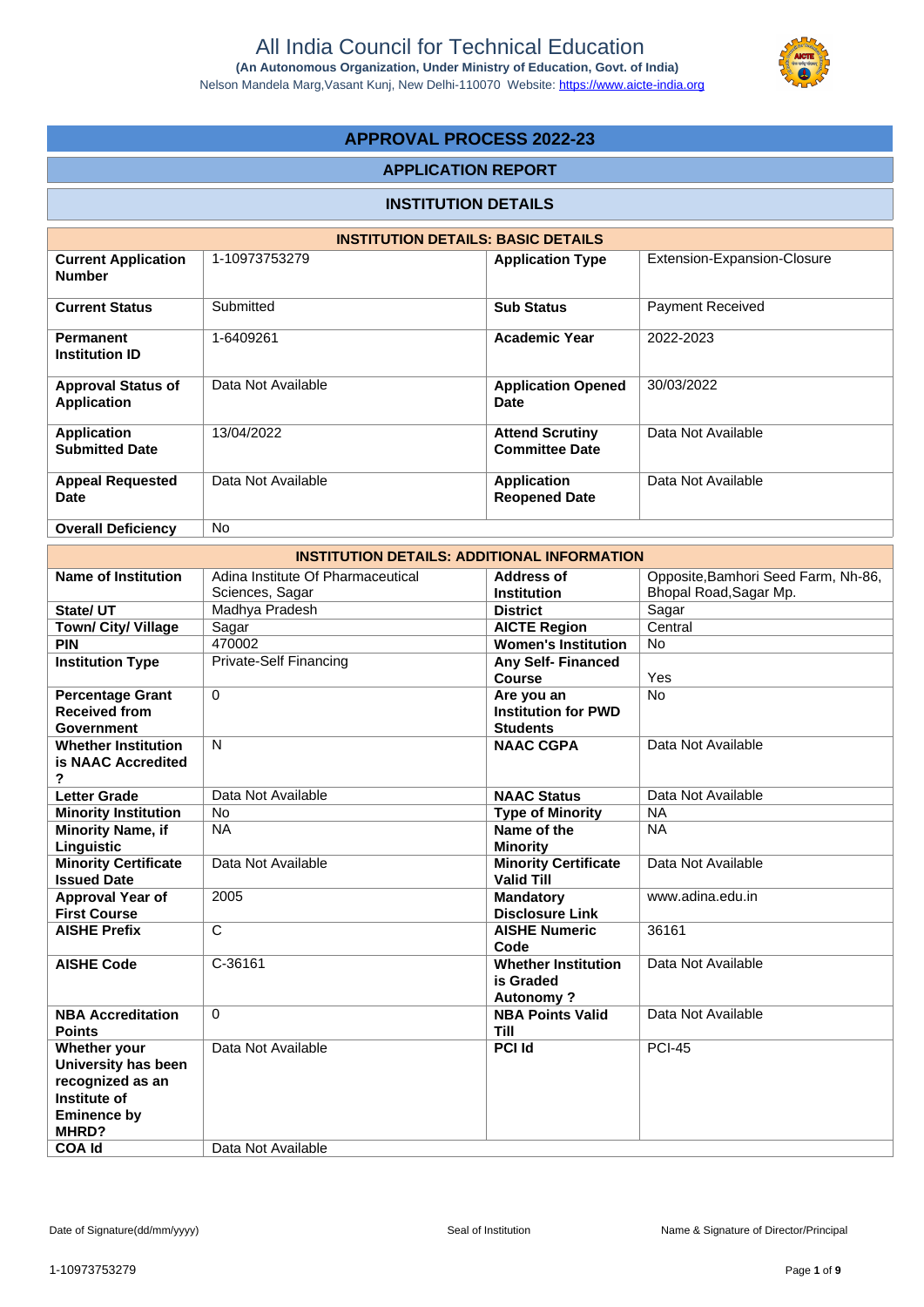| <b>HOI &amp; Faculty Members</b>               |                                       |                                                   |                       |  |  |
|------------------------------------------------|---------------------------------------|---------------------------------------------------|-----------------------|--|--|
|                                                | <b>PRINCIPAL / DIRECTOR</b>           |                                                   |                       |  |  |
|                                                | <b>PERSONAL DETAILS</b>               |                                                   |                       |  |  |
| <b>Surname/Family name</b>                     | Jain                                  | <b>First Name</b>                                 | Dr. Sunil             |  |  |
| <b>Father's Name</b>                           | Late Shri P C Jain                    | <b>Mother's Name</b>                              | Late Smt. Prabha Jain |  |  |
| Date of Birth                                  | 28/05/1962                            | <b>Mobile Number</b>                              | 9302910404            |  |  |
| <b>STD code</b>                                | 7582                                  | <b>Land Phone Number</b>                          | 288205                |  |  |
| Email                                          | drsunil.adina@gmail.com               | <b>PAN</b>                                        | AERPJ9149N            |  |  |
| <b>EDUCATIONAL DETAILS</b>                     |                                       |                                                   |                       |  |  |
| <b>Doctorate Degree</b>                        | Yes                                   | <b>Master's Degree</b>                            | M.PHARM               |  |  |
| <b>Bachelor's Degree</b>                       | <b>B.PHARM</b>                        | <b>Other Qualifications</b>                       | <b>NA</b>             |  |  |
| <b>International Certification (If</b><br>Any) | <b>NA</b>                             | <b>Field of Specialization</b>                    | <b>PHARMACEUTICS</b>  |  |  |
|                                                | <b>DETAILS RELATED TO PROFFESSION</b> |                                                   |                       |  |  |
| Date of joining the Institution                | 15/03/2005                            | <b>Appointment Type</b>                           | Regular               |  |  |
| <b>Exact Designation</b>                       | <b>Director</b>                       |                                                   |                       |  |  |
|                                                | <b>WORK EXPERIENCE DETAILS</b>        |                                                   |                       |  |  |
| <b>Teaching Experience (Years)</b>             | 25                                    | <b>Research Experience (Years)</b>                | 5                     |  |  |
| <b>Industry Experience (Years)</b>             | 10                                    |                                                   |                       |  |  |
|                                                | <b>OTHER DETAILS</b>                  |                                                   |                       |  |  |
| <b>Research Projects Guided - UG</b>           | 33                                    | <b>Research Projects Guided -</b><br>PG           | 30                    |  |  |
| <b>Research Projects Guided -</b><br>PhD       | 1                                     | Number of Books Published                         | $\mathbf{1}$          |  |  |
| <b>Papers Published - National</b>             | 6                                     | <b>Papers Published -</b><br><b>International</b> | 16                    |  |  |
|                                                | <b>EACHLITY NODMS AND BAY SCALE</b>   |                                                   |                       |  |  |

| <b>FACULTY NORMS AND PAY SCALE</b>                                                   |     |  |  |  |
|--------------------------------------------------------------------------------------|-----|--|--|--|
| Are all Approved teaching Faculty Members being paid as per present AICTE pay scale? | Yes |  |  |  |
| Are all the teaching Faculty Members, as per AICTE/UGC Norms?                        | No  |  |  |  |
| List of Faculty Members and data uploaded on the institution's web portal.           | Yes |  |  |  |

|                          |              |           |                                 |              |       |              |                |                          | <b>FACULTY MEMBERS LIST</b><br>Details available as on AICTE Web Portal |                         |           |                 |                   |                         |              |             |                                                   |               |
|--------------------------|--------------|-----------|---------------------------------|--------------|-------|--------------|----------------|--------------------------|-------------------------------------------------------------------------|-------------------------|-----------|-----------------|-------------------|-------------------------|--------------|-------------|---------------------------------------------------|---------------|
| Sr. No.                  | Faculty ID   | Programme | Course                          | Faculty Type | FT/PT | First Name   | <b>Surname</b> | <b>Exact Designation</b> | Date of Joining the<br>Institution                                      | <b>Appointment Type</b> | Doctorate | Master's Degree | Bachelor's Degree | Qualifications<br>Other | Aadhar Card  | Card<br>MAR | the Last Financial Year<br>Total Gross Salary for | Scale<br>Pay  |
| $\overline{\phantom{0}}$ | 1-3374660051 | PHARMACY  | PHARMACEUTICS                   |              | ᄂ     | <b>RAHUL</b> | M              | ASSOCIATE<br>PROFESSOR   | 15/11/2016                                                              | Contract                | ş         | PHARMACY<br>Σ   | PHARMACY<br>മ്    |                         | 916870608859 | AMEPJ1615L  | $\circ$                                           | Vth Pay scale |
| $\sim$                   | 1-3376261003 | PHARMACY  | PHARMACEUTICAL<br>BIOTECHNOLOGY |              | 뉸     | ANSHUMAN     | SHUKLA         | ASSOCIATE<br>PROFESSOR   | 02/03/2015                                                              | Contract                | Yes       | PHARMACY<br>Σ   | PHARMACY<br>മ     | 운                       | 207588967769 | EMVPS7258M  | 540000                                            | Vth Pay scale |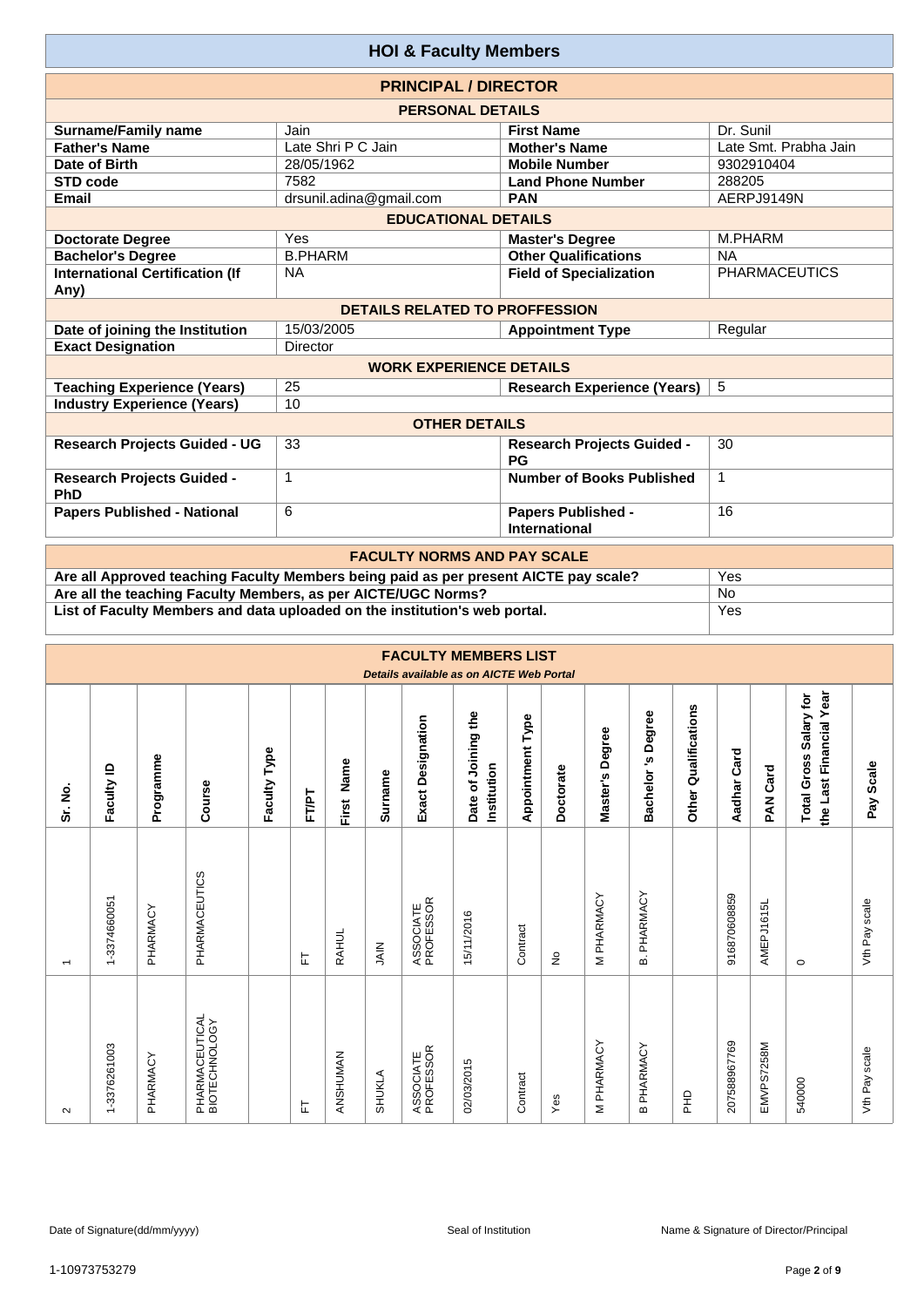| ၜ                           | $\infty$                | $\overline{ }$             | $\mathbf  \omega$               | 5                          | 4                          | S                      |
|-----------------------------|-------------------------|----------------------------|---------------------------------|----------------------------|----------------------------|------------------------|
| 1-7317223861                | 1-4477363074            | 1-4335761014               | 1-4317085534                    | 1-4256307619               | 1-4241613076               | 1-3540182613           |
| PHARMACY                    | PHARMACY                | PHARMACY                   | PHARMACY                        | PHARMACY                   | PHARMACY                   | PHARMACY               |
| PHARMACEUTICAL<br>CHEMISTRY | PHARMACEUTICS           | <b>PHARMACOLOGY</b>        | PHARMACEUTICAL<br>CHEMISTRY     | PHARMACOLOGY               | PHARMACEUTICS              | PHARMACEUTICS          |
|                             |                         |                            |                                 |                            |                            |                        |
| 匸                           | $\overline{\mathbb{L}}$ | $\overleftarrow{\text{L}}$ | 눈                               | 上                          | 岀                          | 上                      |
| <b>SHIVAM</b>               | SAMEER                  | <b>PREMLAL</b>             | <b>ASHISH</b>                   | <b>SOURAVH</b>             | SONIKA                     | SHEETAL                |
| <b>VYAS</b>                 | PANDEY                  | SEN                        | <b>NIAL</b>                     | BAIS                       | SIN                        | SIAIN                  |
| ASST PROFESSOR              | ASST PROFESSOR          | ASST PROFESSOR             | ASSOCIATE<br>PROFESSOR          | ASSOCIATE<br>PROFESSOR     | ASST PROFESSOR             | ASSOCIATE<br>PROFESSOR |
| 02/08/2019                  | 05/12/2018              | 01/12/2018                 | 01/12/2018                      | 17/12/2018                 | 12/02/2018                 | 17/08/2017             |
| Regular                     | Regular                 | Contract                   | Regular                         | Regular                    | Regular                    | Regular                |
| $\hat{z}$                   | $\hat{\mathsf{z}}$      | $\stackrel{\mathtt{o}}{z}$ | $\frac{\mathsf{O}}{\mathsf{E}}$ | $\stackrel{\circ}{\simeq}$ | $\stackrel{\circ}{\simeq}$ | $\hat{z}$              |
|                             | M.PHARMACY              | M. PHARM                   | M. PHARM                        | M.PHARMACY                 | M.PHARMACY                 | M. PHARMACY            |
|                             | <b>B.PHARMACY</b>       | <b>B.PHARM</b>             | <b>B.PHARM</b>                  | <b>B.PHARMACY</b>          | <b>B.PHARMACY</b>          | <b>B.PHARMACY</b>      |
|                             |                         |                            |                                 |                            |                            |                        |
|                             | 795836774442            | 474371275127               | 549704718472                    | 958192838616               | 892210854246               | 313598734506           |
| BJXPV0918F                  | CFOPP4110B              | DMOPP2814L                 | AMOPJ0919P                      | BKVPB4878D                 | <b>BTAPJ8980N</b>          | ASYPJ4889Q             |
|                             | $\circ$                 | $\circ$                    | $\circ$                         | 336000                     | 21600                      | 216000                 |
|                             | Vth Pay scale           | Vth Pay scale              | Vth Pay scale                   | Vith Pay Scale             | Vith Pay Scale             | Vth Pay scale          |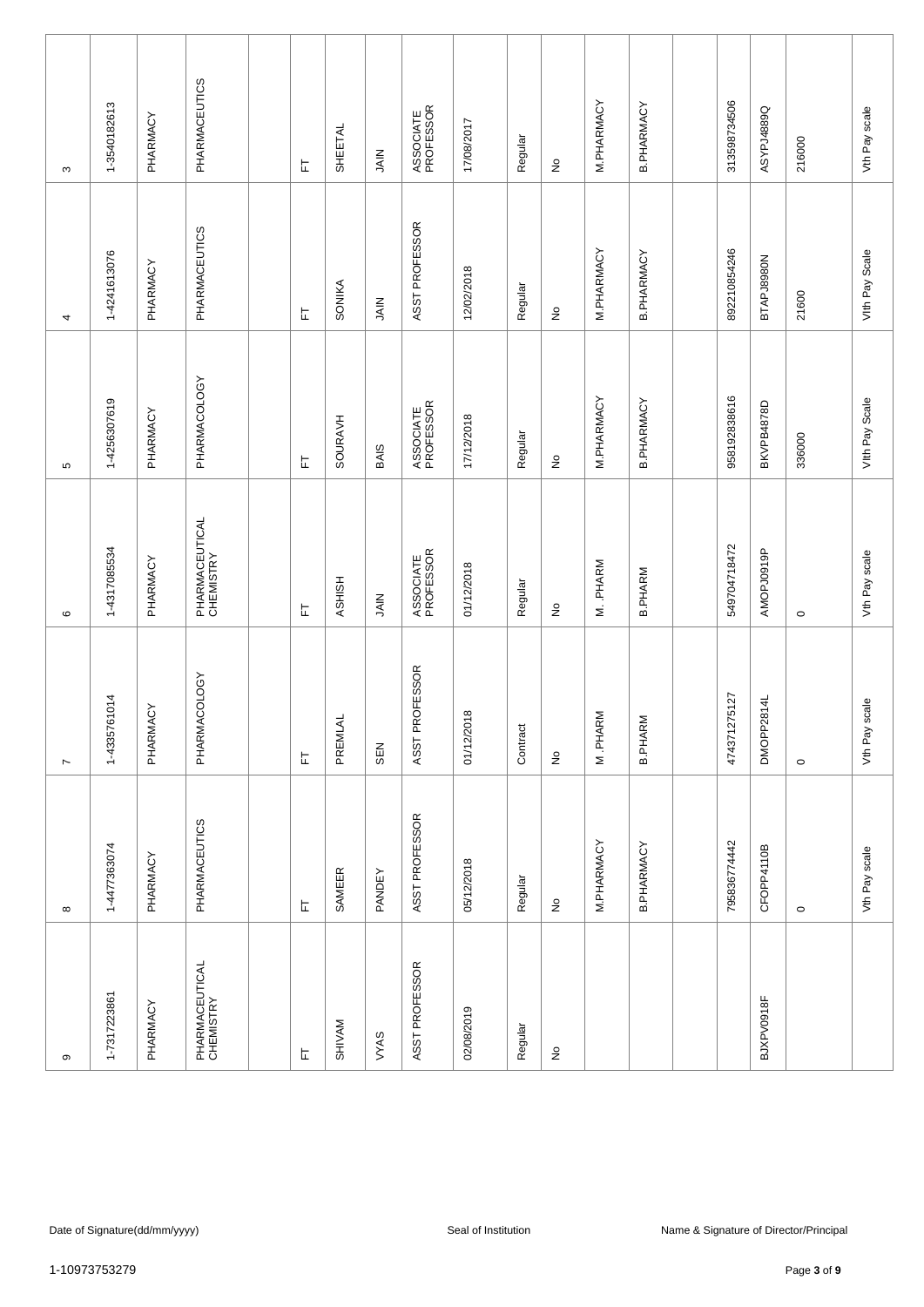| $\overline{\phantom{0}}$  | 1-7317224074  | PHARMACY                      | PHARMACEUTICAL<br>CHEMISTRY     | $\overline{\mathbb{L}}$    | PRIYANK      | SIAIN      | ASST PROFESSOR         | 01/11/2019          | Regular | $\hat{z}$                  |  |  | AXQPJ2106F |                                        |  |
|---------------------------|---------------|-------------------------------|---------------------------------|----------------------------|--------------|------------|------------------------|---------------------|---------|----------------------------|--|--|------------|----------------------------------------|--|
| $\overline{\phantom{a}}$  | 1-7317692296  | PHARMACY                      | PHARMACOLOGY                    | $\overleftarrow{\text{L}}$ | RENU         | KUMARI     | ASST PROFESSOR         | 01/11/2019          | Regular | $\stackrel{\mathtt{o}}{z}$ |  |  | EOVPK9154L |                                        |  |
| $\overline{\mathfrak{c}}$ | 1-7317692442  | PHARMACY                      | PHARMACEUTICAL<br>CHEMISTRY     | 上                          | <b>IMRAN</b> | KHAN       | ASST PROFESSOR         | 12/12/2019          | Regular | $\stackrel{\mathtt{o}}{z}$ |  |  | DHUPK2300F |                                        |  |
| $\frac{3}{2}$             | 1-7317941017  | PHARMACY                      | PHARMACEUTICAL<br>BIOTECHNOLOGY | $\overline{L}$             | <b>ABDUL</b> | MANSOORI   | ASST PROFESSOR         | 16/04/2009          | Adhoc   | Yes                        |  |  | CFNPM7264L |                                        |  |
| $\dot{z}$                 | 1-7320060582  | PHARMACY                      | PHARMACEUTICAL<br>CHEMISTRY     | $\overleftarrow{\text{L}}$ | NIVRATI      | SIAN       | ASSOCIATE<br>PROFESSOR | 28/11/2013          | Regular | $\stackrel{\mathtt{o}}{z}$ |  |  | BAUPJ4631B |                                        |  |
| $\frac{5}{1}$             | 1-7320060602  | PHARMACY                      | PHARMACEUTICS                   | $\overline{\mathbb{L}}$    | KRISHNA      | <b>NOS</b> | ASSOCIATE<br>PROFESSOR | 13/09/2014          | Regular | $\frac{\circ}{\sim}$       |  |  | CJXPS7747E |                                        |  |
| $\frac{6}{2}$             | 1-7387066819  | PHARMACY                      | PHARMACEUTICS                   | $\overline{\mathbb{F}}$    | PANKAJ       | KORI       | ASST PROFESSOR         | 02/01/2020          | Regular | $\hat{\mathsf{z}}$         |  |  | EOYPK8004J |                                        |  |
|                           |               |                               |                                 |                            |              |            |                        |                     |         |                            |  |  |            |                                        |  |
|                           |               | Date of Signature(dd/mm/yyyy) |                                 |                            |              |            |                        | Seal of Institution |         |                            |  |  |            | Name & Signature of Director/Principal |  |
|                           | 1-10973753279 |                               |                                 |                            |              |            |                        |                     |         |                            |  |  |            | Page 4 of 9                            |  |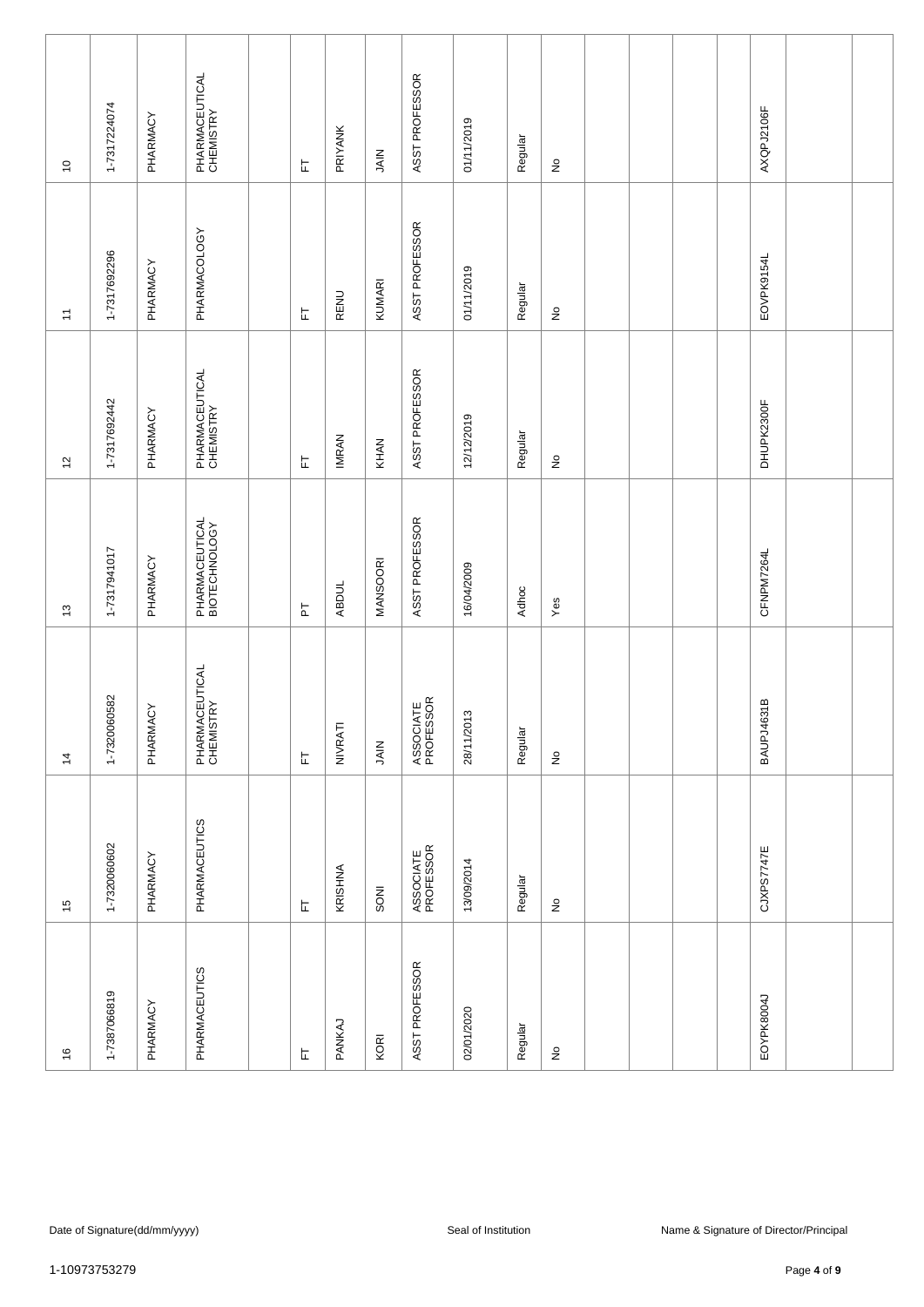| $\overline{\phantom{a}}$       | 1-7436505482  | PHARMACY                      | PHARMACEUTICS       | L                          | <b>SHIVANI</b> | SIAN          | ASSOCIATE<br>PROFESSOR | 02/02/2019          | Regular | $\frac{\circ}{\sim}$       |  |  | EHXPS2939J |                                        |  |
|--------------------------------|---------------|-------------------------------|---------------------|----------------------------|----------------|---------------|------------------------|---------------------|---------|----------------------------|--|--|------------|----------------------------------------|--|
| $\overset{\circ}{\phantom{a}}$ | 1-7444164428  | PHARMACY                      | PHARMACOGNOSY       | 匸                          | SHIKHA         | <b>MISHRA</b> | ASSOCIATE<br>PROFESSOR | 01/07/2015          | Regular | $\stackrel{\mathtt{o}}{z}$ |  |  | BYNPP8295E |                                        |  |
| $\overline{9}$                 | 1-7444164730  | PHARMACY                      | PHARMACEUTICS       | 匸                          | AKASH          | SIAN          | ASSOCIATE<br>PROFESSOR | 13/09/2014          | Regular | $\stackrel{\mathtt{o}}{z}$ |  |  | AWHPJ6185C |                                        |  |
| $20\,$                         | 1-7444164779  | PHARMACY                      | PHARMACEUTICS       | 匸                          | MAYANK         | $rac{Z}{3}$   | ASST PROFESSOR         | 13/09/2014          | Regular | $\stackrel{\mathtt{o}}{z}$ |  |  | BBRPJ1208A |                                        |  |
| $\overline{2}$                 | 1-7450214102  | PHARMACY                      | <b>PHARMACOLOGY</b> | $\overleftarrow{\text{L}}$ | ARPIT          | SHRIVASTAVA   | ASSOCIATE<br>PROFESSOR | 01/01/2016          | Regular | $\stackrel{\mathtt{o}}{z}$ |  |  | DOJPS4583C |                                        |  |
| $22$                           | 1-9312378501  | PHARMACY                      | PHARMACOLOGY        |                            | <b>MEGHA</b>   | SHRIVASTAVA   | <b>LECTURER</b>        | 25/11/2020          | Regular | $\frac{\circ}{\mathsf{Z}}$ |  |  | KMWPS2237F |                                        |  |
| $23\,$                         | 1-9316616951  | PHARMACY                      | PHARMACEUTICS       |                            | <b>MAHAK</b>   | <b>MODI</b>   | <b>LECTURER</b>        | 25/11/2020          | Regular | $\hat{\mathsf{z}}$         |  |  | DRMPM3789N |                                        |  |
|                                |               |                               |                     |                            |                |               |                        |                     |         |                            |  |  |            |                                        |  |
|                                |               | Date of Signature(dd/mm/yyyy) |                     |                            |                |               |                        | Seal of Institution |         |                            |  |  |            | Name & Signature of Director/Principal |  |
|                                | 1-10973753279 |                               |                     |                            |                |               |                        |                     |         |                            |  |  |            | Page 5 of 9                            |  |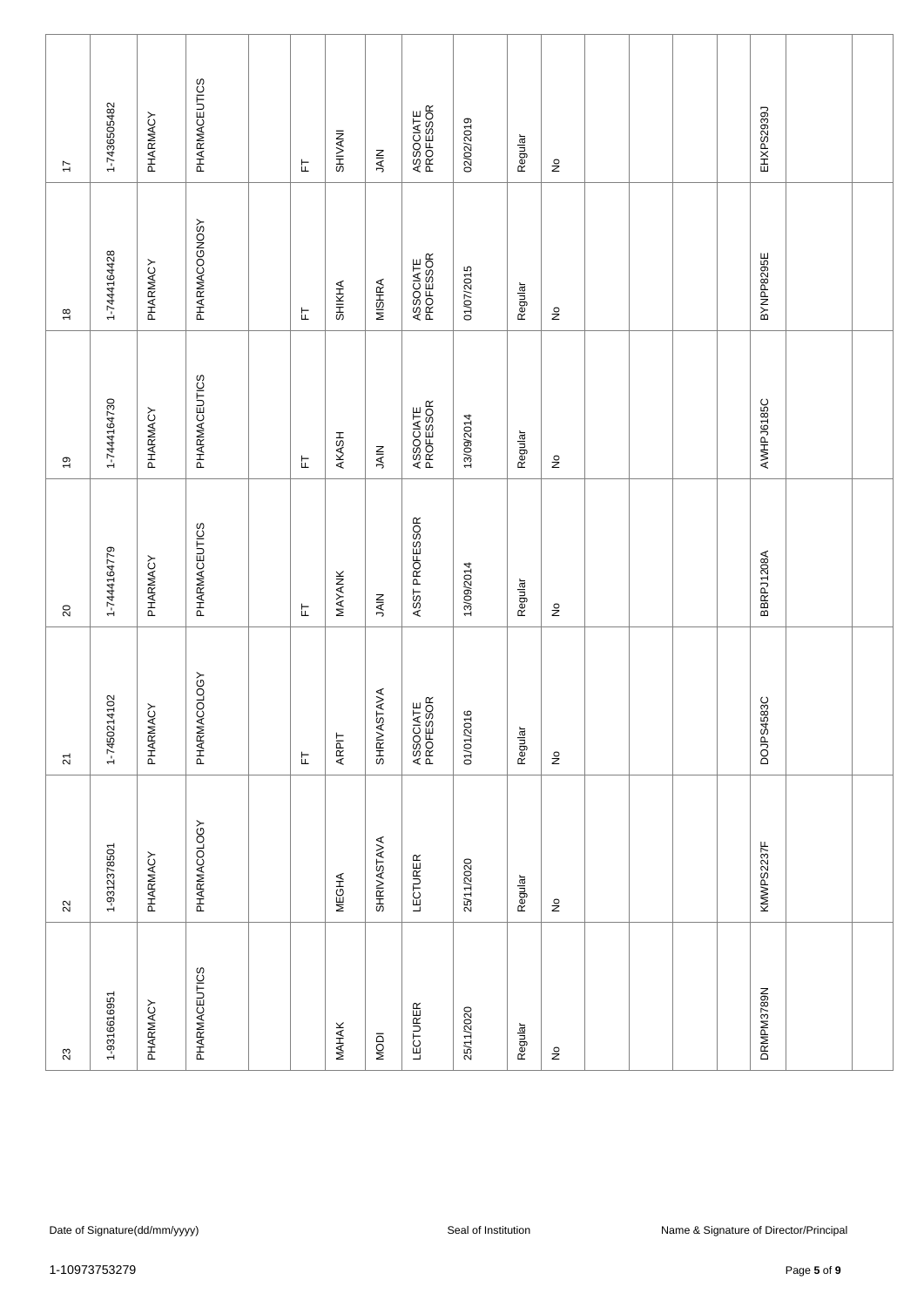| $\rm ^{30}$                 | 29                          | 28                          | $\overline{27}$             | 26                                  | 25                         | $\overline{24}$    |
|-----------------------------|-----------------------------|-----------------------------|-----------------------------|-------------------------------------|----------------------------|--------------------|
| 1-10970310310               | 1-10970310298               | 1-10970310291               | 1-10528479771               | 1-9453778922                        | 1-9426332255               | 1-9426031118       |
| PHARMACY                    | PHARMACY                    | PHARMACY                    | PHARMACY                    | PHARMACY                            | PHARMACY                   | PHARMACY           |
| M.PHARM IN<br>PHARMACOGNOSY | M.PHARM IN<br>PHARMACEUTICS | M.PHARM IN<br>PHARMACOGNOSY | M.PHARM IN<br>PHARMACOLOGY  | M.PHARM IN<br>PHARMACEUTICS         | PHARMACEUTICS              | PHARMACEUTICS      |
|                             |                             |                             |                             |                                     |                            |                    |
|                             |                             |                             |                             |                                     |                            |                    |
| SATYAM                      | PALAK                       | NEETA                       | <b>MAHI</b>                 | ADARSH                              | ASMA                       | RITURAJ            |
| SHUKLA                      | SIAIN                       | RATHOR                      | <b>BHOJAK</b>               | PARASHAR                            | ROJI                       | <b>HIODHI</b>      |
| <b>LECTURER</b>             | LECTURER                    | <b>LECTURER</b>             | <b>LECTURER</b>             | ASST PROFESSOR                      | ASST PROFESSOR             | ASST PROFESSOR     |
| 28/12/2021                  | 23/12/2021                  | 23/12/2021                  | 31/08/2021                  | 20/03/2021                          | 23/01/2021                 | 15/01/2021         |
| Regular                     | Regular                     | Regular                     | Regular                     | Regular                             | Regular                    | Regular            |
| $\hat{\mathsf{z}}$          | $\hat{\mathsf{z}}$          | $\stackrel{\mathtt{o}}{z}$  | $\stackrel{\circ}{\succeq}$ | $\stackrel{\mathtt{o}}{\mathsf{z}}$ | $\stackrel{\mathtt{o}}{z}$ | $\hat{\mathsf{z}}$ |
|                             |                             |                             |                             |                                     |                            |                    |
|                             |                             |                             |                             |                                     |                            |                    |
|                             |                             |                             |                             |                                     |                            |                    |
|                             |                             |                             |                             |                                     |                            |                    |
| MIIPS3683M                  | <b>BGIPJ3773L</b>           | FNBPR0754M                  | BQYPB2835D                  | EONPP1922M                          | EJAPR2644C                 | ASKPT3253G         |
|                             |                             |                             |                             |                                     |                            |                    |
|                             |                             |                             |                             |                                     |                            |                    |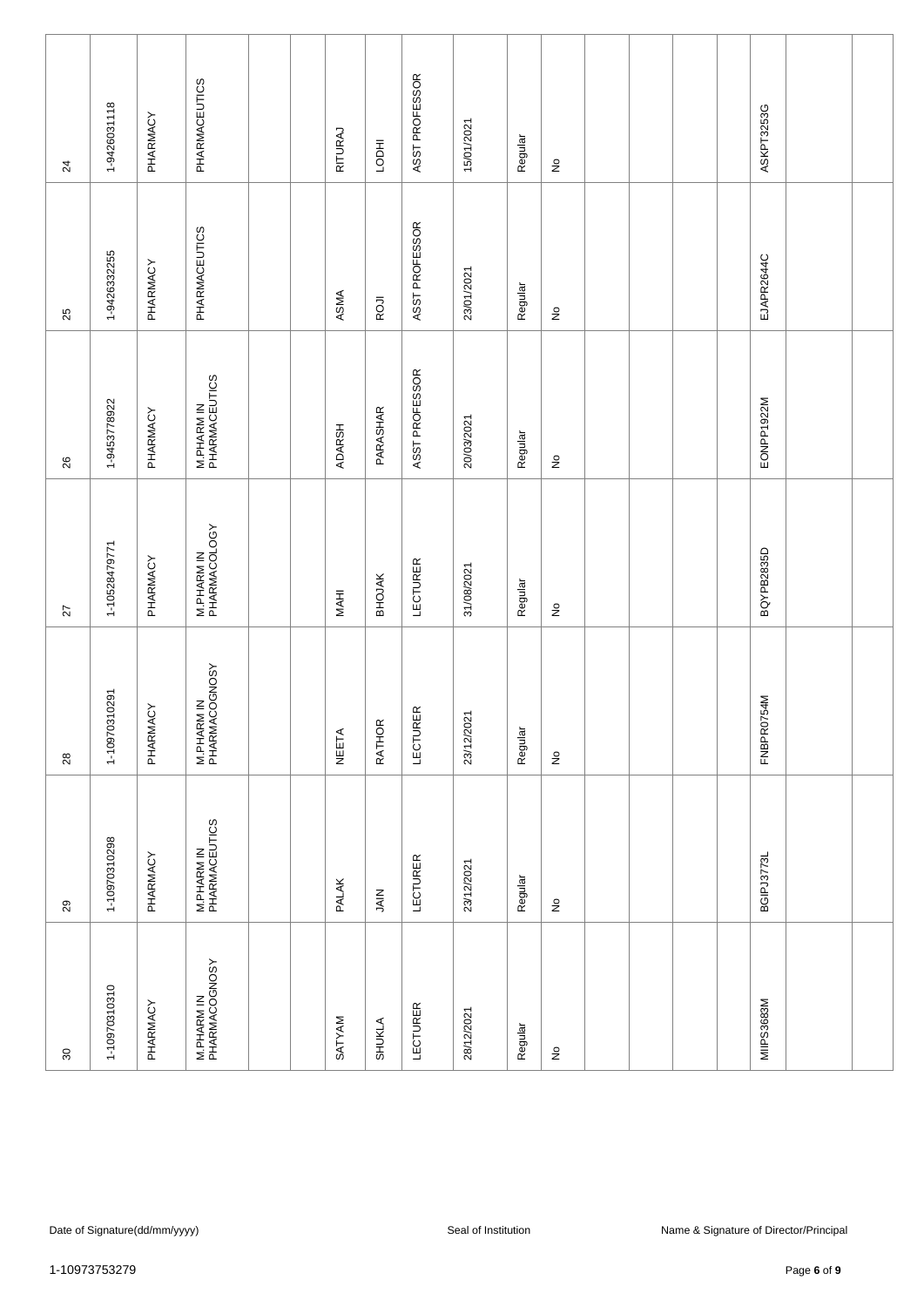| 5      | 1-10970310322 | PHARMACY                      | M.PHARM IN<br>PHARMACEUTICS              |             |   | RAMDAYAL      | RAIKWAR       | LECTURER               | 03/01/2022          | Regular          | $\frac{\circ}{\sim}$                |            |                   |              | EFLPR6903D |                                        |               |
|--------|---------------|-------------------------------|------------------------------------------|-------------|---|---------------|---------------|------------------------|---------------------|------------------|-------------------------------------|------------|-------------------|--------------|------------|----------------------------------------|---------------|
| $32\,$ | 1-10970310344 | PHARMACY                      | MASTERS IN<br>INDUSTRIAL PHARMACY        |             |   | <b>RUPESH</b> | <b>NIAL</b>   | ASSOCIATE<br>PROFESSOR | 14/12/2021          | Regular          | $\stackrel{\mathtt{o}}{\mathsf{z}}$ |            |                   |              | AJMPJ6424A |                                        |               |
| $33\,$ | 1-10970310366 | PHARMACY                      | MASTERS IN<br>PHARMACEUTICS              |             |   | <b>DEEPAK</b> | <b>MISHRA</b> | ASST PROFESSOR         | 22/12/2021          | Regular          | $\stackrel{\mathtt{o}}{\mathsf{z}}$ |            |                   |              | BAWPM4420P |                                        |               |
| 34     | 1-10970906271 | PHARMACY                      | M.PHARM IN<br>PHARMACEUTICS              |             |   | PUSHPENDRA    | KHANGAR       | ASST PROFESSOR         | 14/12/2021          | Regular          | $\stackrel{\circ}{\simeq}$          |            |                   |              | DHQPP0879A |                                        |               |
| 35     | 1-10971071301 | PHARMACY                      | MASTER OF<br>PHARMACEUTICAL<br>CHEMISTRY |             |   | SUNAYANA      | KESHARWANI    | ASSOCIATE<br>PROFESSOR | 14/12/2021          | Regular          | $\stackrel{\mathtt{o}}{z}$          |            |                   |              | DRPPK3720J |                                        |               |
| 36     | 1-11111713751 | PHARMACY                      | M.PHARM IN<br>PHARMACOGNOSY              |             |   | AASMA         | KOSSAR        | ASST PROFESSOR         | 18/02/2022          | Regular          | $\frac{\circ}{\sim}$                |            |                   |              | GTLPK1834A |                                        |               |
| 57     | 1-434654641   | PHARMACY                      | PHARMACEUTICS                            | $\mathbb S$ | 匸 | RAJ           | <b>NIAL</b>   | PROFESSOR              | 01/07/2014          | Regular/Approved | $\frac{\circ}{\sim}$                | M.PHARMACY | <b>B.PHARMACY</b> | 809909527277 | AEWPJ8961M | 576000                                 | Vth Pay scale |
|        |               |                               |                                          |             |   |               |               |                        |                     |                  |                                     |            |                   |              |            |                                        |               |
|        |               | Date of Signature(dd/mm/yyyy) |                                          |             |   |               |               |                        | Seal of Institution |                  |                                     |            |                   |              |            | Name & Signature of Director/Principal |               |
|        | 1-10973753279 |                               |                                          |             |   |               |               |                        |                     |                  |                                     |            |                   |              |            | Page 7 of 9                            |               |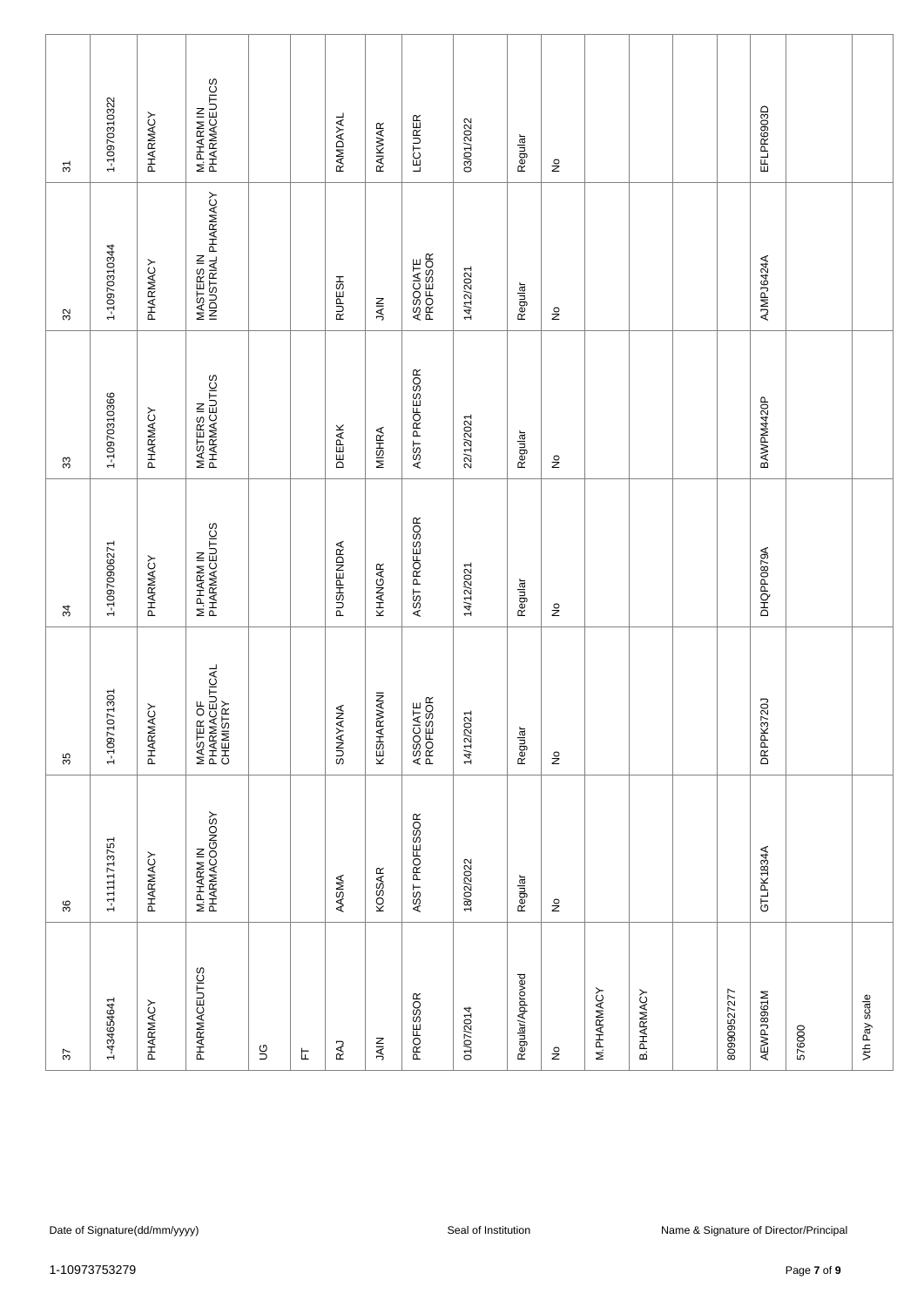| $38\,$         | 1-436335427 | PHARMACY                      | PHARMACOLOGY                    | $\mathbb S$ | $\overline{\mathbb{L}}$ | HARSHITA     | SIAIN       | ASST PROFESSOR | 25/07/2010                 | Regular/Approved | $\frac{\circ}{\sim}$        | M. PHARMACY | <b>B.PHARMACY</b> | 809164478698 | AMBPJ4098E | 348000                                 | Vth Pay scale |
|----------------|-------------|-------------------------------|---------------------------------|-------------|-------------------------|--------------|-------------|----------------|----------------------------|------------------|-----------------------------|-------------|-------------------|--------------|------------|----------------------------------------|---------------|
| $39$           | 1-436335431 | PHARMACY                      | PHARMACEUTICS                   |             | 匸                       | <b>SUNIL</b> | SAIN        | PRINCIPAL      | 15/03/2005                 | Regular/Approved | Yes                         | M.PHARMACY  | <b>B.PHARMACY</b> | 800965103130 | AERPJ9149N | 600000                                 | Vth Pay scale |
| $\overline{4}$ | 1-437051171 | PHARMACY                      | PHARMACEUTICAL<br>ANALYSIS      | $\mathbb S$ | L                       | <b>VIVEK</b> | <b>NIAL</b> | PROFESSOR      | 04/10/2010                 | Regular          | Yes                         | M.PHARMACY  | <b>B.PHARMACY</b> | 897131214593 | AQWPJ0517F | 279600                                 | Vth Pay scale |
|                | 1-724852250 | PHARMACY                      | PHARMACEUTICS                   | $\mathbb S$ | $\overline{\mathbb{L}}$ | AMIT         | CHOWDHARY   | ASST PROFESSOR | 01/07/2011                 | Regular          | $\stackrel{\circ}{\succeq}$ | M.PHARMACY  | <b>B.PHARMACY</b> | 577112641195 | AKFPC0811J | 197760                                 | Vth Pay scale |
| $\frac{1}{4}$  |             |                               |                                 |             |                         |              |             |                |                            |                  |                             |             |                   |              |            |                                        |               |
|                |             |                               |                                 |             |                         |              |             |                | <b>ODL FACULTY DETAILS</b> |                  |                             |             |                   |              |            |                                        |               |
|                |             |                               | Data not entered by Institution |             |                         |              |             |                | OL FACULTY DETAILS         |                  |                             |             |                   |              |            |                                        |               |
|                |             |                               | Data not entered by Institution |             |                         |              |             |                |                            |                  |                             |             |                   |              |            |                                        |               |
|                |             |                               |                                 |             |                         |              |             |                |                            |                  |                             |             |                   |              |            |                                        |               |
|                |             |                               |                                 |             |                         |              |             |                |                            |                  |                             |             |                   |              |            |                                        |               |
|                |             |                               |                                 |             |                         |              |             |                |                            |                  |                             |             |                   |              |            |                                        |               |
|                |             |                               |                                 |             |                         |              |             |                |                            |                  |                             |             |                   |              |            |                                        |               |
|                |             |                               |                                 |             |                         |              |             |                |                            |                  |                             |             |                   |              |            |                                        |               |
|                |             |                               |                                 |             |                         |              |             |                |                            |                  |                             |             |                   |              |            |                                        |               |
|                |             |                               |                                 |             |                         |              |             |                |                            |                  |                             |             |                   |              |            |                                        |               |
|                |             |                               |                                 |             |                         |              |             |                |                            |                  |                             |             |                   |              |            |                                        |               |
|                |             |                               |                                 |             |                         |              |             |                |                            |                  |                             |             |                   |              |            |                                        |               |
|                |             | Date of Signature(dd/mm/yyyy) |                                 |             |                         |              |             |                | Seal of Institution        |                  |                             |             |                   |              |            | Name & Signature of Director/Principal |               |